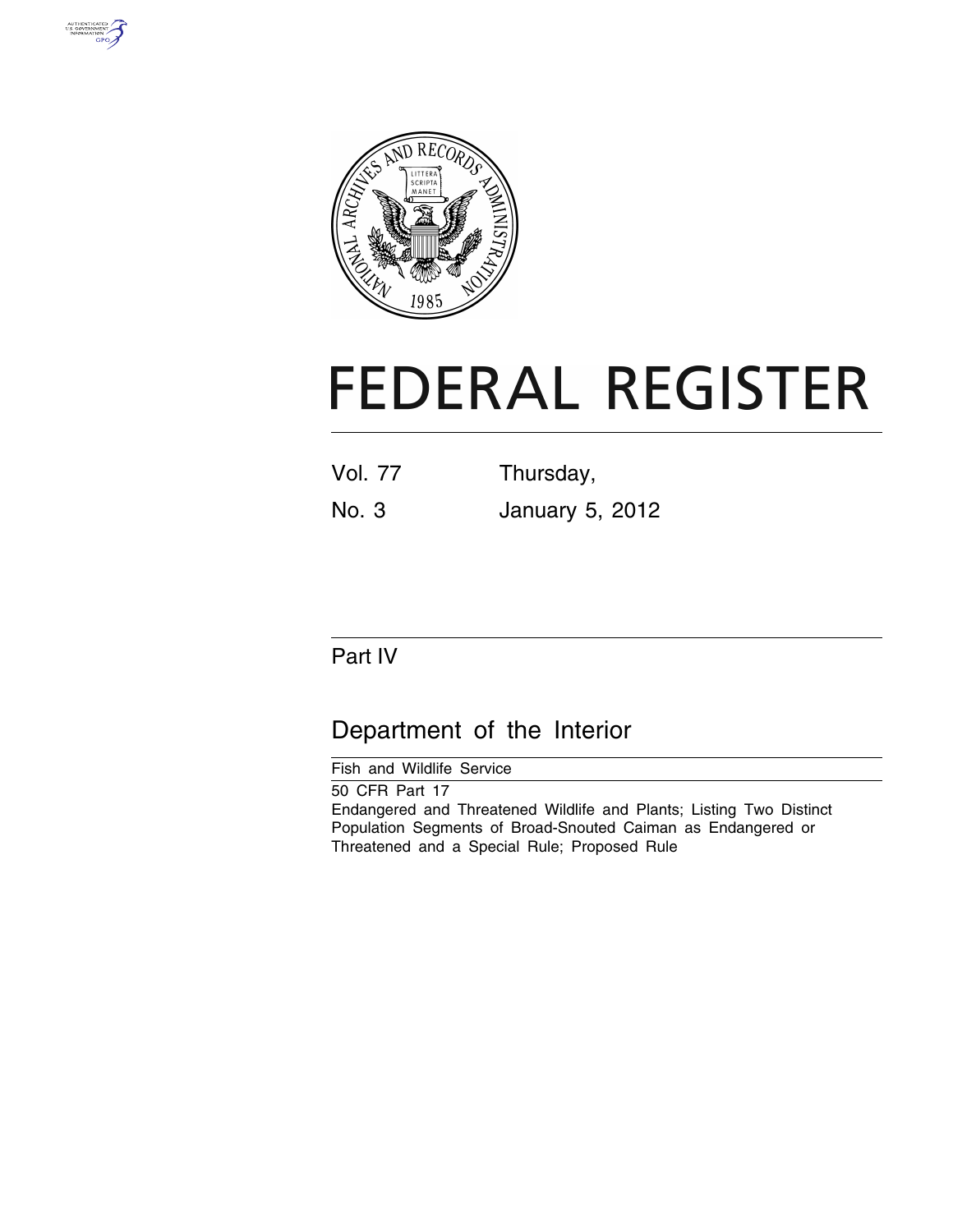#### **DEPARTMENT OF THE INTERIOR**

#### **Fish and Wildlife Service**

#### **50 CFR Part 17**

**[Docket No. FWS–R9–ES–2010–0089; 4500030115; 1113F116]** 

#### **RIN 1018–AT56**

#### **Endangered and Threatened Wildlife and Plants; Listing Two Distinct Population Segments of Broad-Snouted Caiman as Endangered or Threatened and a Special Rule**

**AGENCY:** Fish and Wildlife Service, Interior.

#### **ACTION:** Proposed rule.

**SUMMARY:** We, the U.S. Fish and Wildlife Service (Service), propose to reclassify the broad-snouted caiman in Argentina from endangered to threatened in the List of Endangered and Threatened Wildlife under the Endangered Species Act of 1973, as amended (ESA or Act). As part of this proposed rule, we would establish two distinct population segments (DPSs) of the broad-snouted caiman (*Caiman latirostris*): a DPS in Argentina and a DPS that would encompass Bolivia, Brazil, Paraguay, and Uruguay. This second DPS would remain listed as endangered under the Act. We are proposing this action under the Act based on the best available data indicating that the Argentine population of the broad-snouted caiman no longer meets the definition of endangered under the Act. Intense management of the species in Argentina has brought the Argentine DPS to the point where a change in status is appropriate. This also serves as our 5-year review.

We also propose that the Argentine population of broad-snouted caiman be included in the special rule for trade in caiman species. Inclusion in this special rule would allow U.S. commerce in skins, other parts, and products of this species originating from Argentina, and reexport of such specimens originating in Argentina, if certain conditions are met prior to exportation to the United States. We are seeking information, data, and comments from the public on this proposed rule. This proposed rule to reclassify the broad-snouted caiman in Argentina to threatened under the Act also constitutes our warranted 12-month finding (status review) on a petition. **DATES:** To ensure that we are able to consider your comments on this proposed rule, they must be received or postmarked on or before *March 5, 2012.*  We must receive requests for public hearings, in writing, at the address

shown in **FOR FURTHER INFORMATION CONTACT** below by February 21, 2012. **ADDRESSES:** You may submit comments by one of the following methods:

• *Federal eRulemaking Portal: [http://](http://www.regulations.gov)  [www.regulations.gov.](http://www.regulations.gov)* Search for docket number FWS–R9–ES–2010–0089 and then follow the instructions for submitting comments.

• *U.S. mail or hand-delivery:* Public Comments Processing, Attn: FWS–R9– ES–2010–0089; Division of Policy and Directives Management; U.S. Fish and Wildlife Service; 4401 N. Fairfax Drive, MS 2042–PDM; Arlington, VA 22203.

We will not accept comments by email or fax. We will post all comments on *[http://www.regulations.gov.](http://www.regulations.gov)* This generally means that we will post any personal information you provide us (see the Public Comments section below for more information).

#### **FOR FURTHER INFORMATION CONTACT:**

Janine Van Norman, Chief; Branch of Foreign Species, Endangered Species Program; U.S. Fish and Wildlife Service; 4401 North Fairfax Drive, Room 420; Arlington, VA 22203, U.S.A. Individuals who are hearing-impaired or speechimpaired may call the Federal Information Relay Service at 800–877– 8339 for TTY assistance 24 hours a day, 7 days a week.

#### **SUPPLEMENTARY INFORMATION:**

#### **Public Comments**

We received eight comments from the public on the 90-day finding (73 FR 33968, published on June 16, 2008). We received comments from foreign government agencies, the scientific community, and the reptile product industry. We received scientific literature about this species from members of the IUCN Crocodile Specialist Group. This literature provided additional information about the distribution, abundance, and conservation status of the species. The comments and information we received have been considered and incorporated into this proposed rule to reclassify the broad-snouted caiman.

We intend that any final action resulting from this proposed rule is based on the best scientific and commercial data available and be as accurate and effective as possible. Therefore, we request comments and information from government agencies, the scientific community, industry, and other interested parties concerning this proposed rule. The comments that will be most useful and likely to influence our decisions are those supported by scientific data or peer-reviewed studies and those that include citations to, and analyses of, applicable laws and

regulations. Please make your comments as specific as possible and explain the basis for them. In addition, please include sufficient information with your comments to allow us to authenticate any scientific or commercial data you reference or provide. In particular, we seek comments concerning the following:

(1) New biological, trade, or other relevant information and data concerning any threat (or lack thereof) to the broad-snouted caiman, particularly whether there is information that indicates the species no longer meets the definition of endangered in any part of its range.

(2) New information and data on whether or not climate change is a threat to the broad-snouted caiman, what regional climate change models are available, and whether they are reliable and credible to use as a stepdown model for assessing the effects of climate change on the species and its habitat.

(3) The location of any additional populations of broad-snouted caiman.

(4) New information concerning the range, distribution, and population size and population trends of the broadsnouted caiman in the wild.

(5) New information on the current or planned activities within the geographic range of the broad-snouted caiman that may impact or benefit the species.

(6) New information concerning captive-breeding operations in Argentina, Bolivia, Brazil, Paraguay, and Uruguay.

(7) New information and data on the broad-snouted caiman in Argentina, Bolivia, Brazil, Paraguay, and Uruguay that would enhance our analysis of whether or not these two populations qualify as a DPS under the Act (16 U.S.C. 1531 *et seq.*), and whether or not these populations warrant continued protection under the Act.

(8) Information concerning the status and results of monitoring actions for the broad-snouted caiman, including those implemented under the Convention on International Trade in Endangered Species of Wild Fauna and Flora (CITES).

The information available emphasizes field studies and species management in Argentina, with little direct information on the species in the other range countries (Bolivia, Brazil, Paraguay, and Uruguay). This species is primarily being monitored in Argentina, and we were unable to find additional information or only able to locate a small amount of information regarding the broad-snouted caiman in its other range countries. We are seeking information and data on the status of the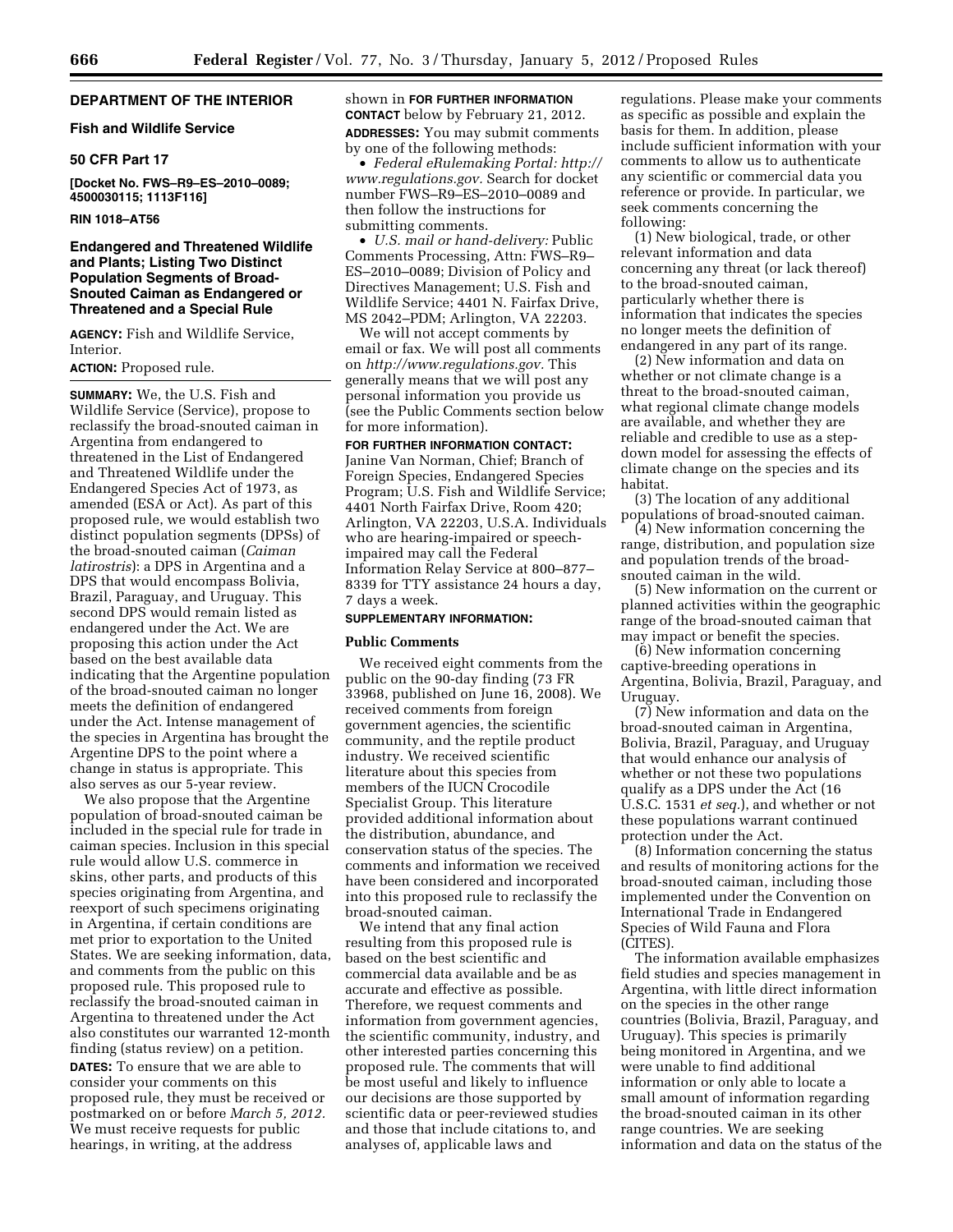species throughout its range, particularly in Bolivia, Brazil, Paraguay, and Uruguay as part of this proposed rule.

Please note that submissions merely stating support for or opposition to the action under consideration without providing supporting information, although noted, will not be considered in making a determination, as section 4(b)(1)(A) of the Act directs that a determination as to whether any species is an endangered or threatened species must be made ''solely on the basis of the best scientific and commercial data available.''

Prior to issuing a final rule on this proposed action, we will take into consideration all comments and any additional information we receive. Such information may lead to a final rule that differs from this proposal. All comments and recommendations, including names and addresses of commenters, will become part of the administrative record.

You may submit your comments and materials concerning this proposed rule by one of the methods listed in **ADDRESSES**. If you submit a comment via *[http://www.regulations.gov,](http://www.regulations.gov)* your entire comment—including any personal identifying information—will be posted on the Web site. Please note that comments posted to this Web site are not immediately viewable. When you submit a comment, the system receives it immediately. However, the comment will not be publicly viewable until we post it, which might not occur until several days after submission.

If you mail or hand-deliver a hardcopy comment that includes personal identifying information, you may request at the top of your document that we withhold this information from public review. However, we cannot guarantee that we will be able to do so. To ensure that the electronic docket for this rulemaking is complete and all comments we receive are publicly available, we will post all hardcopy submissions on *[http://](http://www.regulations.gov)  [www.regulations.gov.](http://www.regulations.gov)* 

In addition, comments and materials we receive, as well as supporting documentation used in preparing this proposed rule, will be available for public inspection in two ways:

(1) You can view them on *[http://](http://www.regulations.gov) [www.regulations.gov.](http://www.regulations.gov)* In the Enter Keyword or ID box, enter FWS–R9–ES– 2010–0089, which is the docket number for this rulemaking. Then click on the Search button.

(2) You can make an appointment, during normal business hours, to view the comments and materials in person at the U.S. Fish and Wildlife Service's

Endangered Species Program located in our Headquarters office (see the **FOR FURTHER INFORMATION CONTACT** section).

#### **Public Availability of Comments**

Before including your address, phone number, email address, or other personal identifying information in your comment, you should be aware that your entire comment—including your personal identifying information—may be made publicly available at any time. While you can ask us in your comment to withhold your personal identifying information from public review, we cannot guarantee that we will be able to do so.

#### **Public Hearing**

Section 4(b)(5)(E) of the Act provides for one or more public hearings on this proposed rule, if requested. The main purpose of most public hearings is to obtain public testimony or comment. In most cases, it is sufficient to submit comments through the Federal eRulemaking Portal, described above under **ADDRESSES**. We must receive requests for public hearings in writing at the address shown in **FOR FURTHER INFORMATION CONTACT** by the date shown in **DATES**. We will schedule public hearings on this proposal, if any are requested, and announce the dates, times, and places of those hearings, as well as how to obtain reasonable accommodations, in the **Federal Register** at least 15 days before the first hearing.

#### **Previous Federal Actions**

We listed this species as endangered on June 14, 1976 (41 FR 24062), in response to a petition we received in 1975 from the Fund for Animals, requesting that the Service list all species that were included in Appendix I of CITES (See additional discussion in CITES section.) as endangered under the Act. In 2007, we received a petition from the Government of Argentina, dated November 5, 2007, requesting that we reclassify the broad-snouted caiman in Argentina from endangered to threatened. The Argentine population of broad-snouted caiman has been listed on Appendix II of CITES since 1997. The broad-snouted caiman is still listed in Appendix I of CITES in Bolivia, Brazil, Paraguay, and Uruguay. With this petition, the Government of Argentina requested reclassification of the species from endangered to threatened in that country only. The petition contained detailed information about the natural history and biology of the broad-snouted caiman including the species' current status and distribution in Argentina. The Government of

Argentina cited reasons for the reclassification such as the broadsnouted caiman populations in Argentina are healthy, habitat remains plentiful, caiman ranching programs in Argentina have proven successful (wild populations are increasing), and broadsnouted caiman production and harvest is increasing in Argentina.

The reclassification of the species under the Act would allow for commercial U.S. imports of broadsnouted caiman originating from Argentina to occur. Because the petition from the Government of Argentina was for reclassification of the Argentine population only, the Service must first consider whether the population of Argentina qualifies as a distinct vertebrate population segment (DPS) under the Act. (See discussion in Distinct Population Segment section.). We then evaluate the entire species to determine if a change in status under the Act is warranted based on any new information since the species was listed under the Act. The DPS policy requires FWS to determine whether or not a vertebrate population is discrete and significant; and the population segment's conservation status in relation to the Act's standards for listing, delisting, or reclassification (*i.e.,* is the population segment endangered or threatened). If it qualifies, the policy requires a status determination to determine if the population is endangered or threatened.

On June 16, 2008, the Service published in the **Federal Register** a 90 day finding (73 FR 33968) on the petition, stating that the petition provided substantial information to indicate that the requested action (to reclassify the Argentine population of the broad-snouted caiman) may be warranted. In that finding, we announced that we were initiating a status review of the species as required under section 4(b)(3)(A) of the Act, and that we were seeking comments on the petitioned action, as well as information on the status of the species, particularly in Argentina. The comment period closed on September 15, 2008. During the comment period, we received scientific literature about this species from members of the International Union for Conservation of Nature (IUCN) Crocodile Specialist Group (CSG), and researchers in South America, particularly in Argentina. This literature provided additional information about the distribution, abundance, and conservation status of the species, particularly in Argentina. The comments and new information have been considered and incorporated into this proposed rule to reclassify the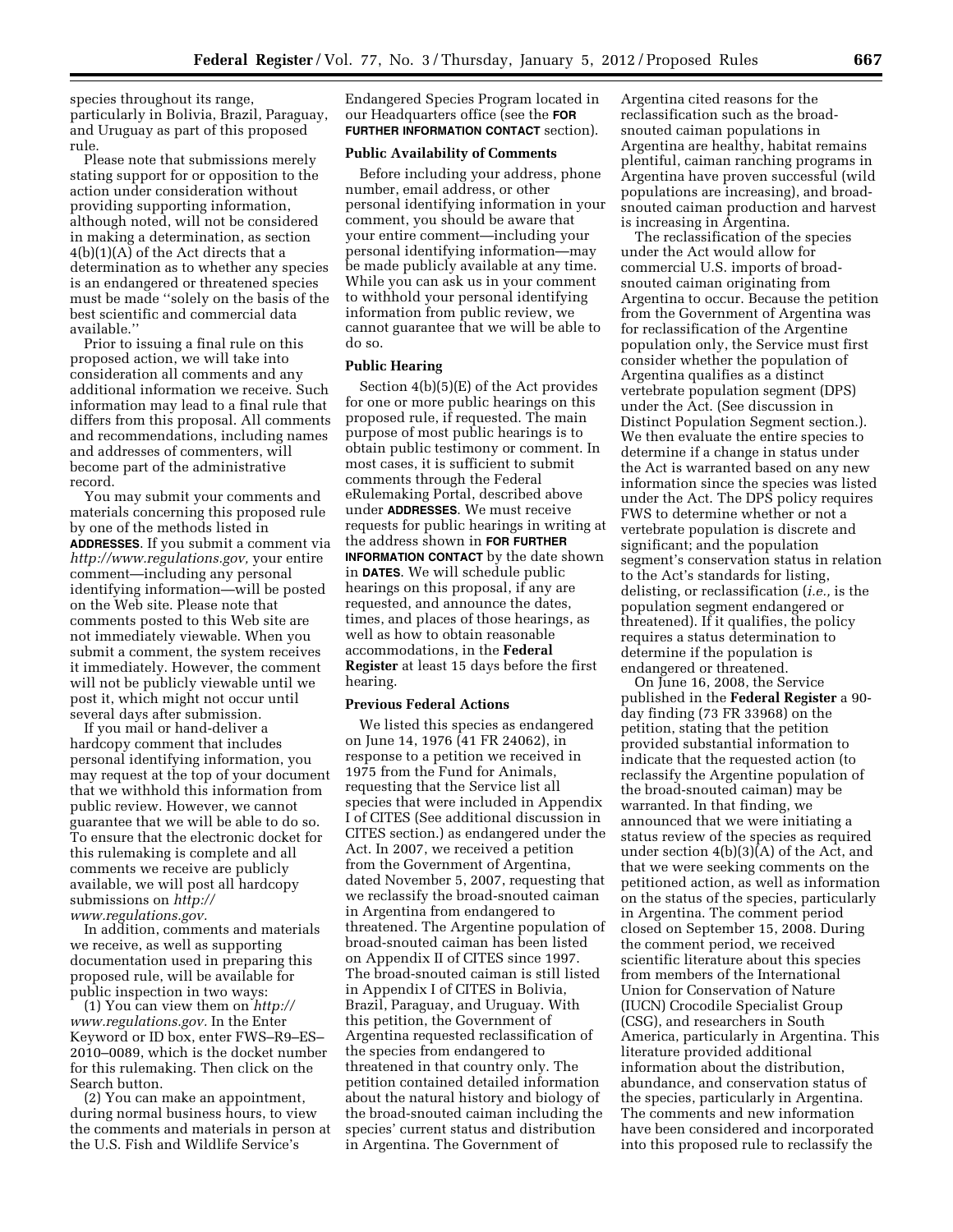Argentine population of the broadsnouted caiman.

#### **Background**

The primary purpose of the Act is to prevent animal and plant species' endangerment and extinction. The Act requires the Service to identify species that meet the Act's definitions of endangered and threatened species, to add those species to the Federal Lists of Endangered and Threatened Wildlife and Plants (50 CFR 17.11 and 17.12, respectively), and to plan and implement conservation measures to improve their status to the point at which they no longer need the protections of the Act. When that protection is no longer needed, we take steps to remove (delist) the species from the Act. If a species is listed as endangered, we may first reclassify it to threatened status as an intermediate step before its eventual removal from the Federal Lists of Endangered and Threatened Wildlife and Plants; however, reclassification to threatened status is not required prior to removal. Section 3 of the Act provides the following definitions that are relevant to this rule: *Endangered species* means any species which is in danger of extinction throughout all or a significant portion of its range; *Threatened species* means any species which is likely to become an endangered species within the foreseeable future throughout all or a significant portion of its range. *Species*  includes any subspecies of fish or wildlife or plants, and any DPS of any species of vertebrate fish or wildlife which interbreeds when mature.

When an endangered species (or DPS) has recovered to the point where it is no longer currently in danger of extinction throughout all or a significant portion of its range, but is likely to become so in the foreseeable future, it is appropriate to reclassify that species (or DPS) to threatened. The broad-snouted caiman was listed as endangered in 1976. However, recent information indicates that the Argentine population has increased since the time of the original listing.

#### *Technical Corrections*

This proposed rule would correct errors in 50 CFR 17.11 as follows: The table at 50 CFR 17.11(h) does not currently list Bolivia in the historic range of the broad-snouted caiman. This proposed rule corrects the ''Historic Range'' entry to include Bolivia. In addition, we propose to correct errors in the entries for three other caiman species: brown caiman, common caiman, and yacare caiman. The entries for these species in the ''Special Rules''

column direct readers to 50 CFR 17.42(g); however, the special rule for all of these species is at 50 CFR 17.42(c).

#### **Five-Year Review**

Section 4(c)(2)(A) of the Act requires that we conduct a review of listed species at least once every 5 years. A 5 year review is a periodic process conducted to ensure that the classification of a listed species is appropriate. Section 4(c)(2)(B) requires that we determine: (1) Whether a species no longer meets the definition of threatened or endangered and should be removed from the List (delisted); (2) whether a species more properly meets the definition of threatened and should be reclassified from endangered to threatened; or (3) whether a species more properly meets the definition of endangered and should be reclassified from threatened to endangered. It is based on the best scientific and commercial data available at the time of the review. Therefore, we are requesting submission of any such information that has become available since the original listing of this species. This serves as our 5-year review of this species.

#### *Species Description*

The broad-snouted caiman is a medium-sized crocodilian with a body length usually no more than 2 meters (m) (6.6 feet (ft)), and has the proportionally broadest snout of any crocodile (Verdade *et al.* 2010, p. 18). It is found generally in lagoons, rivers, creeks, marshes, ponds, and mangroves in river systems of northeast Argentina, southeast Bolivia, Paraguay, and northern Uruguay (Borteiro *et al.* 2006, p. 97; Verdade *et al.* 2010, p. 18).

According to Imhof (unpublished 2006), approximately 60 percent of the species' range is in Brazil, 30 percent is in Argentina, seven percent is in Paraguay, and three percent is in Bolivia. The percentage of its range in Uruguay is unknown. Broad-snouted caiman populations are on the Atlantic coast, connected through the Paraná and São Francisco River systems of northeast Argentina, southeast Bolivia, Paraguay, and northeast Uruguay. The São Francisco River is 2,914 km (1,811) mi) in length.

The broad-snouted caiman exhibits greater climatic tolerance than other caiman species (Verdade and Piña 2006). The southernmost limit of the distribution of the broad-snouted caiman is northern Argentina (Jenkins *et al.* 2006), where it is found in the provinces of Chaco, Corrientes, Entre Rı´os, Formosa, Jujuy, Misiones, Salta, Santa Fe, and Santiago del Estero. In Argentina, 80 percent of the Argentine

distribution of the population occurs in the Province of Santa Fe. Here, the species is found primarily in the floodplain along the Paraná River, the Salado river watershed, and the Saladillos watershed (Larriera 1995, pp. 221–230).

This species is primarily found at altitudes up to 100 m (328 ft) above sea level (Borteiro *et al.* 2006, p. 99). The broad-snouted caiman exhibits a high degree of flexibility in its habitat preferences. It is an opportunistic feeder and prefers shallow, vegetated water. It generally prefers shallow aquatic environments with abundant vegetation. In some areas, the broad-snouted caiman is sympatric (occurs in overlapping geographical areas) with the yacare caiman (*Caiman yacare*), but the broad-snouted caiman is usually found in quieter, more heavily vegetated waters (Medem 1983, Scott *et al.* 1990). *C. yacare* prefers large rivers with adjacent marshes (Scott *et al.* 1990, pp. 43–51). Like many crocodilians, the broad-snouted caiman can be found in temporary bodies of water and manmade habitats, such as isolated cattle or agricultural stock ponds, livestock watering holes, and drainage ditches or areas of runoff water. It can be found in flooded forested areas in years of intense rains usually within 2,000 m (6,562 ft) from bodies of water (Larriera *et al.* 2008, p. 151).

The reproductive cycle of this species is seasonal. Mating occurs in the spring (October through December), when polygynous males (males who breed with more than one female) establish territories. When laying eggs, this species constructs a mound out of vegetation, and it deposits its eggs in the center of the mound. This process is called ''mound-nesting.'' Another characteristic of this species is that it exhibits communal nesting (several females laying eggs in the same nest). Partially divided nest chambers, each with normal clutch sizes, and nests with unusually large clutches (129 eggs) have been observed in this species which is indicative of communal nesting (Larriera 2002). Clutch sizes range between 18 to 50 eggs, with females typically laying between 30 and 40 eggs (Micucci and Waller 1995). Egg laying occurs during the wet summer season, which occurs from December through February (Verdade 1998, pp. 18–19). Young hatch at the end of fall and early winter (February–April) (Micucci and Waller 1995, p. 81).

This species is an opportunistic feeder. The young feed on insects and small arthropods. As hatchlings grow, their diet becomes primarily aquatic mollusks and crustaceans, and then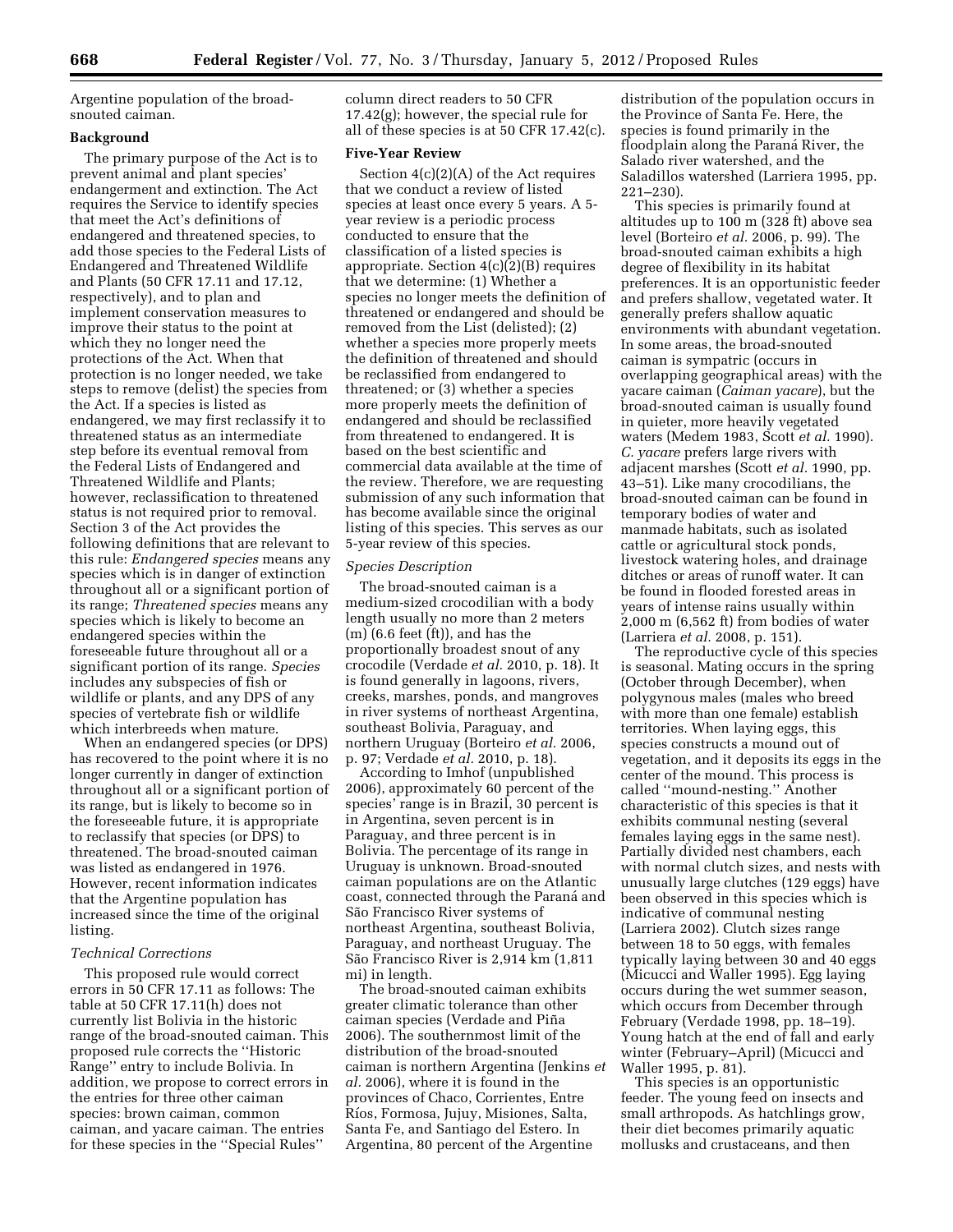adults primarily feed on fish (Micucci and Waller 1995, pp. 81–112).

#### **CITES**

The broad-snouted caiman was listed in Appendix I of CITES on July 1, 1975. CITES Appendix I includes species that are ''threatened with extinction which are or may be affected by trade.'' Species listed under Appendix I may not be traded for primarily commercial purposes. These protections were put in place because the species had suffered substantial population declines throughout its range due to habitat destruction and overexploitation through the commercial crocodilian skin trade.

The Argentine population was transferred to Appendix II (which allows for commercial trade) in 1997. CITES Appendix II includes species that are less vulnerable to extinction and that ''although not necessarily now threatened with extinction may become so unless trade in specimens of such species is subject to strict regulation in order to avoid utilization incompatible with their survival.'' Management activities in Argentina were reviewed by the CITES Parties prior to transferring this population from Appendix I to Appendix II. The review included assessments of population status, determination of sustainable harvest quotas (and approval of ranching programs), and the control of the illegal harvest. Management regulations imposed after harvest included the tagging of skins and issuance of permits to satisfy the requirements for Appendix-II species. For a more indepth discussion on CITES, please see the *International Trade and Regulation under CITES* section under *Factor B. Overutilization for Commercial, Recreational, Scientific, or Educational Purposes.* 

#### **Trade**

Beginning in the 1940s, the broadsnouted caiman was hunted commercially for its leather, which is considered to be higher quality than that of other caiman species (Verdade *et al.*  2010, p. 19). Prior to being protected by CITES, thousands of broad-snouted caiman skins were exported from its range countries, which led to the listing of the species in Appendix I of CITES in 1975 (Verdade 1998, pp. 18–19, Larriera 2003, unpaginated). In 1990, ''Projecto Yacare´'' (''Caiman Project'') was implemented in Argentina based on a concept of conservation through sustainable use of broad-snouted caiman. The objective of the program was to improve the status of the population in two ways: by creating

incentives for landowners and by increasing public awareness in the local communities to encourage the increase of caiman populations. Another objective was to conserve natural wetlands on which caimans depend (Larriera *et al.* 2008a, pp. 143–145). As of 2008, four ranching programs were operating in Argentina (Larriera *et al.*  2008), producing a total of approximately 12,000 skins per year (Verdade *et al.* 2010, p. 19). As of 2010, there were seven ranching programs registered with the government of Argentina. These programs also reintroduce captive-raised individuals to the wild. Three of the programs function on an educational basis, with no commercial production. These educational ranching operations are in Entre Ríos, Chaco, and Corrientes Provinces. Two of the commercial ranching programs are in Formosa; the other two are in Corrientes and Santa Fe Provinces. In 2010, there were 7,768 hatchlings produced in Argentina (Larriera 2010b, p. 1).

#### **Conservation Status**

The broad-snouted caiman is currently listed as endangered throughout its range under the ESA and received protections under the ESA on June 14, 1976 (41 FR 24062). With respect to CITES, this species was placed in Appendix I of CITES due to severe exploitation for international trade and habitat destruction. Because the Argentine broad-snouted caiman population was moved to Appendix II of CITES in 1997, commercial international trade is allowed, subject to several restrictions, for specimens, parts, and products originating in Argentina. The broad-snouted caiman is presently listed as endangered in its entirety under the Act (41 FR 24062; June 14, 1976), and importation into the United States of endangered species is prohibited under the Act with certain exceptions. IUCN classifies this species as ''least concern'' (*[http://](http://www.iucnredlist.org) [www.iucnredlist.org,](http://www.iucnredlist.org)* accessed November 8, 2010). However, IUCN rankings do not confer any actual protection or management.

#### **Status in Range Countries and Population Estimates**

In part because broad-snouted caiman habitat tends to be heavily vegetated and is difficult to access for humans, actual numbers of the species have been difficult to document; some researchers believe that the size of the population has historically been underestimated (Larriera and Imhof 2000, pp. 311–313). The imprecision is reflected in the global wild population estimate of

between 250,000 and 500,000 individuals (*[http://www.flmnh.ufl.edu/](http://www.flmnh.ufl.edu/cnhc/csp_clat.htm)  [cnhc/csp](http://www.flmnh.ufl.edu/cnhc/csp_clat.htm)*\_*clat.htm,* accessed January 18, 2011).

It is difficult to accurately obtain population numbers for crocodiles due to variables such as water temperature, the nature of their behavior of disappearing underwater in response to certain types of disturbance, their respective visibility based on water depths, and their ability to migrate based on drought or flooding (Magnusson 1980, pp. 393–394; Bayliss 1987, p. 158; Graham 1988, p. 74; Pacheco 1996, p. 44). An early journal article described ''night counts'' as a mechanism for surveying American alligators, which live in habitat similar to that of broad-snouted caiman (Wood *et al.* 1986, p. 263) and exhibit similar characteristics. This paper indicated that ''the accuracy of night count indices is only 20–25 percent of true population means'' and referred to previous research conducted by Taylor and Neal (1984, pp. 316–317). Night count surveys use spotlights to detect caiman eyes. Although night counts are not entirely precise, they are very often used as a method of surveying crocodile species.

As an example of the difficulty in accurately obtaining population numbers for crocodiles, a review of crocodile ranching programs conducted for CITES by the IUCN Crocodile Specialist Group (CSG) in 2004 found that only three Parties (one of which was Argentina) to CITES attempted to estimate what proportion of the total wild production was being harvested under their ranching programs (Jenkins *et al.* 2006, p. 35). These estimates were based on production estimates which have wide variances and largely unknown accuracy. However, this report indicated that the easiest data to obtain and report to track population trends are those linked to the operation of the ranching programs (the method used by Argentina), data such as numbers of eggs collected from the wild. The eggs in Argentina's program are collected from known nest locations in the wild and are an indication of caiman density. This is why we use the information reported from Argentina's egg harvest as the best available information of population trend. The IUCN–CSG report also indicated that results probably indicate deficiencies in reporting rather than any declines of conservation significance in wild populations. The CSG recommended field data to verify this assertion, some of which has been collected over the past few years. However, recent surveys (Siroski 2004, 2006; Micucci *et al.* 2007;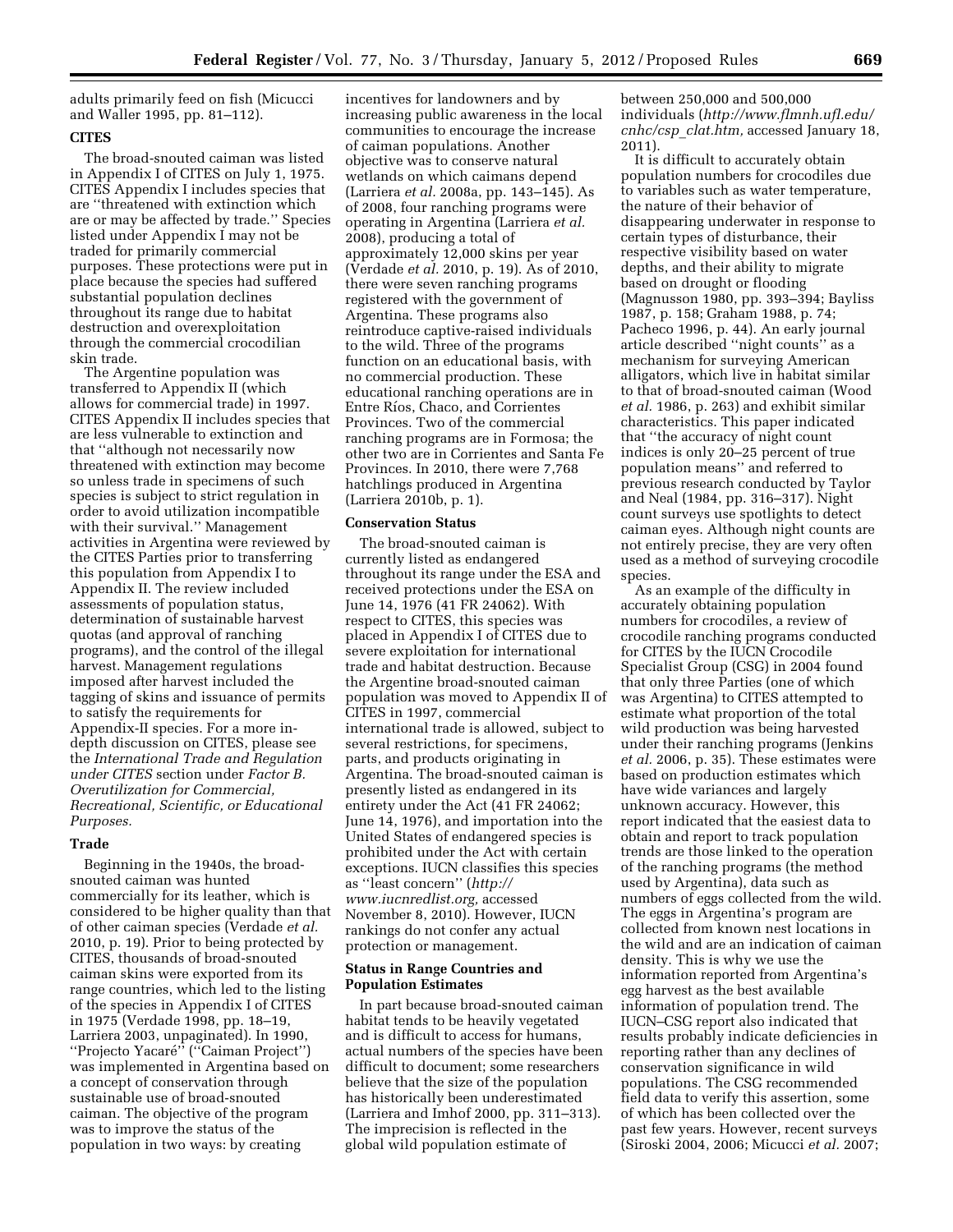Piña et al. 2008) have found broadsnouted caiman in sampled populations at densities comparable to the nonthreatened American alligator (Wood *et al.* 1985, p. 271). In Argentina, recent

densities of broad-snouted caiman ranged between 5 and 238 caiman per kilometer (km), and almost 70 sites were surveyed.

The map below illustrates the distribution of the species. Below is the best available information regarding the status of the species in each country.



Figure 1. Distribution of broad-snouted caiman. Courtesy of Piña et al. 2009.

#### *Argentina*

In Argentina, the broad-snouted caiman is found in nine provinces (Formosa, Santa Fe, Misiones, Corrientes, Entre Rios, Chaco, Santiago del Estero, Salta, and Jujuy). According to Imhof (unpublished 2006), approximately 30 percent of the species' range is in Argentina. Argentina has large areas of intact, although altered habitat with healthy populations (Verdade 1998, pp. 18–19; Piña *et al.* 2009). For example, broad-snouted caiman is thought to inhabit 2,400 of 2,700 water bodies (Piña et al, 2008, p. 4) in the Salta Province in Argentina. Surveys conducted in 2007 and 2008 indicated that broad-snouted caiman habitat in Salta Province is about 3,650 km2 (1,409 mi2). These surveys found broad-snouted caiman densities had

increased to between 20 and 120 caiman per km in 2009; up from 2 to 8 caiman per km in 1990 when Argentina's management program of broad-snouted caiman first began (Siroski and Larriera 2010, pers. comm.). These densities are within the normal range for crocodile species. In Argentina, this species has been observed in a variety of habitats and waterways, including rivers near waterfalls such as Iguazu, and freshwater creeks with rocky bottoms (Micucci and Waller 1995, pp. 81–110). In the Province of Santa Fe, the species is found primarily in the floodplain along the Paraná River, the Salado river watershed, and the Saladillos watershed (Larriera 1995). Its nesting areas reflect the adaptability of this species to a variety of habitats. Nests have been found along dikes or levees, shallow

lagoons, still and slow-moving waters in rivers and channels, artificial ponds, and on small hills in wetlands (Larriera 1995, pp. 221–230). Nests have also been found in mature chaco forests of open or closed canopy as far as 300– 2,000 m (984–6,562 ft) from water (Larriera 1995, pp. 221–230; Larriera *et al.* 2008, p. 151).

Since management and monitoring of the Argentine population began, population estimates for Argentina have indicated an upward trend. This has been achieved through an organized ranching program and reintroduction of hatchlings into the wild (See Factors B and D discussion below). Through this program, a significant increase in egg collection and harvest has occurred in the wild; over 30,000 hatchlings from eggs collected have been released into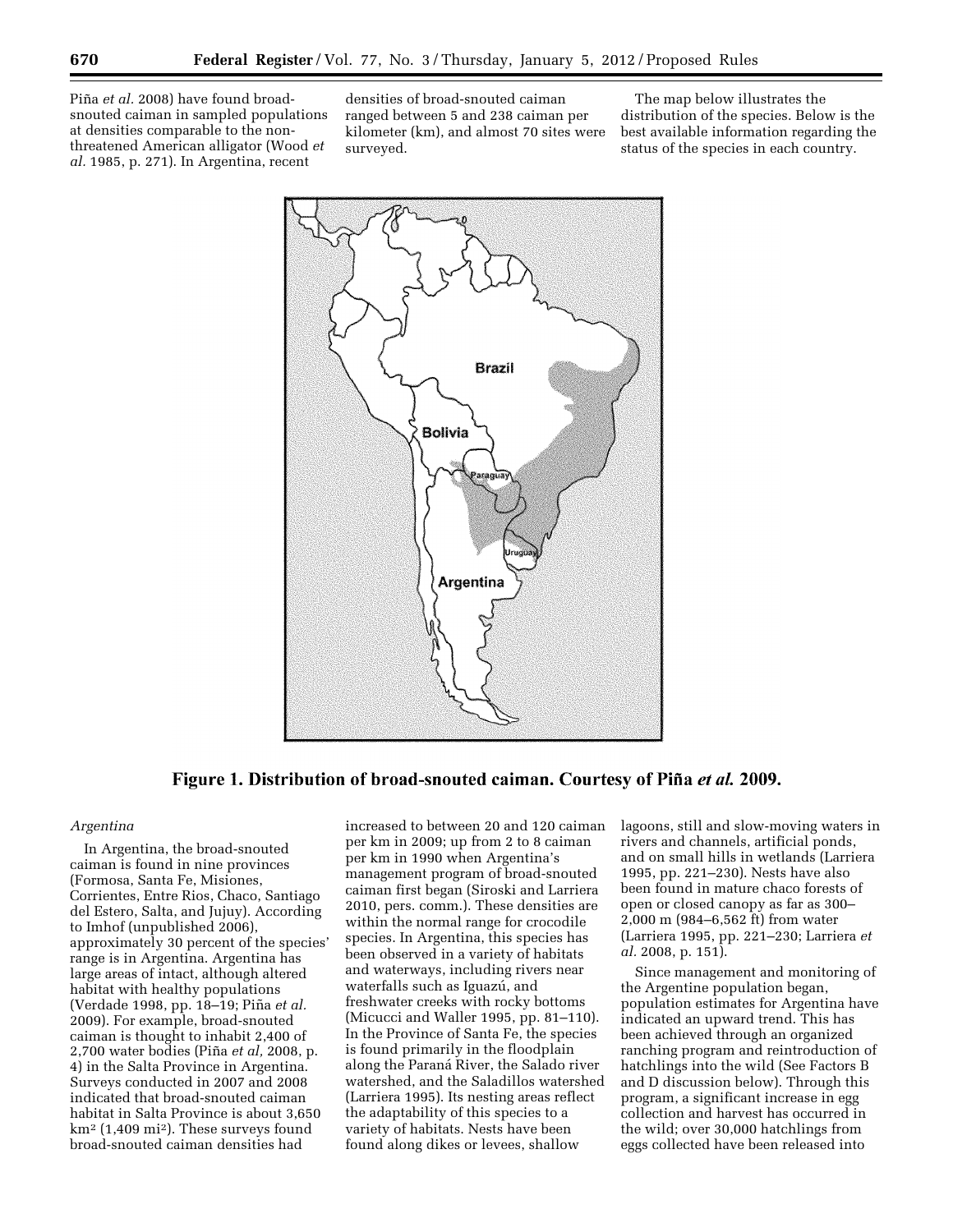the wild since the program began. Surveys conducted between 1991 and 1992 indicated an average density of 12.2 individuals per km. Later surveys conducted during the 1999–2000 season indicated that in the Iberá Reserve, Corrientes Province, the density had increased to 32.4 individuals per km (Waller 2003 in Pin˜ a *et al.* 2010, p. 4). Night counts found an increase of less than 1 caiman per km when the program began, to almost 10 caiman per km in

2000, and over 4 caiman per kilometer in 2006 and 2007 (Larriera 2008c, p. 2). This decrease in density during 2006– 2007 was attributed to drought (Larriera 2008c, p. 3); however, natural fluctuations such as this often occur in wild populations (Woodward 2010, p. 2). Caiman populations, like most other crocodilian populations, can be adversely affected by droughts. Most crocodilians and prey species suffer short term declines during these

conditions but readily respond to wetter conditions. Overall, egg harvest increased 750 percent between 1992 and 2007 (Larriera 2008c, p. 2). This increase in egg production was attributed in part to caiman being released through this program and reaching sexual maturity (Larriera 2008c, p. 3). Additional surveys revealed densities found within its range recorded in Table 1.

| Country/province                                                                                       | Years                                                                                                   | Number of<br><b>localities</b>                  | Range of caiman densities                                                       | Source                                                                                                                                                                                                                                      |
|--------------------------------------------------------------------------------------------------------|---------------------------------------------------------------------------------------------------------|-------------------------------------------------|---------------------------------------------------------------------------------|---------------------------------------------------------------------------------------------------------------------------------------------------------------------------------------------------------------------------------------------|
| Bolivia/Pilcomayo River Basin, Tarija<br>Bolivia/Tarija Department<br>Brazil/São Francisco River Basin | 2007-2008<br>2007-2008<br>2007-2008<br>2007-2008<br>2002<br>1998<br>2004-2005<br>2001-2004<br>2006-2007 | 10 <sup>1</sup><br>39<br>6 I<br>$54 \mid$<br>36 | 3 to 5 caiman per lagoon<br>64   Presence in 44 percent of areas sur-<br>veved. | Piña et al. (2008).<br>Piña et al. (2008).<br>Piña et al. (2008).<br>Larriera et al. (2008).<br>Larriera and Imhoff (2004).<br>Llobet-Querejazu (1998).<br>Aparicio and Rios (2008).<br>Borteiro et al. (2008).<br>Filogonio et al. (2009). |

\* Recent caiman counts suggest that populations declined somewhat during 2002–2003 and 2007–2008 (Micucci *et al.* 2007; Larriera *et al.*  2008). This has been attributed to cyclic drought conditions during the early 2000s (Micucci *et al.* 2007; Larriera *et al.* 2008). \* Not available.

#### *Bolivia*

The population of broad-snouted caiman in Bolivia is at the far western edge of the species' range. According to Imhof (unpublished 2006), approximately three percent of the species' range is in Bolivia. In 1983, broad-snouted caiman was found in the Pando Department (departments in South America are comparable to state jurisdictions in the United States) of Bolivia, which is at the northwestern tip of Bolivia (Medem 1983). In 1989, broad-snouted caiman was only found in the Pilcomayo River area, a tributary of the Paraguay River (King and Videz-Roca 1989). The Paraguay River, also known as Rio Paraguay, is 2,621 km (1,629 miles (mi)) in length and runs through Bolivia, Brazil, Paraguay, and Argentina, joining the broad-snouted caiman populations in these countries. Surveys in the late 1990s considered the Bolivian population of this species to be severely depleted (Verdade 1998, pp. 18–19). Anecdotal reports indicate that the abundance of broad-snouted caiman in the Pilcomayo River region may have increased over the past 10 years, but in the Bermejo River region, populations may have declined (Aparicio and Ríos 2008, pp. 111, 122). It is unclear whether the population change is public perception or whether the perception represents an actual change in broadsnouted caiman population numbers within Bolivia.

During a survey conducted in 2003 and 2004, 6.2 individuals per km were observed (Aparicio and Rios 2008, p. 104). The survey was conducted in 54 water bodies; 42 of which are part of the Pilcomayo River sub-basin, 12 water bodies were in the sub-basin of the Bermejo River (Aparicio and Rios 2008, p. 110). The highest abundance values were recorded in ''atajados'' (dikes) and artificial ponds. Broad-snouted caiman here exhibit preferences for inhabiting shallow temporary water bodies that have abundant vegetation cover. The population of broad-snouted caiman for this area was calculated on the basis of 135 individuals. In 1998, an abundance of 3.3 individuals per km was reported (Pacheco and Llobet 1998). The 1998 data indicated that the population was dominated by young individuals (Aparicio and Rios 2008, p. 110). A high level of young may indicate that the population is growing. Although different survey methods and timing were employed in the 1998 and 2003– 2004 surveys, the population estimates suggest an increase in density of almost 3 individuals per km from 1998 to 2003–2004. A further observation of the survey found that broad-snouted caiman exist in areas previously unknown to be inhabited. It is found in the Gran Chaco, Arce, and O'Connor Provinces (subbasins Pilcomayo and Bermejo) in the Tarija Department, which is in the south of Bolivia. Despite information

suggesting an increasing trend in the Bolivian population, populations of broad-snouted caiman are still considered to be severely depleted in Bolivia (Aparicio and Ríos 2008, p. 104; Verdade *et al.* 2010, p. 19).

#### *Brazil*

Brazil has the largest range for this species; approximately 60 percent of the species' range is in Brazil (Imhof unpublished 2006). In 2003, Brazil established a nationwide research and development program, called Programme for Biology, Conservation and Management of Brazilian Crocodilians (Coutinho and Luz 2008 in Velasco *et al.* 2008 p. 80). The broadsnouted caiman was listed as an endangered species in Brazil until 2003, at which time the species was withdrawn from the Brazilian List of Endangered Fauna (The Brazilian Institute of Environment and Renewable Natural Resources [IBAMA] 2003). In 2006, it was reported that in southeast Brazil there were four farms involved in breeding this species. There were a total of 354 caiman in the farms, and in 2006, 719 hatchlings had been produced (CSG Steering Committee Meeting 2006, p. 6). We have no other information about the status of this program.

Although there is still a lack of population data and monitoring, the surveys conducted indicate that broadsnouted caiman is present (confirmed in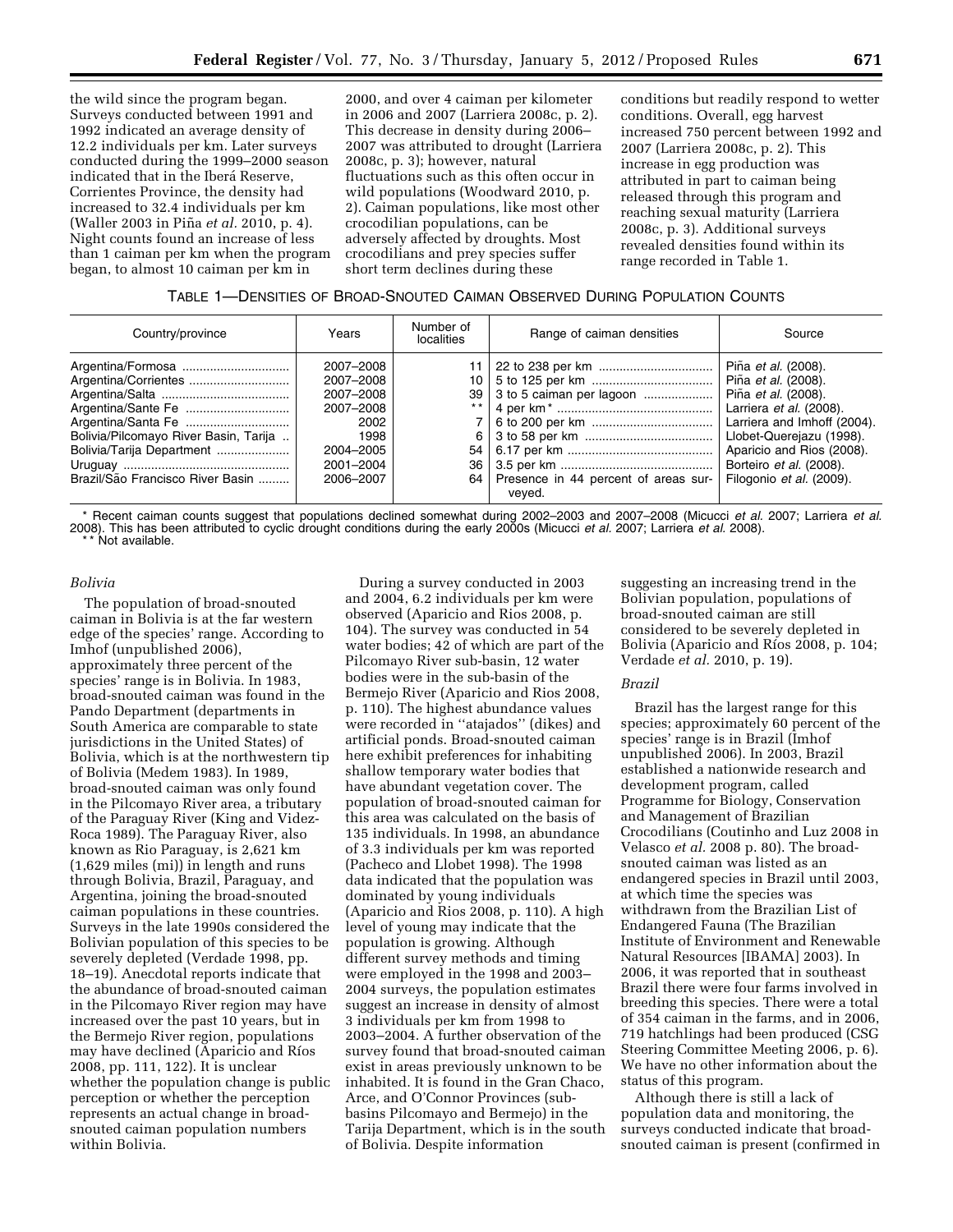44 percent of 64 areas surveyed) throughout the São Francisco River basin, its primary habitat. A 2006–2007 survey conducted in the São Francisco River basin found the occurrence of crocodilians in 61 percent of 64 surveyed localities, in which the presence of broad-snouted caiman was confirmed in 44 percent of the surveyed sites. This was a survey conducted primarily to detect presence and absence, rather than an estimate of the population (Filogonio *et al.* 2009, p. 961). Caiman occurred in both lentic (still water) and lotic (moving water) habitats, although caiman preferred water bodies consisting of small dams, oxbow lakes, and wetlands. Despite the hunting pressure and human impact on natural habitats, results indicated that the populations of broad-snouted caiman in the São Francisco basin are broadly distributed and not fragmented (Filogonio *et al.* 2009, p. 961).

No other recent survey data are known in Brazil other than in the northwest portion of Santa Catarina Island, in the Ratones River plain. In this area surveyed, a density of 0.25 caiman per km was encountered (Fusco-Costa *et al.* 2008, p. 185). Based on their size, these caiman were generally considered to be adults. The purpose of study was to primarily confirm the presence of this species in this location.

Preliminary data indicate that this species is more widespread and prevalent in Brazil than previously believed. The main concern for this species in Brazil appears to be dams that have been constructed for hydroelectric stations that block water flow to wetlands. Both drainage of land for agriculture and river pollution have also reduced the availability of broadsnouted caiman habitat in Brazil (Verdade 1998, pp. 18–19). Hunting pressure is another factor that affects broad-snouted caiman in Brazil. It is hunted for several reasons: Because caiman feed on the fish attached to fishing nets; because caiman destroy fishing nets; and because caiman are a source of food. Although Brazil has established a research and development program for the conservation and

management of Brazilian crocodilians, data are lacking for this species.

#### *Paraguay*

No recent survey data are available for Paraguay, however, according to Imhof (unpublished 2006); approximately seven percent of the species' range is in Paraguay. The latest data available indicate that the population of broadsnouted caiman is naturally low and scattered throughout eastern Paraguay and the southern half of the Chaco region, western Paraguay, possibly because other potential habitat in western Paraguay is ephemeral (seasonal, not permanent) (Scott *et al.*  1990, pp. 43–49). The Paraguayan population is found in seasonal marshes and livestock ponds, and has colonized manmade water bodies (Scott *et al.*  1990). There is no known conservation program for broad-snouted caiman in Paraguay.

#### *Uruguay*

The broad-snouted caiman is the only caiman species found in Uruguay (Borteiro *et al.* 2006, p. 98); the percentage of this species' range in Uruguay is unknown (Imhof unpublished 2006). There were little data available regarding this species' population numbers until recently. New information available to the Service updates the density estimates of broadsnouted caiman in Uruguay. The population of broad-snouted caiman in Uruguay is more widespread and appears larger than previously believed (Borteiro *et al.* 2006, pp. 97–108; Borteiro *et al.* 2008, pp. 244–250), but it is unclear whether population growth has occurred or whether earlier surveys were inaccurate. In the past, it was suggested that a decline in population had occurred in Uruguay, but no strong basis for this existed (Verdade 1998, p. 20). Recent observations and field surveys indicate that broad-snouted caiman is fairly common in northern Uruguay, and is also widely distributed in central and western Uruguay (Borteiro *et al.* 2008, p. 248). This species is adaptable to a wide range of water sources and habitats (Borteiro *et al.* 2006, p. 102, Borteiro *et al.* 2008, p. 244) and is connected to the Argentina

and Brazilian populations through the Uruguay River basin (Borteiro *et al.*  2006, p. 103).

Previous local reports about the population status of broad-snouted caiman in Uruguay published since the mid 1950s suggested that this species was subject to extinction due to habitat destruction and poaching (Vaz-Ferreira 1956; Orejas-Miranda 1969; Talice 1971; Vaz-Ferreira 1971; Achaval 1977); however, no discussion of survey data and methods was made to support these conclusions (Borteiro *et al.* 2008, p. 247). During surveys conducted between 1981 and 2003, the species was found in both the Cebollatí and Tacuarí Rivers, as well as in the Pelotas, India Muerta, and San Miguel stream basins (Borteiro *et al.* 2006, p. 97). In the Department of Artigas (northern tip of Uruguay), broad-snouted caiman was found to be present in 29 out of 36 surveyed areas (Borteiro *et al.* 2008, pp. 246). The area studied consisted of approximately 400 km2 (154 mi2) of fluvial plains in the Uruguay River basin, in Artigas Department, northwestern Uruguay. The caiman observed were predominantly subadults. A total of 462 individuals were located during these surveys, and the density was determined to be 3.5 individuals per km.

Although comparisons with these previous surveys are difficult based on unknown methodologies used in the past, the 2008 data, along with the population age structure of caiman, suggests that the population may be increasing (Borteiro *et al.* 2008, p. 248). The researcher noted that the observed caiman were predominantly subadults and, thus, had the potential to recruit into adult size classes (as opposed to very young hatchlings which have a significantly higher mortality rate). This observation may be due to an increase in agricultural and livestock activities that inadvertently had a positive effect on broad-snouted caiman. These previous reports about the population status of broad-snouted caiman in Uruguay may have been due to inadequate surveys or survey methodology, or the population may have grown.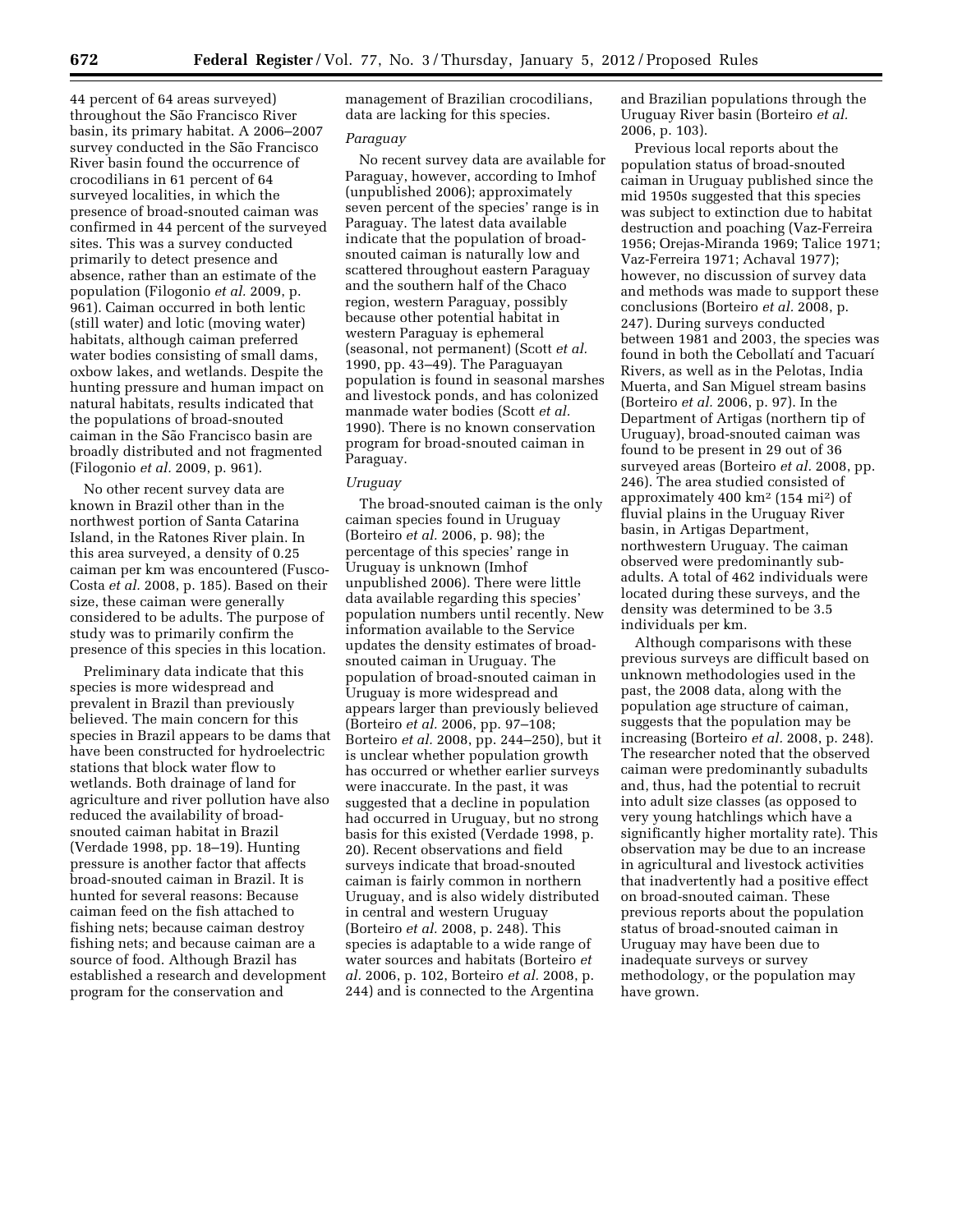

Figure 2. Uruguay broad-snouted caiman locations. Courtesy of Borteiro *et al.* 2008.

In 2008, the number of caiman located in each area surveyed ranged between one and 31. The average abundance was between 1.3 and 3.4 per km (Borteiro *et al.* 2008, p. 246). Research conducted recently regarding the population age structure of caiman in Uruguay indicates that the population is increasing (Borteiro *et al.* 2008, p. 248). This may be due to an increase in agricultural impoundments that have been constructed in the past few decades which have unintentionally created suitable habitat for caiman. Each department in which broad-snouted caiman has recently been documented and the most recent date observed is below (Borteiro *et al.* 2008, pp. 244– 250).

- Dept. of Artigas (Northern Uruguay;
	- caiman commonly found)
	- Yacuy stream (2002)
	- Mandiyu stream (2003)
- Dept. of Cerro Largo (eastern Uruguay) • Fraile Muerto stream (2005)
- Dept. of Lavelleja
- José Pedro Varela (2003)
- Dept. of Paysandú (1997)
- Dept. of Rocha
- San Luis (2001)
- San Miguel River stream (2003) Dept. of Rivera (1992)
- Dept. of Tacuarembó
- Paso Bonilla (2003)
- Dept. of Salto (Northwestern Uruguay, no current reports; historical accounts only,
- Borteiro *et al.* 2006, pp. 98–100) Dept. of Treinta y Tres
- Merin Lake; Tacuari River (2002)
- Paso del Dragon (2002)
- Kiosco Tacuari (2003)

Additionally, in Uruguay, a private farm began in 2002 that involved reproduction and reintroduction of this species into the wild. The goal of this Government-sanctioned farm was to produce skins and meat commercially. In 2008, there were 20 adult caiman in the farm, yet they had reintroduced 100 caiman back into the wild (Velasco *et al.*  2008, p. 82). The Service knows of no additional information regarding this private farm.

In summary, the population of broadsnouted caiman in Uruguay appears to be larger than previously believed, but differences in survey methodologies used make it difficult to assess population trends. The percentage of the broad-snouted caiman population that exists in Uruguay has still not been estimated.

#### **Distinct Population Segment Analysis**

As indicated previously in this document, the Government of Argentina requested that we review the status of the species in Argentina in order to determine whether or not the species warrants reclassification to threatened status under the Act. Section 3(16) of the Act defines ''species'' to include ''any species or subspecies of fish and wildlife or plants, and any *distinct population segment* (DPS) of any species of vertebrate fish or wildlife which interbreeds when mature'' (16 U.S.C. 1532(16)). In evaluating whether the action petitioned by Argentina is warranted, we first must analyze whether this population constitutes a ''species'' as defined under the Act. Thus, we begin our analysis with a determination of whether the population in Argentina represents a DPS. A DPS is a listable entity under the Act, and is treated the same as a listed species or subspecies. It is listed, protected, and recovered just as any

other endangered or threatened species or subspecies. The term ''distinct population segment'' is part of the statutory definition of a ''species'' and is significant for listing, delisting, and reclassification purposes under section 4 of the Act.

To interpret and implement the DPS provisions of the ESA and Congressional guidance, the Service and the National Marine Fisheries Service jointly published the DPS Policy (see the Policy regarding the recognition of distinct vertebrate population segments under the Act (61 FR 4722; February 7, 1996). Congress included the DPS concept in the ESA, recognizing that a listing, reclassification, or delisting action may, in some circumstances, be more appropriately applied over something less than the entire area in which a species or subspecies is found or was known to occur in order to protect and recover organisms in a more timely and cost-effective manner. A DPS is a listable entity that is usually described *geographically* rather than *biologically.* By using international boundaries, we are able to clearly identify the geographic extent of the DPS listing and thereby facilitate law enforcement and promote public understanding of the listing. Under this Policy, we evaluate a set of elements in a three–step process in order to make our decision concerning the establishment and classification of a possible DPS. These elements are applied similarly for both additions to, reclassifications under, and removals from the Federal Lists of Endangered and Threatened Wildlife and Plants. These elements include: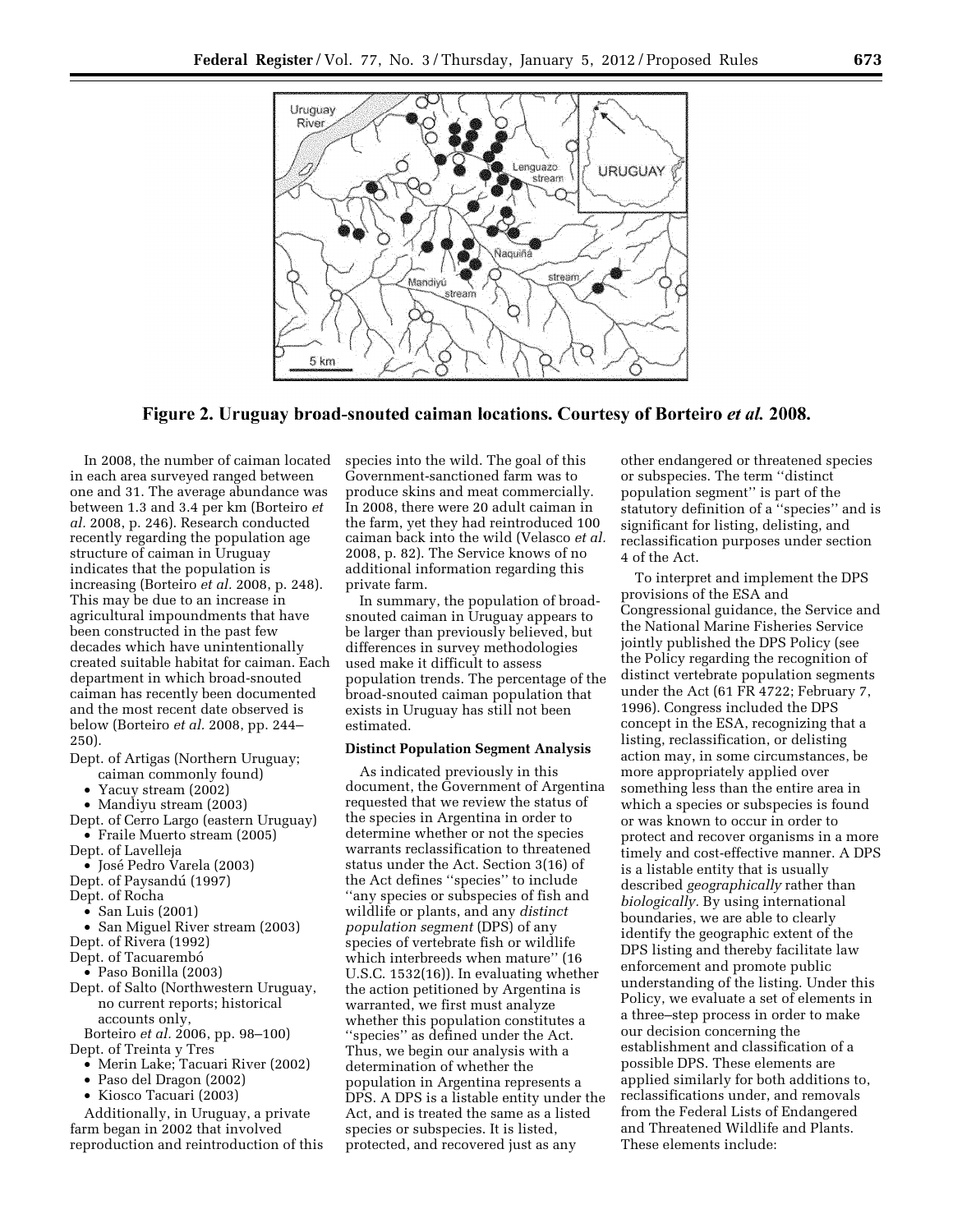(1) The discreteness of a population in relation to the remainder of the taxon to which it belongs;

(2) The significance of the population segment to the taxon to which it belongs; and

(3) The population segment's conservation status in relation to the Act's standards for listing (addition to the list), delisting (removal from the list), or reclassification (*i.e.,* is the population segment endangered or threatened).

The Policy first requires the Service to determine that a vertebrate population is *discrete* in relation to the remainder of the taxon to which it belongs. Discreteness refers to the ability to delineate a population segment from other members of a taxon based on either (1) Physical, physiological, ecological, or behavioral factors (quantitative measures of genetic or morphological discontinuity may provide evidence of this separation), or (2) international governmental boundaries that result in significant differences in control of exploitation, management, or habitat conservation status, or regulatory mechanisms that are significant in light of section 4(a)(1)(D) of the Act—the inadequacy of existing regulatory mechanisms.

Second, if we determine that the population is discrete under one or more of the discreteness conditions, then a determination is made as to whether the population is significant to the larger taxon to which it belongs in light of Congressional guidance (see Senate Report 151, 96th Congress, 1st Session) that the authority to list DPS's be used ''sparingly and only when the biological evidence indicates that such action is warranted.'' In carrying out this examination, we consider available scientific evidence of the population's importance to the taxon to which it belongs. This consideration may include, but is not limited to the following:

(1) The persistence of the population segment in an ecological setting that is unique or unusual for the taxon;

(2) Evidence that loss of the population segment would result in a significant gap in the range of the taxon;

(3) Evidence that the population segment represents the only surviving natural occurrence of a taxon that may be more abundant elsewhere as an introduced population outside of its historic range; and

(4) Evidence that the discrete population segment differs markedly from other populations of the species in its genetic characteristics from other populations of the species.

A population segment *needs to satisfy only one of these conditions to be considered significant.* Evidence with respect to any one of these scenarios may allow the Service to conclude that a population segment can be significant to the taxon to which it belongs. Furthermore, the Service may consider other information relevant to the question of significance, as appropriate.

Lastly, if we determine that the population is both discrete and significant, then the DPS Policy requires an analysis of the population segment's conservation status in relation to the Act's standards for listing (addition to the list), delisting (removal from the list), or reclassification (*i.e.,* is the population segment endangered or threatened). A detailed discussion is then presented for the five listing factors for each DPS as required by the Act. We analyze these factors in response to the current status of the species, which encompasses present and future threats and conservation efforts.

The broad-snouted caiman has a continuous range from Argentina to Bolivia, Brazil, Paraguay, Uruguay (see Figure 1). We evaluated the status of this species to determine if two distinct population segments exist (one in Argentina, and the other in Bolivia, Brazil, Paraguay, and Uruguay) under this Policy because its range spans several countries and its conservation status varies by country. We evaluated the species in this manner specifically for two reasons. First, the Government of Argentina petitioned us to reclassify the species in Argentina to threatened, and second, in Argentina, this species is listed in Appendix II of CITES, and in the rest of its range: Bolivia, Brazil, Paraguay, and Uruguay, it is listed in Appendix I of CITES. The significance of this distinction is that these two populations may be subject to different management regimes and may have different conservation statuses. Thus, we considered whether these two populations meet the discreteness and significance criteria under our DPS policy, and then whether these two potential DPSs of the broad-snouted caiman still meet the definition of endangered, should be reclassified to threatened, or whether either population segment has recovered and is no longer either endangered or threatened.

#### **Discreteness**

In the first step in our DPS analysis, we determine whether there are any populations that are discrete in relation to the remainder of the taxon to which it belongs. A DPS may be considered discrete if it meets the criteria described above under Distinct Population Segment Analysis. Recognition of international boundaries when they coincide with differences in the management, status, or exploitation of the species under the Act is consistent with CITES, which recognizes international boundaries for these same reasons.

#### *Physical, Physiological, Ecological, or Behavioral Factors*

There are no studies or information that indicate there are physical, physiological, ecological, or behavioral characteristics that would contribute to separateness between the Argentine population and the population in Bolivia, Brazil, Paraguay, and Uruguay. The Paraguay River joins the broadsnouted caiman populations in Argentina, Bolivia, Brazil, and Paraguay. The Uruguay population of the broadsnouted caiman is connected to the Argentine and Brazilian populations through the Uruguay River basin (Borteiro *et al.* 2006, p. 103). Broadsnouted caiman populations are also connected through the Paraná and São Francisco River systems of northeast Argentina, southeast Bolivia, Paraguay, and northeast Uruguay. This is a wideranging species that occurs primarily in freshwater environments such as lakes, swamps, and slow-moving rivers. Because it is connected via the major river systems that flow through the species' range and we have found no information indicating separateness between the Argentine population and the population occurring in the remainder of the species' range due to physical, physiological, ecological, or behavioral factors,, we did not find either population segment is discrete based on this factor.

Moreover, we are not aware of any quantitative data of genetic or morphological discontinuity to indicate separateness between the two populations. Because of their interactions through interconnected river systems and a current range that mirrors their historical range, we find that the two populations overlap, allowing for genetic intermixing. Therefore, these two population segments cannot be delineated based on physical, physiological, ecological, or behavioral factors.

#### *International Differences in Species' Conservation Status*

Under our DPS policy, consideration may be given to utilizing international boundaries in establishing discreteness when differences in management, conservation status, or control of exploitation of the species exist between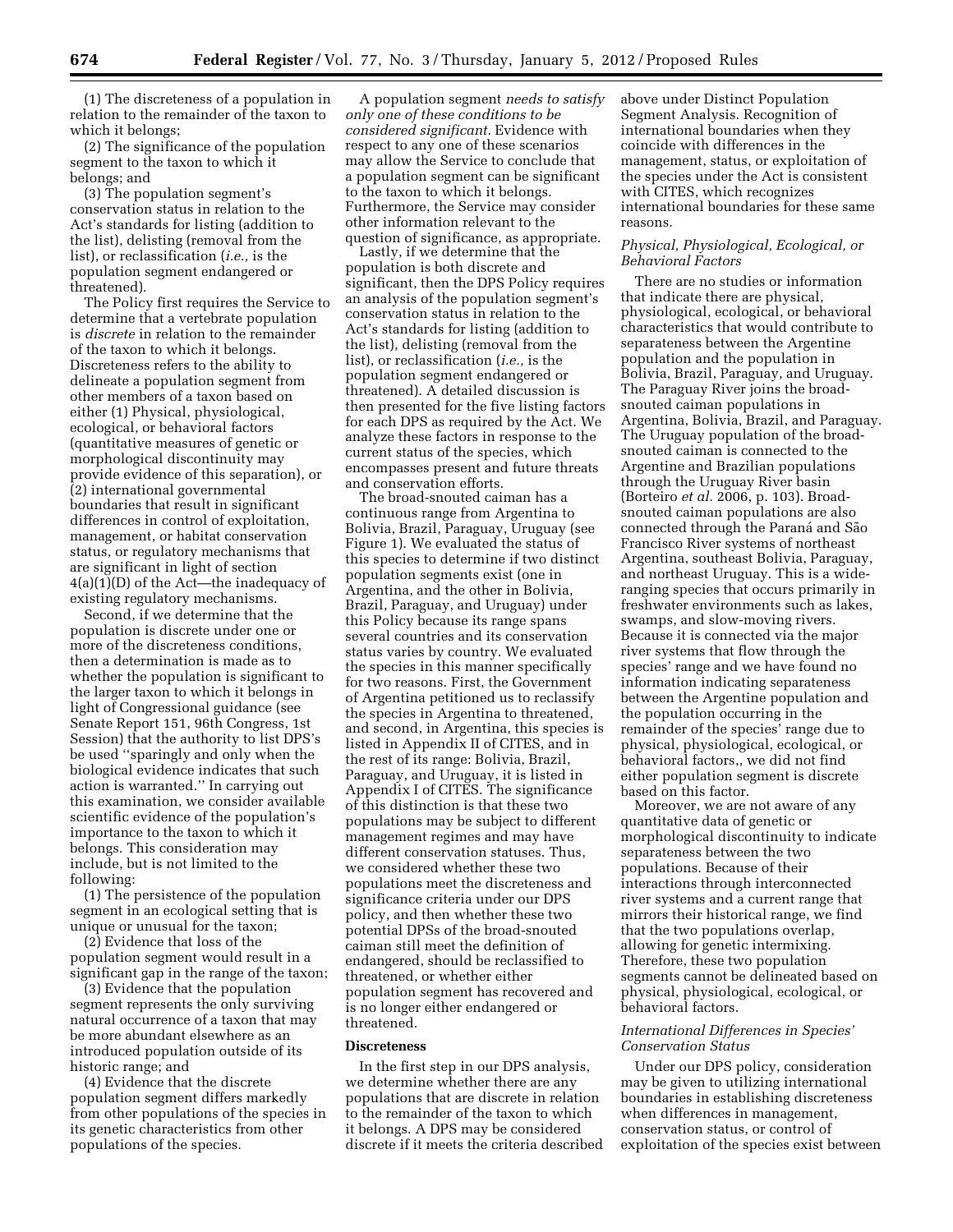these population segments as a consequence of national legislation. Thus, we analyze below whether any of these differences exist that are significant in light of section 4(a)(1)(D) of the Act.

#### *Argentina*

Two clear differences in the exploitation, management, habitat conservation status, or regulatory mechanisms of this species exist between Argentina and the remainder of its range. This species is intensely managed in Argentina, and due to its improved status in the wild, is listed in Appendix II of CITES. In contrast, this species is not intensively managed in the remainder of its range, and it continues to be listed in Appendix I under CITES due to its unimproved status in the range countries outside of Argentina. The primary reason this species was protected by the ESA and CITES was because of the decrease in population numbers due to overutilization (see discussion under Factor B in the Evaluation of Factors Affecting the Species section below). Argentina's management regime has resulted in an increase in this species' population such that harvest for international trade may be conducted sustainably under proper management.

Although all of this species' range countries have national protectedspecies and protected-areas legislation under the jurisdiction of specific ministries or departments that control activities that impact the broad-snouted caiman and its habitat, Argentina's national legal framework is particularly robust (See Factor D). In 1990, Argentina began a joint governmentprivate initiative to recover this species in the Santa Fe Province (Jenkins *et al.*  2004, pp. 25–28; Verdade 2010, pp. 18– 20). This program was ratified by Provincial Law 4830, Articles 22 and 37 (CITES CoP 10, Proposal 10.1) and subsequently expanded in scope. Now there are seven government-approved broad-snouted ranching programs within four provinces. This initiative began in order to increase this species' population size and to be able to sustain commercial harvest. In the proposal to transfer this species from CITES Appendix I to Appendix II, the proposal noted that although the primary threat was initially overutilization, the more recent and significant threat was habitat loss (CITES Cop 10, Proposal 10.1). The proposal indicated that a method to reduce the threat of habitat loss is to put an economic value on the species' habitat, so that the local communities and farmers would not drain the land (degrade the species' habitat). Thus,

Argentina's caiman egg harvesting program began creating incentives for locals to protect and conserve habitat for the broad-snouted caiman (see Factor D).

This species is also protected through legislation (Law 22.421 and Decree 691/ 81), administered by the Dirección Nacional de Fauna y Flora Silvestres. The Government of Argentina is adequately enforcing its legal frameworks, both at the national and international levels. The best available information strongly suggests that the caiman population in Argentina is increasing, while the population trend in the other range countries is unclear (Verdade *et al.* 2010, pp. 18–19). The species has significantly increased in density since the caiman ranching program began in 1990, and its range has expanded into areas where it had not been seen prior to 1990. In the Santa Fe Province, for example, the number of nests identified increased from 14 in 1990 to 304 nests in 2002 (Jenkins *et al.*  2004, p. 27). The monitoring reports indicate that Argentina's management of the species is resulting in an upward trend in this species' population. Argentina submits reports in accordance with CITES and is an active participant in the IUCN's Crocodile Specialist Group, particularly for this species. The management of this species has led to significant improvement in the status of the species in Argentina, which has been demonstrated through monitoring and reporting (Jenkins *et al.* 2004, pp. 25–28; Verdade *et al.* 2010, pp. 18–20). Due to Argentina's management, the population of broad-snouted caiman is now widespread and abundant throughout its range in Argentina. It is relatively common in suitable habitat in the provinces of Formosa, Santa Fe, Corrientes, and Salta. While some habitat loss and degradation remain in Argentina, these threats have been reduced, as explained in our five-factor analysis below.

#### *Bolivia, Brazil, Paraguay, Uruguay*

Within each of these countries, not only is there a wide variability in the amount of information available about the species, but also about the level of management and monitoring of the species (Borteiro *et al.* 2006; Larriera *et al.* 2008, p. 152; Verdade *et al.* 2010, p. 20). This species is listed in Appendix I of CITES in these range countries, which means that international trade originating from these countries of broad-snouted caiman including its parts and products, for primarily commercial purposes is prohibited. To our knowledge, none of these countries have submitted proposals to change the

status of this species under CITES to the less restrictive Appendix II listing (*[www.cites.org,](http://www.cites.org)* accessed July 7, 2011). Although this international trade restriction is in place for range countries other than Argentina, we remain concerned about habitat loss, the status and management of wild populations in those countries.

In the remainder of this species' range (Bolivia, Brazil, Paraguay, and Uruguay), these governments either have not demonstrated an ability to adequately enforce their legal framework, or there is no population trend or monitoring data about the species to indicate the status of the species in these countries is improving. We found little to no information about the status of the species in these countries. This was supported by the most recent report on the status of the species prepared by the IUCN's Crocodile Specialist Group (Verdade *et al.* 2010, pp. 18–19). The best available information indicates that this species in these countries is still subject to unmitigated pressures such as destruction of habitat due to human encroachment, construction of dams, and conversion of habitat to agriculture, and, in some cases, illegal hunting. Conservation actions for this species may not be a priority in these other range countries, and these countries may be facing economic issues, high levels of poverty, hunting pressure, and conversion of caiman habitat to other uses. The lack of funding and personnel often makes enforcement of their legal frameworks challenging. As a result of differences in exploitation, management, habitat conservation status, or regulatory mechanisms, the broad-snouted caiman in Bolivia, Brazil, Paraguay, and Uruguay remains in CITES Appendix I. Based on these differences in the control and management of habitat and exploitation as delineated by international boundaries, we consider the population in Bolivia, Brazil, Paraguay, and Uruguay to be a separate discrete population.

#### *Conclusion on Discreteness*

We have determined, based on the best available information, that the population of broad-snouted caiman in Argentina is discrete from the population in Bolivia, Brazil, Paraguay, and Uruguay due to the significant difference in the control of exploitation, management of habitat, conservation status, and regulatory mechanisms between international boundaries. We conclude that these two populations (1) the population in Argentina and (2), the population in Bolivia, Brazil, Paraguay,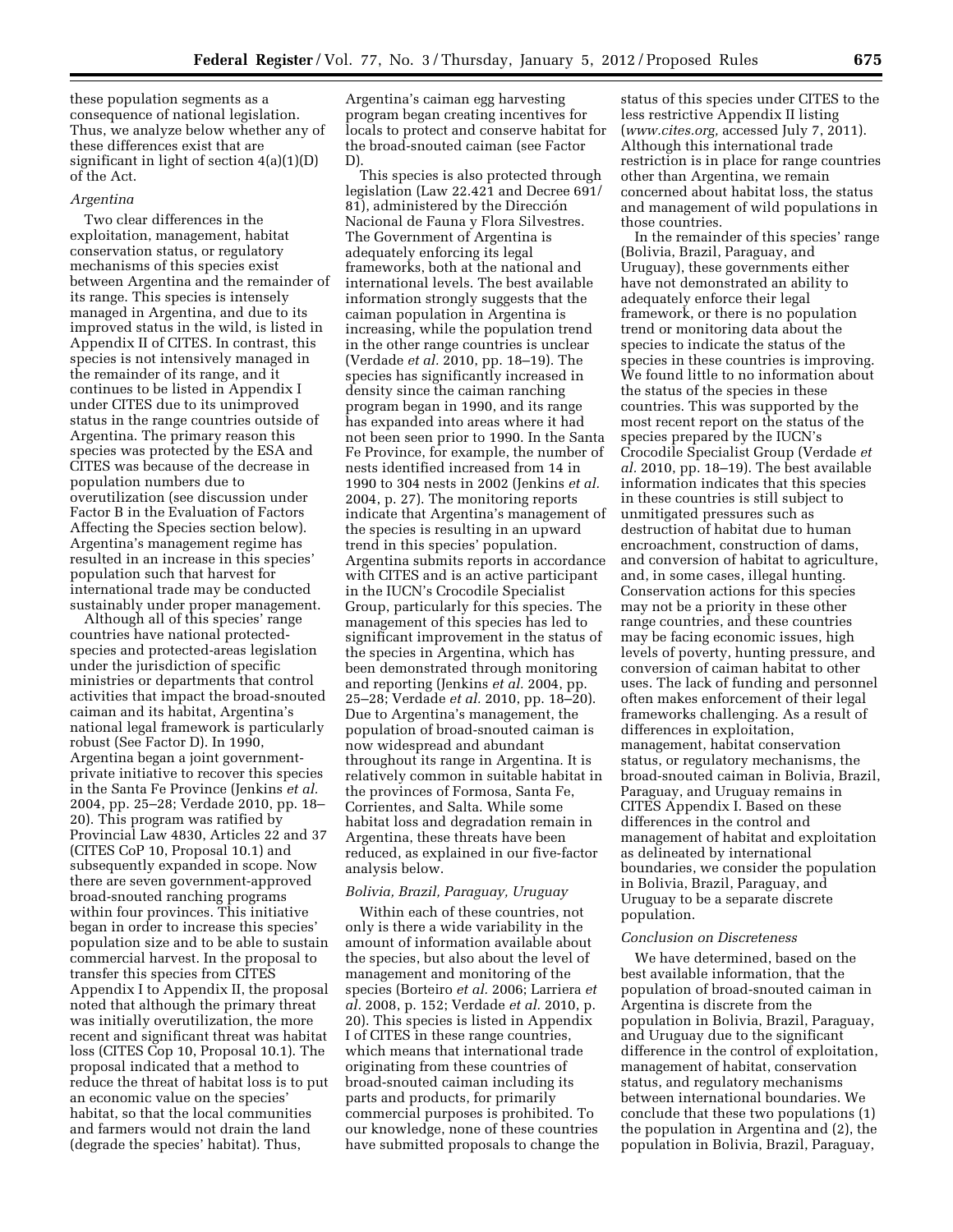and Uruguay, of the broad-snouted caiman meet the requirements of our DPS Policy for discreteness.

#### **Significance**

If a distinct population segment is considered discrete under one or more of the conditions described in the DPS policy, its biological and ecological significance will be considered in light of Congressional guidance (see Senate Report 151, 96th Congress, 1st Session). In making this determination, we consider available scientific evidence of each discrete population segment's importance to the taxon to which it belongs. Since precise circumstances vary considerably from case to case, the DPS policy does not describe all ways that might be used in determining the biological and ecological importance of a discrete population. However, the DPS policy describes four possible scenarios that provide evidence of a population segment's biological and ecological importance to the taxon to which it belongs (see additional discussion above under Distinct Population Segment Analysis).

A population segment needs to satisfy only one of these conditions to be considered significant. Furthermore, other information may be used as appropriate to provide evidence for significance. Having determined that the population of broad-snouted caiman in Argentina is discrete from the population in Bolivia, Brazil, Paraguay, and Uruguay, we then determine the significance of these two discrete populations to the taxon. We evaluate the biological and ecological significance based on the available scientific evidence of each population segment's importance to the taxon to which it belongs. A population's biological significance is evaluated based on the principles of conservation biology using the concepts of *redundancy, resiliency,* and *representation* (see Redford *et al.* 2011 for additional information on these concepts). These concepts also can be expressed in terms of four viability characteristics: Abundance, spatial distribution, productivity, and diversity of the species.

#### *Persistence in a Unique Ecological Setting*

The broad-snouted caiman is a wideranging species that occurs primarily in freshwater environments such as lakes, swamps, and slow-moving rivers. Its habitat in Argentina is typical of the species' habitat throughout its range (including Bolivia, Brazil, Paraguay, and Uruguay). We do not have any evidence to indicate that the Argentine

population of the broad-snouted caiman occurs in habitat that includes unique features not used by the taxon elsewhere in its range. Therefore, we conclude that neither the discrete population of broadsnouted caiman in Argentina nor the discrete population in Bolivia, Brazil, Paraguay, and Uruguay are ''significant'' as a result of persistence in a unique or unusual ecological setting.

#### *Differences in Genetic Characteristics*

No data have been located that indicate that the Argentine population and the population in the remaining range countries are each significant based on genetics (Villela *et al.* 2008, pp. 628–635). Our knowledge across the range countries is sparse with respect to genetic diversity and integrity on the broad-snouted caiman. However, a 2008 study indicates that genetic flux (genetic flow between members of a species) occurs; the species remains fairly connected through the major waterways within its range. River channels are important routes to crocodilian dispersal. The Paraguay River joins Brazil, Bolivia, Paraguay, and Argentina, and the populations of this species are connected in part through this river. The populations of this species are also connected between Uruguay and Argentina via the Uruguay River, which is the border between these two countries.

Additionally, a 2006–2007 survey in Brazil found that *C. latirostris* is widely distributed throughout the São Francisco River basin, and its distribution pattern indicates that the populations within the river basin are not fragmented (Filogonio *et al.* 2010, p. 964). The genetic variations of broadsnouted caiman were found to be closely related to patterns of these river basins, and indicated that there was no significant correlation between genetic variation and genetic distance (Villela *et al.* 2008, p. 6). This species is not only a mobile species but is also flexible in its habitat preferences. The river basins within its range appear to be sufficiently connected, despite any habitat modifications. There is no other information available that indicates there are significant differences in the populations. Based on the best available information, we have determined that the Argentine population of the broadsnouted caiman does not have any genetic characteristics that are markedly different from the population in Bolivia, Brazil, Paraguay, and Uruguay.

#### *Gap in the Taxon's Range*

The loss of a DPS could result in a significant gap in the range of a taxon, indicating that a population segment

represents a significant resource warranting conservation under the Act (61 FR 4724). The Ninth Circuit Court stated ''[t]he plain language of the second significance factor does not limit how a gap could be important,'' *National Association of Home Builders*  v. *Norton,* 340 F.3d 835, 846 (9th Cir. 2003). Thus, we consider ways in which the loss of each discrete population of the broad-snouted caiman might result in a significant gap in the range of species. Its range is estimated as follows: 28 percent in Argentina, and 72 percent in the remainder of its range: 4 percent in Bolivia, 58 percent in Brazil, 8 percent in Paraguay, and 2 percent in Uruguay (Larriera pers. comm. 2011).

#### *Argentina*

We considered whether the Argentine DPS constitutes a significant gap in the range of the species. In 2006, the population of broad-snouted caiman in Argentina was estimated to be 13 percent of the potential global population. The species is distributed in nine provinces in the northern part of Argentina. It is increasing within its range within Argentina into habitat where it had not been seen since the caiman ranching program began. It has been observed in a variety of habitats and waterways including rivers near waterfalls, freshwater creeks with rocky bottoms, and in agriculture and cattle impoundments.

In Argentina, human impact on the species has been reduced since 1990 through educational programs and incentives which have served to minimize habitat loss. The caiman ranching program (see discussion under Factor A below) has resulted in improvements in the quality of the species' habitat (such as the decrease in draining of wetlands), thereby increasing the range and population size of the species. Its rate of survival in Argentina far surpasses the normal survival rate of this species in the remainder of its range due to the ranching program (described below). Reports indicate that the Argentine population of this species is increasing. The captive-held stock reported in 2010 was 39,624 (Larriera *et al.* 2010, p. 1), and the density of caiman surveyed in the wild has increased substantially (Pin˜ a *et al.* 2009, pp. 1–5) since surveying began in 1990.

Argentina is the only range country that actively manages and conserves the broad-snouted caiman and its habitat by harvesting eggs, hatching the young, raising them to an age where they are more able to escape predators and other threats, and returning between five and ten percent of those hatchlings to the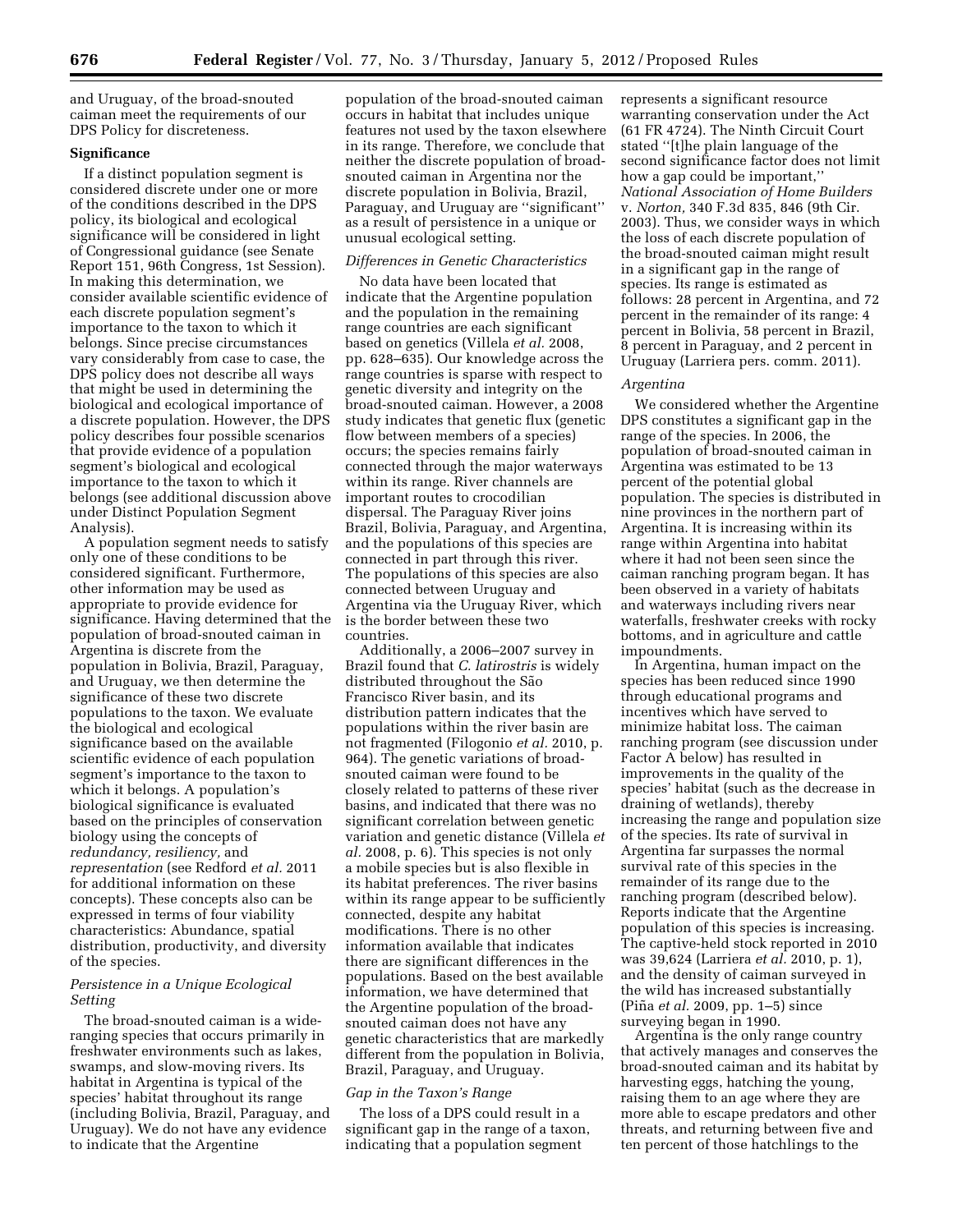wild (Verdade *et al.* 2010, p. 20). Experts indicate that returning at least five percent of the hatchlings to the wild increases the species' survivability, as it mitigates for the high incidence of mortality that occurs in the wild even prior to hatching (Bolton 1989, Ch. 4, p. 1). Most caiman mortalities occur either before hatching or during the first few months after hatching due to factors such as flooding or nest predation (Bolton 1989, Ch. 4, p. 1). The release of these animals at a later age significantly increases their chances of survival, primarily due to the hatchlings' increased ability to escape predators and their ability to survive other factors such as nest flooding, fire ants, and exposure to pesticides. Because Argentina releases hatchlings into the wild after an age they are most susceptible to predators and flooding events, the population has a greater chance of survival in the wild than broad-snouted caiman hatchlings in the other range countries. This increase in survivability further distinguishes the Argentine population from rest of the species' range and greatly contributes to the resiliency (abundance, spatial distribution, and productivity) to the species as a whole.

Argentina's wild caiman population is also well distributed. The Argentine population is considered healthy and increasing as opposed to the populations in Bolivia, Brazil, Paraguay, and Uruguay. This species is moving into habitat where it had not been seen in many years, which increases the potential environmental variability within the range of the species. Argentina's broad-snouted caiman population helps contribute to the viability of the species overall; and it is providing a margin of safety for the species to withstand catastrophic events, strengthening the redundancy of the species. This expansion allows for adaptations in response to variations in the environment. The abundance of this species in Argentina contributes to the potential diversity of the species, particularly since Argentina constitutes the southernmost part of its range. Because it is at the edge of its range, this population may add to its adaptive capabilities, particularly if there is a significant gradient in temperature within the range of the species. Because the Argentine population is more robust than the other range countries, the loss of the Argentine population would result in a significant gap in the range of the species, particularly because it is believed to consist of over a quarter (approximately 28 percent) of the species' range.

Argentina's active management efforts affect the quality of the species' habitat which subsequently contributes to the species' resiliency. Based on the increase in density as evidenced by the population counts, the significant increase of hatchlings reared in captivity and subsequently released, and the expansion in range, we find that the population of the broad-snouted caiman in Argentina significantly contributes to the resiliency of the species.

We found that the success of the caiman ranching program has created a robust, healthy, sustainable, increasing population in Argentina. This distinguishes the Argentine population from rest of the species' range where it is not being intensely monitored and managed to the point where it is selfsustaining. The factors in Argentina including: The increase in density and population counts; large numbers of caiman collected from the wild, reared in captivity and subsequently released; and expansion in range, all contribute to the resiliency, representation, and redundancy of the species and its overall viability.

Thus, the loss of the Argentine population would create a significant gap in the current range of the species. Based on this evaluation of this population's biological significance, we found that the broad-snouted caiman in Argentina is significant to the species as a whole. We, therefore, conclude that the population of broad-snouted caiman in Argentina is significant under the DPS policy because it contributes to the redundancy, resilience, and representation of the species such that the loss of this DPS would result in a significant gap in the range of this taxon.

#### *Bolivia, Brazil, Paraguay, and Uruguay*

Because the species is widely distributed within these countries and constitutes 72 percent of its range, the Bolivia, Brazil, Paraguay, and Uruguay population is significant under the DPS policy because it also contributes to the redundancy, resilience, and representation of the species such that the loss of this population would result in a significant gap in the range of this taxon.

#### *Conclusion on Significance*

We have determined, based on the best available information, that the population of broad-snouted caiman in Argentina is significant to the taxon and the population in Bolivia, Brazil, Paraguay, and Uruguay is also significant to the taxon because the loss of each discrete population segment

would create a significant gap in the current range of the species. Based on this evaluation of each population segment's significance, we found that each is significant to the species as a whole.

#### **Conclusion of DPS Analysis**

Under the DPS policy, once we have found that a population segment is discrete and significant, we then evaluate whether the potential DPS warrants endangered or threatened status under the Act, considering the factors enumerated under section 4(a)(1) and the statutory definitions for an ''endangered species'' and ''threatened species.'' Based on our evaluation under the DPS Policy, we propose to establish two distinct population segments of the broad-snouted caiman. The first is the population in Argentina, and the second is the population in the remainder of its range: Bolivia, Brazil, Paraguay, and Uruguay. We will refer to this second population as the ''Northern DPS.'' On the basis of the best available information, we conclude that each of these two population segments meet the requirements of our DPS Policy for discreteness and significance. These two DPSs are each discrete due to the significant differences in the management of habitat, conservation status, exploitation, and regulatory mechanisms between the international boundaries of Argentina and the species in the rest of its range: Bolivia, Brazil, Paraguay, and Uruguay. These two discrete population segments are clearly defined by international governmental boundaries and these other differences.

The robustness of the population in Argentina significantly contributes to the biological and ecological health and viability of the species as a whole. Argentina is the only country actively managing the broad-snouted caiman. It also is the only country actively working with local people to create financial incentives to protect caiman and its habitat. Argentina's implementation of its ranching program increases the species' survivability success, which further distinguishes the Argentine population from the rest of the species' range. It was reclassified to Appendix II in Argentina, allowing for commercial trade in accordance with the provisions of CITES. Due to Argentina's intense management of this species, the survivability rate of the Argentine population is far higher than in the other countries within this species' range. This difference is further supported by the fact that broad-snouted caiman in Bolivia, Brazil, Paraguay, and Uruguay remains listed in Appendix I of CITES as a species threatened with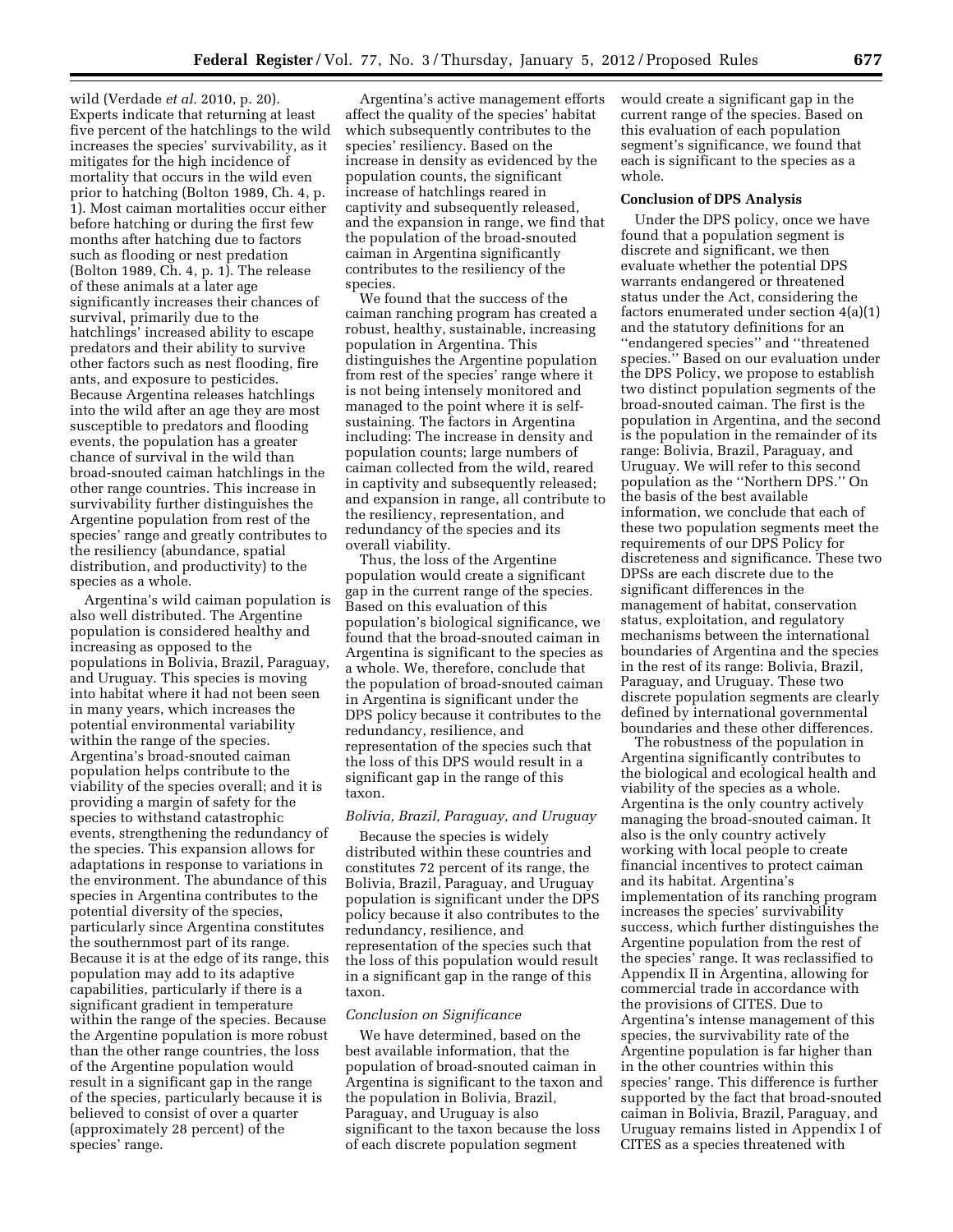extinction which is or may be affected by trade, while the population in Argentina no longer meets the criteria for an Appendix I listing.

We find that these two population segments meet our DPS policy for significance because the loss of either population (28 percent of its range in Argentina and 72 percent of its range in Bolivia, Brazil, Paraguay, and Uruguay) would result in a significant gap in the range of the taxon. Based on our analysis, we find that these two populations meet the criteria for discreteness and significance under the DPS Policy due to (a) differences in management delineated by international boundaries, and (b) a loss of either population segment (28 percent of its range in Argentina and 72 percent of its range in Bolivia, Brazil, Paraguay, and Uruguay) would result in a significant gap in the range of the taxon.

#### **Evaluation of Factors Affecting the Species**

Section 4(b) of the Act and regulations promulgated to implement the listing provisions of the Act (50 CFR part 424) set forth the procedures for listing, reclassifying, or removing species from listed status. We may determine a species to be an endangered or threatened species because of one or more of the five factors described in section 4(a)(1) of the Act; we must consider these same five factors in delisting species. Revisions to the list (adding, removing, or reclassifying a species) must reflect determinations made in accordance with these same five factors and the Act's definitions for endangered and threatened species Section 4(b) requires the determination of whether a species is threatened or endangered to be based on the best available science. We are to make this determination after conducting a review of the status of the species and taking into account any efforts being made by foreign governments to protect the species.

For species that are already listed as threatened or endangered, this analysis of threats is an evaluation of both the threats currently facing the species and the threats that are reasonably likely to affect the species in the foreseeable future following the delisting or downlisting and the removal or reduction of the Act's protections. Under section 3 of the Act, a species is ''endangered'' if it is in danger of extinction throughout all or a significant portion of its range and is ''threatened'' if it is likely to become an endangered species within the foreseeable future throughout all or a significant portion of its range. The word ''species'' also

includes any subspecies or, for vertebrates, distinct population segments.

Following is a range wide threats analysis in which we evaluate whether the broad-snouted caiman is endangered or threatened in the Argentine DPS and the DPS which consists of Bolivia, Brazil, Paraguay, Uruguay, which we will refer to as the Northern DPS.

#### **Factor A. The Present or Threatened Destruction, Modification, or Curtailment of Its Habitat or Range**

Habitat destruction and modification has increased throughout the species' range and is now likely the greatest threat to the survival of the broadsnouted caiman (Verdade *et al.* 2010, pp. 18–19). The overharvest for commercial purposes, rather than habitat destruction or modification, was the primary reason for the broadsnouted caiman's inclusion in CITES and subsequently being listed under the Act. The analysis of the five factors under the Act requires an investigation of both current and future potential factors that may impact the species, including the present or threatened destruction, modification, or curtailment of its habitat or range. We found that data on habitat destruction were generally presented separately for each individual country. Therefore, the following analysis of the potential threats to the species from habitat destruction or modification generally first presents the specific information available for broad-snouted caiman in each country, and then summarizes the information that was available for the two DPSs.

#### *Argentine DPS*

In some areas in Argentina, habitat destruction has significantly increased in recent years (Verdade *et al.* 2010, p. 19). Argentina has lost substantial forested areas, and conversion of caiman habitat to other uses is likely to further affect the broad-snouted caiman's habitat in Argentina. In some cases, habitat modification actually has positive effects on the caiman (such as the creation of water impoundments, for example), and in other cases the habitat modifications may have a negative effect. The practice of drying swamps (potential caiman habitat) through channeling occurs in its habitat, particularly for producing soybeans (Larriera *et al.* 2008, p. 152). Landowners also commonly channelize wetlands to increase grazing land for cattle (which may have a positive effect). Since the early 1800s, Argentina's economy greatly depended on cattle grazing; however, over the past

10 years, Argentina has undergone significant changes in land use.

The world market for soy is causing the conversion of pastures to soy monocultures. Soy is now Argentina's main export crop, and Argentina is the world's third largest producer of this commodity (USDA, Foreign Agricultural Service (FAS) 2010a, p. 11). Argentina's shift toward soy has displaced cultivation of many grains and vegetables as well as beef production. Many established cattle ranches are being sold to soy investors. For example, in Salta Province, potential conversion to soy cropland in Northern Argentina could exceed over one million hectares (USDA FAS 2010b, p. 1). Cattle feed mostly on established introduced grasses but native grasslands also persist in pastures, especially along wetlands edges. Soy now covers approximately 16.6 million hectares, more than half the country's cultivated land (USDA FAS 2010b, p. 10). The large scale production of soy requires the application of fertilizers and pesticides. As a result of this change in habitat use from traditional cattle grazing to primarily soy production in many areas, significant changes in the habitat and landscape occur which affect this species to the point that its former habitat is no longer suitable.

Adding to this problem of habitat conversion is that Argentina's management of its resources is decentralized. Provincial and municipal governments have great autonomy, property rights are respected, and federal authority is relatively limited. This is particularly evident in control over property with respect to the conservation of natural resources, land use, and protection of the environment. In this decentralized system, there is very little comprehensive land use planning at all levels of government. Regulatory mechanisms that exist at the national and provincial levels are seldom coordinated and are sometimes contradictory and inefficient.

Although habitat conversion is currently impacting the species, suitable broad-snouted caiman appears to exist, and the species is expanding into new sites, in part due to intense management of this species through Argentina's caiman ranching programs. For example, as of 2004, surveys indicated that the broad-snouted caiman population in Santa Fe Province increased 320 percent since the project began (Larriera and Imhof 2006). Observed wild population densities increased from an average of between 2 and 8 individuals per km in 1990, to between 20 and 120 individuals per km during the 2008–2009 survey period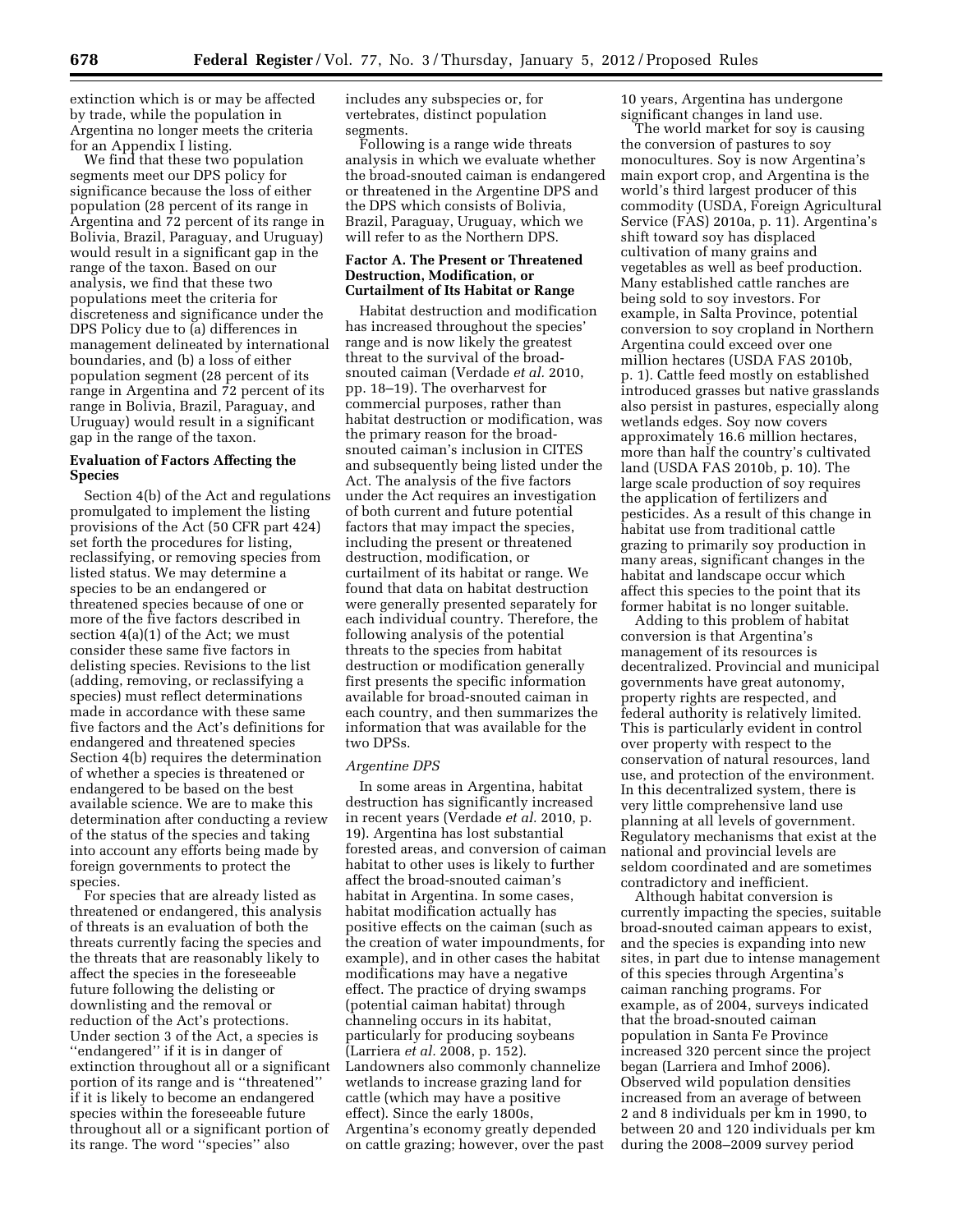(Larriera and Siroski 2010, p. 2). The distribution of the wild population has expanded into areas from which the species had formerly disappeared (Larriera *et al.* 2005).

With respect to habitat modification, some changes have positive effects and some have negative effects. Although this species has been shown to occupy disturbed habitat, much of the species' original range in Argentina has been altered, and significant alteration is expected to occur in the future due to the conversion of cattle pastures to monocultures such as soy, which is not desirable habitat. Increases have been observed in the relative abundance of the species in Argentina due in part to active management programs (see Factor D). These caiman conservation and public awareness programs have resulted in less habitat alteration (*e.g.*  burned grass) and less drained marshland for cattle production in the nesting areas (Larriera and Imhof 2006). While these programs are helping, increases in habitat conversion to agriculture, roads and transportation, infrastructure to transport crops such as soy continue (USDA FAS 2010b, p. 2). Without additional incentives and intervention, suitable habitat for this species will decrease. Although it is mitigated by provincial governments through the caiman ranching program, habitat destruction and modification in Argentina is likely to continue in the foreseeable future. Despite the intense management of this species in Argentina, we conclude that the present or threatened destruction, modification, or curtailment of its habitat or range continues to be a threat to the broadsnouted caiman.

#### *Summary of Factor A for the Argentine DPS*

In most of the range of this species, the habitat threats are very similar; however, a country's management actions (refer to factor D) affect the status of the species. In Argentina, habitat conversion to agriculture continues to cause habitat degradation within the broad-snouted caiman range, although this is being mitigated through the caiman ranching program. Habitat conversion is expected to increase and further degrade this species' habitat. The population numbers in the wild have significantly increased since this species was listed. Data collected on the distribution and abundance of the species indicate that the species' range has expanded and overall population numbers appear to be increasing (Larriera and Imhof 2006). As of 2004, surveys indicate that the broad-snouted caiman population in Santa Fe

Province, Argentina, increased 320 percent since the project began (Larriera and Imhof 2006). Observed wild population densities here increased from an average of 2 to 8 individuals per km in 1990, to 20 to 120 individuals per km in 2008–2009 (Larriera and Siroski 2010; p. 2). The distribution of the wild population has also expanded into areas from which the species had formerly disappeared (Larriera *et al.* 2005). However, the degradation and destruction of this species' habitat continues to occur in Argentina. Therefore, based on the best available information, we find that the population in Argentina continues to be threatened by the destruction, modification, or curtailment of its habitat now and in the future.

#### *Bolivia, Brazil, Paraguay, Uruguay DPS (Northern DPS)*

In Bolivia, the broad-snouted caiman is on the edge of its range. Broadsnouted caiman has been found in the Pando Department, the Pilcomayo River area, a tributary of the Paraguay River, and in the Tarija department. Here, key threats, particularly in broad-snouted caiman habitat, include loss, conversion, and degradation of forests and other natural habitats and pollution of aquatic ecosystems (Byers *et al.* 2006, p. vi). Particular to this species, both agriculture and pollution have been indicated to be significant threats. In Bolivia, vast areas have been drained for agricultural purposes (also see the discussion under Factor E).

Deforestation in lowland Bolivia exceeded 1,500 km2 (579 mi2) per year during the 1980s and early 1990s (Steininger *et al.* 2001, pp. 856–866). Currently, about 300,000 ha (741,316 ac) of forest is lost each year for a variety of reasons including expanding agriculture, due both to large-scale industrial agriculture and to small-scale colonization and cultivation; large-scale infrastructure projects (roads, dams, energy infrastructure); expanding coca production; forest fires; illegal logging; and climate change causing changes in geographical and altitudinal distribution of species and ecosystems (Byers *et al.*  2006, p. vi).

Factors such as low land prices and economic policies promoting an export economy have led to a rapid increase in the growth of the private agricultural sector (Pacheco 1998). Both large-scale and small-scale farmers contribute to the expansion of the agriculture and livestock frontier, and both thrive in the near absence of regulatory oversight and control (Byers *et al.* 2008, p. 22). In Bolivia, large tracts of land have been cleared particularly for sugarcane

plantations and soybean production (Aide and Grau 2004, p. 1915; Pacheco 2004, pp. 205–225). The highest abundance values of this species were recorded in ''atajados'' (dikes) and artificial ponds. The tropical forests of Bolivia are found in the departments of Santa Cruz, Beni, and Pando, and northern areas of La Paz and Cochabamba. The deforestation to the north and east of Santa Cruz is primarily due to large-scale agro-industry, whereas the areas of deforestation around Pando and Beni tend to be mainly a result of small-scale colonization and clearing. Large-scale agriculture responds mainly to external market demands (*e.g.,* biofuels, sugarcane, soy; principally from the United States, Brazil, and Argentina), while smaller farmers respond mainly to the domestic market.

The government actively promotes the development of infrastructure projects in the Bolivian lowlands, in particular extensive road construction and improvement (Byers *et al.* 2008 p. 22). Road projects in northwest Bolivia are being considered, including paving of the ''Northern Corridor,'' which is part of the Peru-Brazil-Bolivia hub of the Initiative for Integration of Regional Infrastructure in South America (IIRSA, *<http://www.iirsa.org>*).

Contamination of water bodies due to sugar mills, which empty their waste into the Rio Grande (Aparicio and Rios 2008, p. 114), also occurs. Sugar mills are commonly known to produce high levels of air and solid waste pollutants as byproducts (U.S. Environmental Protection Agency [EPA] 1997, 26 pp). Waste water from sugar mills can rapidly deplete available oxygen in water creating an inhospitable environment for aquatic life and for species that depend on aquatic environments. In the Bermejo River subbasin in Tarija, Bolivia, based on the absence of nests and the low number of individuals recorded during nest counts, researchers believe that this population of broad-snouted caiman is probably not reproductively active due to water pollution (Aparicio and Rios 2008, p. 115). This particular area borders wetlands and estuaries in Argentina, where higher quality suitable habitat is available (OSDE 2005b, p. 2) for the species and is likely less disturbed and polluted by humans. Because the Bermejo River sub-basin in Bolivia faces threats due to sugarcane plantations and contamination from sugar mill activities, it is not likely to sustain a healthy population of broadsnouted caiman.

Although natural resource managers recognize the importance of wetlands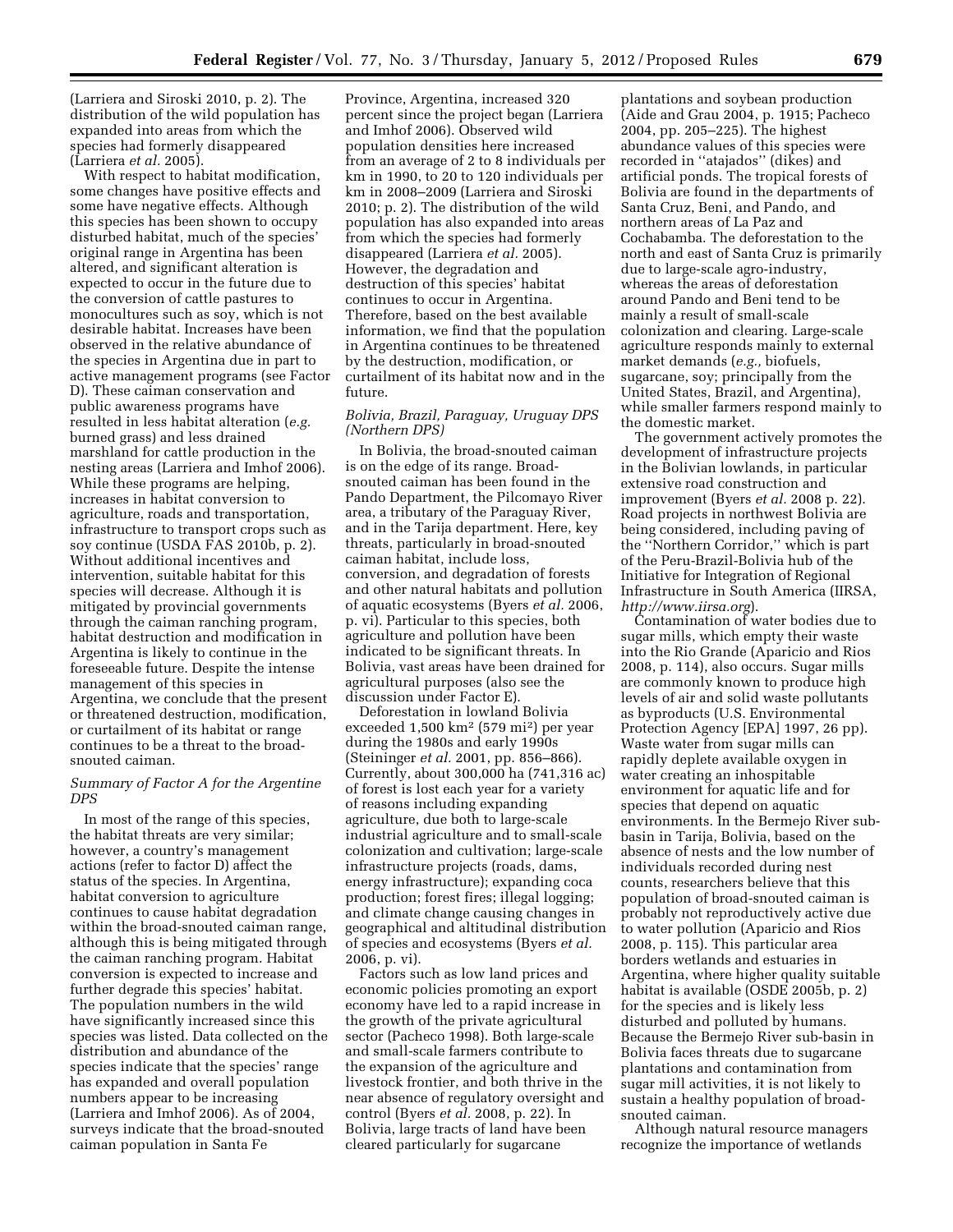(Byers *et al.* 2008, p. 14), economic considerations usually outweigh concerns regarding habitat loss and destruction in Bolivia. The activities described under this factor, such as agricultural production and expansion, sugar mill activities, roads, and other infrastructure development, affect broad-snouted caiman habitat. Its habitat is primarily being affected due to agriculture and pollution. Based on the above factors, we find that the present or threatened destruction, modification, or curtailment of its habitat or range continues to be a threat to this species in Bolivia.

In Brazil, agriculture, pollution, and hydroelectric dams have been indicated to be significant threats to the species (Verdade *et al.* 2010, p. 1). In this country, vast areas have been drained for agricultural purposes. The effects from agricultural activities on the species can be either consumptive (for example, destruction of nests and eggs by machinery) or nonconsumptive (for example, loss of access to traditional nesting or feeding sites), and these effects are generally attributed to habitat loss or fragmentation. Pollution has been a considerable problem in rivers that flow through Brazil's large cities. São Paulo, Brazil's largest city, is in the center of the species' range in Brazil. The species exists here in artificial reservoirs, ponds, marshes, and small wetlands. Construction of large hydroelectric dams (Verdade *et al.* 2010, p. 19) to support Brazil's human population has been indicated to be one of the primary threats here to broadsnouted caiman. Most of the natural wetlands of the Paraná and São Francisco River systems in Brazil have been dammed for these large hydroelectric stations. Construction of dams can have severe impacts on ecosystems (McCartney *et al.* 2001, p. v). For example, a dam blocks the flow of sediment downstream. During construction of dams, disturbance to soils at the construction site is one of the largest concerns. This leads to downstream erosion and increased sediment buildup in a reservoir.

Because the construction of the Jupifi and Ilha Solteira Dams in the 1970s caused the loss of a significant amount of floodplains of the Paraná River, a survey was conducted prior to construction of the Porto Primavera Dam (also known as the Engineer Sérgio Motta Dam). The Porto Primavera Dam is 28 km (17 mi) upstream from the confluence of the Paranapanema and Paraná Rivers. This dam created the Porto Primavera Reservoir and was filled in two stages: The first in December 1998 and the second in

March 2001. The purpose of the 1995 survey was to determine what species would be affected by the construction. The survey was done in the Parana<sup> $\alpha$ </sup> River basin between São Paulo and Mato Grosso do Sul states. The number of caiman nests found during the survey indicated that at least 630 reproductive females were present at that time. The presence of so many nests suggested a large total population (Mourão and Campos 1995, pp. 27–29) in that area. After the study was completed, a recommendation was made to create a reserve to protect habitat downstream of the dam; however, it is unclear whether a reserve was established as a result of the dam being constructed.

With the construction of Porto Primavera Dam, the last floodplains of the Paraná River within the state of São Paulo disappeared, and with them, those populations of wild animals dependent on wetlands for survival also disappeared. Lakes, swamps, and seasonally flooded areas contribute to hydrological ecosystem processes by retaining water and mitigating flooding. These wetlands and lakes are important ecosystem components and are particularly important to the broadsnouted caiman. When altered, they no longer are capable of supporting their unique assemblages of species and maintaining important ecological processes and functions, upon which the caiman relies. Caiman use the São Francisco River main channel and its tributaries as dispersion routes; however, populations of individuals of all age and sizes occur mainly in lentic (still water such as lakes, ponds, or swamps) environments. Studies on the impact of the construction of large hydroelectric stations and how they affect the density and reproduction of broad-snouted caiman populations were conducted using aerial surveys (Mourão and Campos 1995, pp. 27–29). The surveys indicate major damage of the habitat due to these dams. An unusual finding with respect to caiman was that researchers found that the destruction of floating vegetation is particularly destructive. This is likely because floating vegetation is used by caiman for nest construction.

In 2001, the government of Brazil launched a plan for the São Francisco River basin in order to minimize human impacts and implement restoration efforts (Andrade 2002 in Filogonio *et al.*  2010, p. 962). This was a huge undertaking involving federal and local governments, nongovernmental organizations (NGOs), universities, and the public. An initial report was issued in 2005 that indicated that progress had been made in terms of identifying these

four issues to be addressed: (1) River basin and coastal zone environmental analysis; (2) public and stakeholder participation; (3) organizational structure development; and (4) watershed management program formulation. As of 2005, the studies and projects had all been completed (www.oas.org/osde, accessed March 9, 2011). However, the implementation process is still underway (*[www.ana.gov.br/gefsf,](http://www.ana.gov.br/gefsf)* accessed March 9, 2011).

Caiman habitat is still severely degraded in Brazil. Broad-snouted caiman in the São Francisco River basin occurred not only in preserved habitats but also in habitats affected strongly by human occupation. This attests to the species' highly flexible nature. Researchers even found broad-snouted caiman in sewage and urbanized areas, showing that the species is fairly resistant to human impacts and that habitat modification has varied effects on the species' distribution. The data indicated that habitat modification may be a variable in determining the small size of these natural populations, rather than affecting the species' distribution pattern, at least in Brazil (Filogonio *et al.* 2010, p. 964). A 2006–2007 survey found that most of the surveyed sites presented some degree of human impact (Filogonio *et al.* 2010, p. 962). Habitat modification included: Conversion to pasture in 46 surveyed localities (72 percent), roads (25 localities; 39 percent), urbanization (23 localities; 36 percent) and monocultures (Filogonio *et al.* 2010, p. 962). Of the areas surveyed, broad-snouted caiman was present (positively identified as broad-snouted caiman rather than a different caiman species or unknown caiman species), in 39 localities surveyed (61 percent), and was widely distributed along the river basin. Its presence was detected in all lentic water body types, in the three biomes: Cerrado, Caatinga, and Atlantic Forest (Filogonio *et al.* 2010, pp. 963– 964). However, the researchers did not attempt to estimate population size. They observed a number of populations with low numbers of individuals, which were scattered throughout the survey sites. During 2006 and 2007 surveys, researchers found the presence of caiman species in only 17 municipalities in 64 locations along the São Francisco River basin in Brazil.

The density data found in Brazil were similar to that found by Borteiro (2006, 2008), who also found broad-snouted caiman widespread in Uruguay, occurring in 29 of the 36 localities surveyed (81 percent of the sampled areas). Caiman in Brazil were observed in lotic (actively moving water) habitats,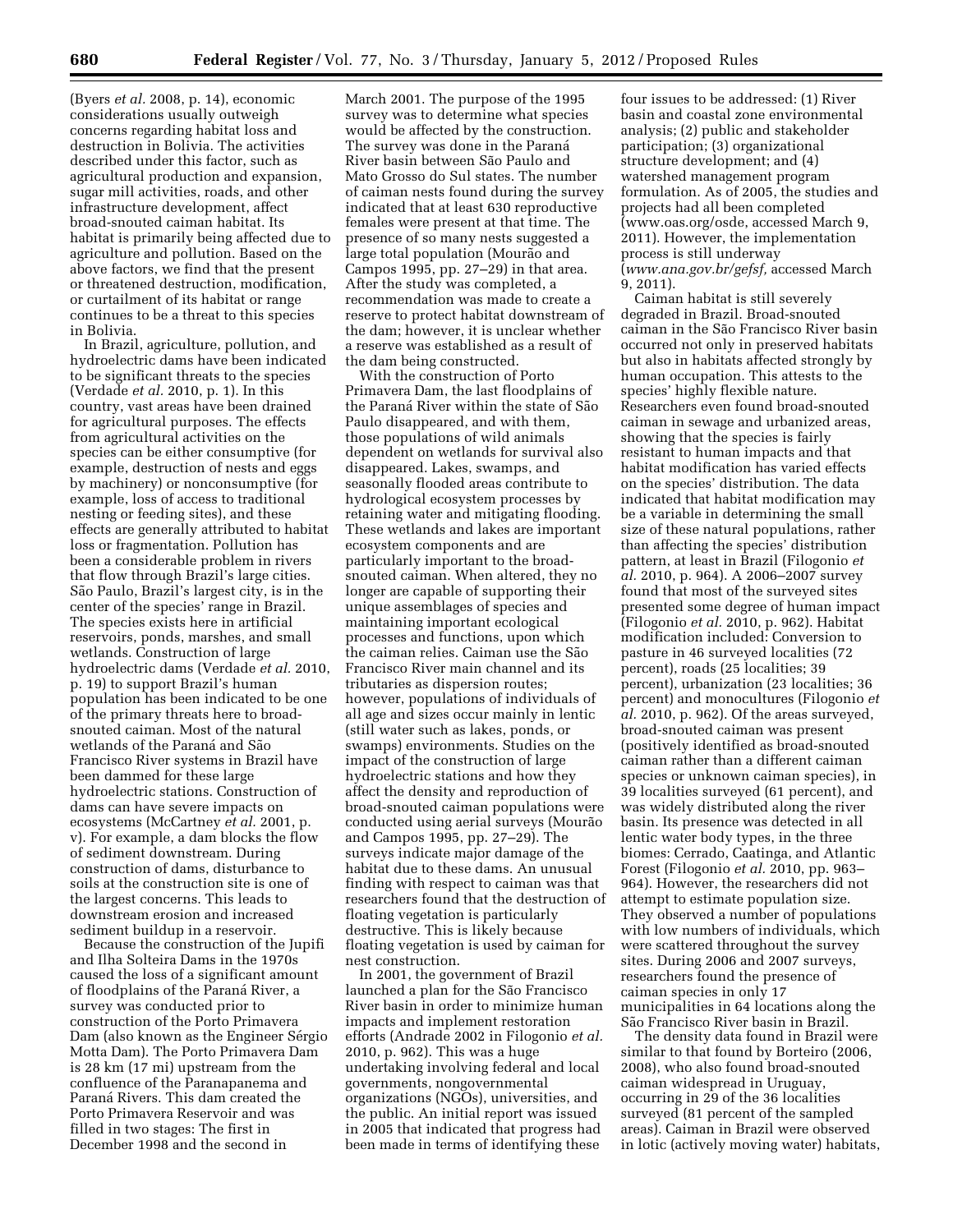and considering that river channels are important routes to crocodilian dispersal, it is logical to predict not only physical movement of *C. latirostris*  throughout its range, but also genetic flux within the river basin. The distribution pattern in Brazil indicates that the populations within the river basin are not fragmented, but seem to exist in low numbers. Despite this data, trend data are lacking regarding the population in Brazil and the health of the species overall. The construction of hydroelectric dams and associated habitat degradation such as pollution and environmental degradation is currently affecting broad-snouted caiman and its habitat. Pollution is a severe problem—caiman habitat overlaps São Paulo, Brazil's largest city, and these polluted rivers that flow through Brazil's large cities.

Although a plan was initiated in 2001 to address issues associated with the construction of the dam in central caiman habitat, 10 years later, there is no evidence that caiman habitat has improved in Brazil, nor does it appear that caiman are a main concern of the plan. The conservation of broad-snouted caiman in Brazil does not appear to be a priority, and there is very little current information available regarding this species in Brazil. Based on the best available scientific and commercial information available, we find that the present or threatened destruction, modification, or curtailment of this species' habitat is a threat to the species and is likely to continue in the future in Brazil.

In Paraguay, no recent data are available specifically for this species. However, we do know that over the past 60 years, widespread and uncontrolled deforestation practices have continued throughout Paraguay, particularly in the eastern region (World Land Trust 2009, p. 1). In 1945, 8.8 million ha (21,745,273 ac) of forest covered this region, but currently it is estimated that less than 1.6 million ha (3,953,686 ac) remain (Huerta 2011, p. 1). Most of Paraguay's tropical moist forests are in the eastern region of the country near the Paraná River. This river is 4,880 km (3,032 mi) in length and extends from the confluence of the Grande and Paranaı´ba rivers in southern Brazil. It runs through the Atlantic rainforest, also known as Mata Atlântica. The Atlantic Forest stretches from northeast Brazil along the Brazilian Atlantic coastline into Uruguay, inland into the northeast portion of Argentina and eastern Paraguay; and partially overlaps the range of the broad-snouted caiman. Imhof (unpubl. 2006) estimated that 7 percent of the species' range is in

Paraguay. Within Paraguay, the Atlantic Forest has been under increasing pressure from development. In Paraguay, the Atlantic Forest is reduced to one large tract, San Rafael, and increasingly numerous scattered and fragmented small patches. More than half of the original area of the Atlantic rainforests had been degraded by the turn of the last century, and more recently only one percent was found to be still in its original state (Wilson 1988, in Rivas *et al.* 1999, chapter 5). Conservative estimates have placed the remaining forest cover in Paraguay at approximately 6 percent of the original cover (IUCN 1988a). Threats to this remaining forest cover include fragmentation and acceleration of largescale agriculture and ranching projects, commercial logging, and the construction of hydroelectric dams (Rivas *et al.* 1999, ch. 5) such as the Itaipu hydroelectric dam on the borders of Paraguay and Brazil.

Habitat destruction has increased throughout the species' range in Paraguay, and is believed to be one of the greatest threats to its survival in Paraguay (Verdade 1998, pp. 18–19). Approximately 98 percent of Paraguay's population lives in Paraguay's eastern region, with a population density of 18.6 per km2, compared with 0.2 per km2 in the western, or Chaco, region. A contributing factor is that in the eastern region, the soil is more suitable for cultivating crops; therefore, cattle production, forestry products, and agricultural crops are widespread in the range of this species in Paraguay. Paraguay's main agricultural exports are soybeans and cotton (Harcourt and Sayer 1996; USDA FAS 2010, p. 2). Although the overharvest for commercial purposes, rather than habitat destruction or modification, was the primary reason for this species being listed under the Act, threats have changed. Now, the largest threat seems to be habitat destruction or modification due to agriculture and development of urban infrastructure, which still occur to a large extent in Paraguay, particularly within the range of broadsnouted caiman. Paraguay implemented a Zero Deforestation Law as of 2004; however prior to that law, its rate of deforestation was the second highest in the world (WWF 2006, p. 1). Despite the enactment of this law, the best available information indicates that this habitat destruction and modification still significantly affect this species. We have no indication that conditions have improved in Paraguay since this species was listed under the Act; rather, habitat loss has increased. Therefore, we find

that the present and threatened destruction, modification, or curtailment of its habitat in Paraguay continues to be a threat to broadsnouted caiman. However, we will review the information we receive during the comment period on this proposed rule.

In Uruguay, very little information has been collected about how habitat degradation affects the broad-snouted caiman. Based on available information, current threats to this species' habitat in Uruguay are likely due to agriculture and cattle ranching which occur within this species' range. Cattle and sheep farming in Uruguay occupy 60 percent of its land (Food and Agriculture Organization of the United Nations [FAO], p. 4). Other agricultural activities such as production for dairy, fodder for cattle, and crops such as rice consist of approximately 20 percent. Secondary, related effects related to agriculture are habitat degradation and pollution due to pesticide use, erosion, and altered ecosystems. The surveys conducted in the early 2000s indicate that caiman do exist in manmade habitats in northwestern Uruguay. However, the current amount of suitable habitat for this species in Uruguay is unknown. Researchers suggest that the apparent increase in this species' population may be due to the construction of agriculture impoundments, which provide habitat for broad-snouted caiman in recent decades (Borteiro *et al.* 2008, p. 248). In the area surveyed to determine caiman presence and abundance, impoundments were being used mainly for irrigation of rice (69 percent) and sugar cane crops (31 percent) in the Naquiñá stream basin. In the Lenguazo stream basin, 80 percent was used for irrigation of sugar cane and 20 percent was used for other food crops.

Two other factors that likely affect caiman habitat here are drought and hydroelectric dams (United Nations Environment Programme [UNEP] 2004, pp. 78–85; Borteiro *et al.* 2008, p. 248; Verdade *et al.* 2010, p. 20). Uruguay has experienced severe drought in the past few years (IPS NEWS 2011), which has had a significant effect on agricultural and cattle production, and this very likely affects caiman habitat. The construction and existence of hydroelectric dams to generate electricity may be an additional threat to the broad-snouted caiman (UNEP 2004, pp. 78–85). Uruguay is highly dependent on hydroelectricity, and these hydroelectric dams are within broad-snouted caiman habitat. Although we know these activities occur within the range of the broad-snouted caiman in Uruguay, there is very little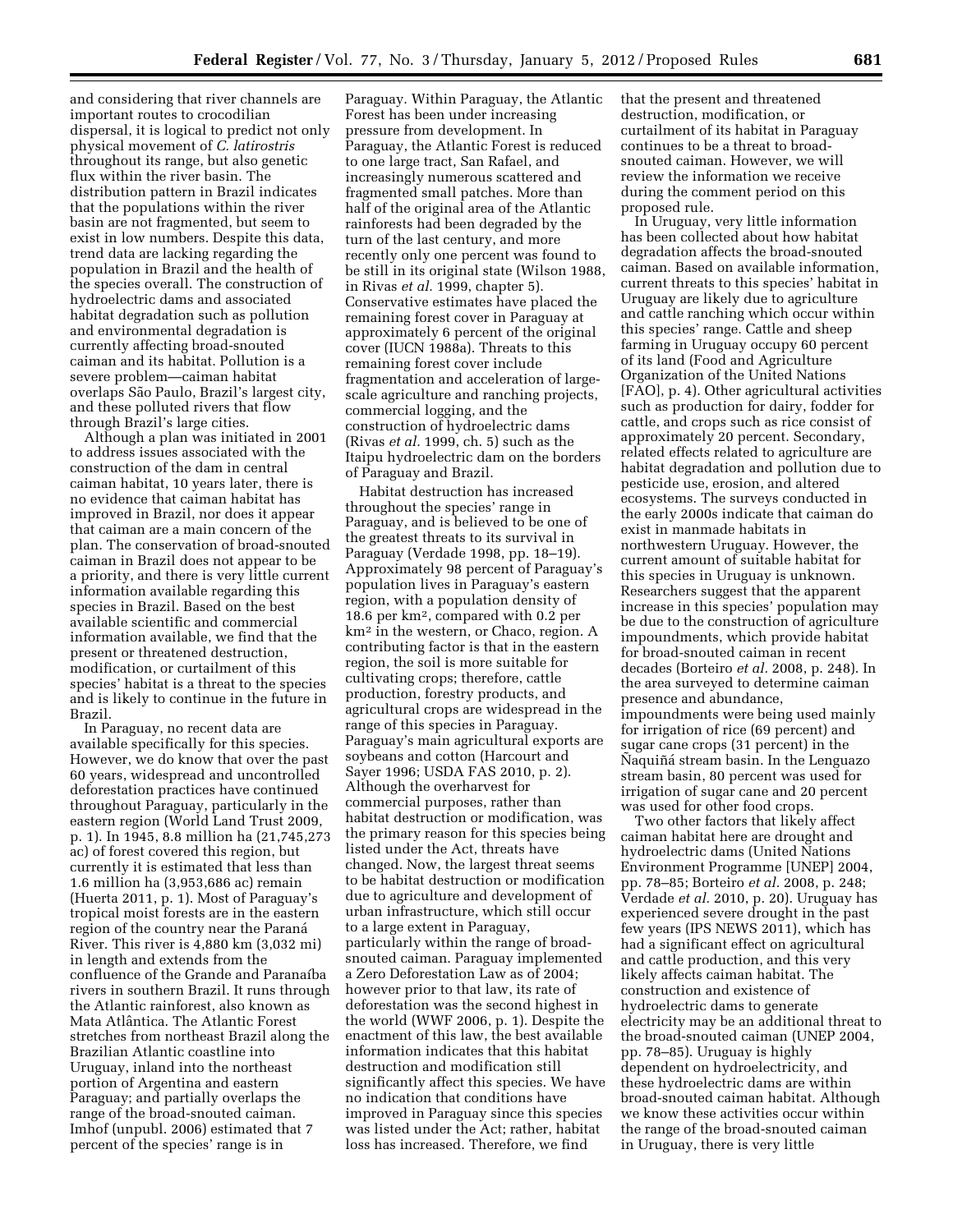information regarding the status of the species in Uruguay. We have no evidence that there has been any change to the status of the species in Uruguay. We do not know population trends in Uruguay, and threats to the species' habitat such as agricultural activities, drought, and hydroelectric dams exist. There is no information to indicate that habitat modification or destruction has decreased such that the population trend is stable or increasing. Researchers here recommend more surveys of broadsnouted caiman at a larger scale in northern Uruguay to assess the usage of manmade habitats by caiman in order to apply this knowledge to caiman conservation and management strategies. Given the lack of evidence that indicates that Uruguay's population of broad-snouted caiman has either increased or has stabilized since its inclusion under the Act, we find that the present or threatened destruction, modification, or curtailment of its habitat or range continues to be a threat to the species in Uruguay.

#### *Summary of Factor A for Bolivia, Brazil, Paraguay and Uruguay (Northern) DPS*

In most of the range of this species, the habitat threats are very similar; however, a country's management actions (refer to factor D) may affect the status of the species. In Bolivia, Brazil, Paraguay, and Uruguay, although these countries are making progress with respect to habitat modification and destruction and some have adopted relevant conservation laws (see Factor D), habitat loss continues to occur. Increasing human populations, development of hydroelectric projects, and draining of wetlands also have caused habitat degradation. Conversion of broad-snouted caiman habitat to agricultural plantations occurs commonly in these countries, and adequate management plans in these countries for this species are not in place. We seek information on the status of the species, particularly in Bolivia, Brazil, Paraguay, and Uruguay, as part of this proposed rule. Although the species is widespread, we have no information to indicate that the status of the species has changed in these four countries, and there is little to no population trend information available in these countries. Based on a review of the best available information, we find the destruction, modification, or curtailment of its habitat or range in these four countries is a continued threat to the species.

#### **Factor B. Overutilization for Commercial, Recreational, Scientific, or Educational Purposes**

The overharvest for commercial purposes was the primary reason for the broad-snouted caiman's inclusion in Appendix I of CITES and subsequent listing under the Act. The species suffered due to effects of unregulated exploitation between 1930 and 1980. Protections were put in place because the species had suffered substantial population declines throughout its range due to overexploitation through the commercial crocodilian skin trade. Under this factor, we examine how overutilization within each country has changed since the species was listed under the Act, and then we discuss this factor with respect to international trade and its regulation through CITES.

#### *Argentine DPS*

In Argentina, illegal hunting was widespread through the late 1980s, but decreased in the early 1990s (Micucci and Waller 1995, pp. 81–108) due to the proliferation of caiman ranching programs and the enforcement of national and provincial regulations (see Factor D). Between the 1940s and early 1990s, reports indicate that more than 700,000 caiman skins were produced from Corrientes Province in Argentina (estimated in Micucci and Waller (1995) in Piña *et al.* 2010, p. 4). Some of these skins were illegally obtained; however, there has been no report of illegal hunting since 1998 (Larriera *et al.* 2008, p. 143). Since the species was listed both under CITES and the Act, a significant change in public perception and awareness regarding this species has occurred. Now, the species is thought to be managed sustainably in Argentina (Jelden 2010, pers. comm.; Verdade *et al.* 2010, p. 19; Woodward 2010, p. 3). Local people participate in caiman ranching programs in which they locate nests and harvest eggs from these nests (Larriera *et al.* 2008; Verdade *et al.* 2010, p. 19) and take them to captive-rearing facilities. These individuals, primarily cattle-ranchers, are compensated for the eggs. The communities within the range of the broad-snouted caiman have an understanding of the caiman ranching program, and they no longer have a need or desire to illegally hunt these animals because individuals earn an income from harvesting eggs. This is due in part to a long-standing public awareness program and significant community involvement in protecting this species (Larriera *et al.* 2008, p. 145).

The Government of Argentina has had a long history of research and active

management of its population of the broad-snouted caiman, particularly since 1990. Currently, there are seven ranching programs registered with the Federal government in Argentina. Three of them function as educational programs, with no commercial exploitation. The non-commercial ranching operations are in Entre Ríos, Chaco, and Corrientes Provinces. There are four commercial ranching programs: two in Formosa Province, one in Corrientes Province, and one in Santa Fe Province. The ranching programs in Formosa, Corrientes, and Chaco are for both the broad-snouted caiman and yacare caiman. The programs in Entre Ríos and Santa Fe are for only broadsnouted caiman. Each ranching program showed an increase in the number of eggs collected since the program began. This indicates an upward trend in population numbers.

#### **Ranching Programs in Argentina**

On cattle ranches in Argentina, landowners commonly channelize the wetlands to increase grazing land for cattle; this subsequently provides suitable caiman habitat. Most habitat preferred by the caiman (swamps with heavy vegetation) are considered unproductive agricultural land. In the past, the swampy areas have been drained for conversion to agricultural lands. However, by placing an economic value on preserving caiman habitat through compensation from the ranching program, habitat destruction can be reduced. Additionally, by providing monetary compensation to ranch employees for each nest they locate, there is incentive for ranch owners and employees to protect the wetlands and caiman nesting areas. As of 2006, there had been a 30 percent increase in the caiman nesting areas on cattle ranches where caiman egg harvest occurs (Larriera *et al.* 2006). For example, the caiman nesting area of the Lucero Ranch (Estancia) in Santa Fe Province was 830 ha (2,051 ac) in 1990, and increased to 1,060 ha (2,619 ac) in 2004. Larriera suggests that one reason for the increased population density may be due to a decline in the practice of burning and drying wetlands for economic reasons, in addition to the dispersion of female broad-snouted caiman into new habitat due to the caiman ranching program.

In the wild, as many as 60 to 70 percent of the eggs do not hatch (Smith and Webb 1985; Woodward *et al.* 1989, p. 124). Estimated survival of hatchlings in the wild has been as low as 10 to 20 percent, depending on environmental conditions (*e.g.,* frost and predation can alter survival (Aparicio and Rios 2008,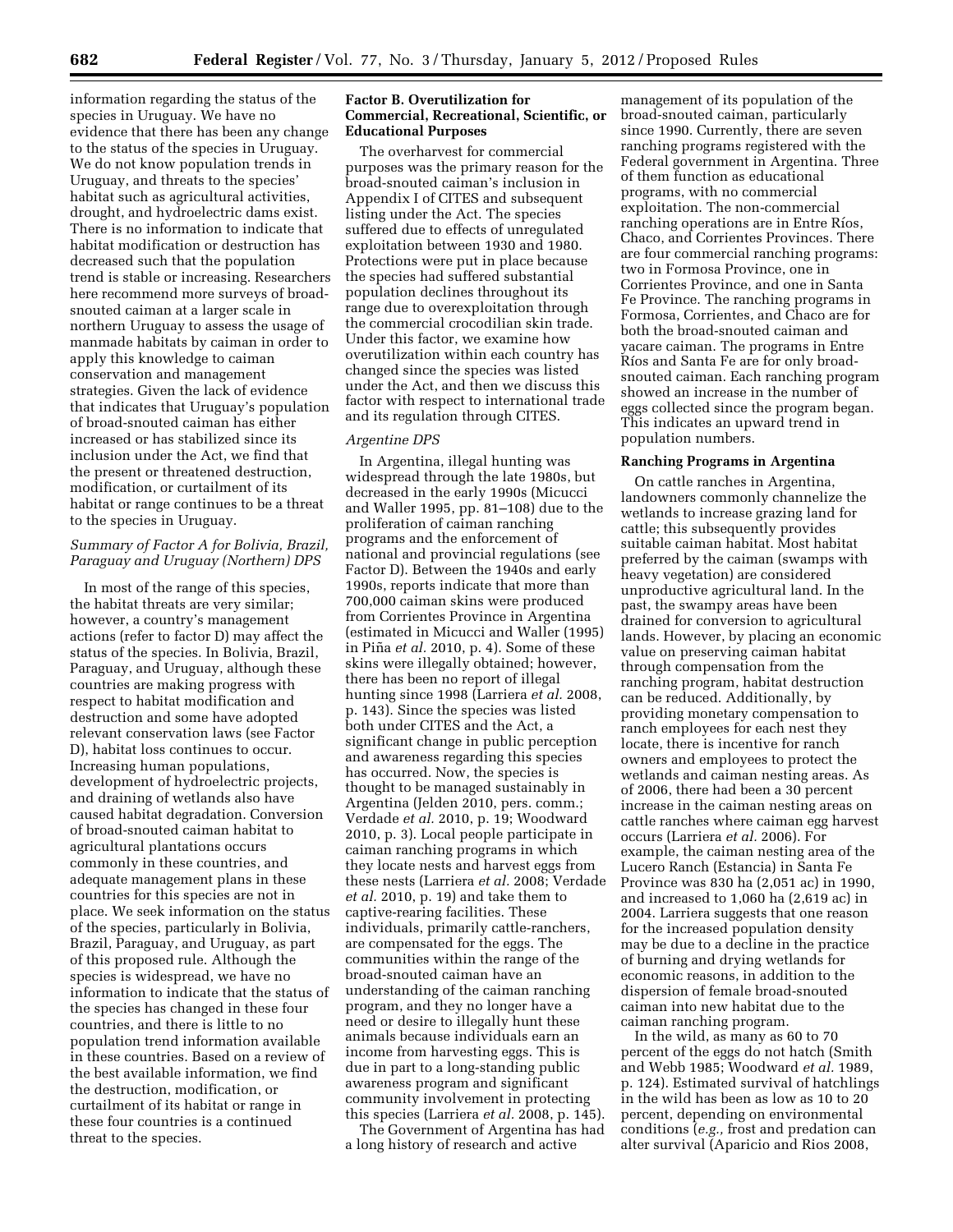p. 109); see discussion under Factors C and D below). In Woodward, researchers explained that in order to increase survival rate of American alligators, the practice of egg collection has been implemented to preclude embryo mortality due to factors such as depredation, flooding, and desiccation. In the Argentina ranching program, to increase survivability, young caiman are reintroduced to their former nesting site after they have passed critical life stages in which they are more susceptible to factors such as predation and nest flooding (Larriera 2003). Removal and incubation of eggs taken from the wild increases hatchling survivability because the larger the caiman is, the greater likelihood it has of long-term survival in the wild (Woodward *et al.*  1989, p. 124).

High mortality can occur during the first few weeks of incubation in the wild; one study found that highest embryo mortality of alligator eggs occurred between days 7 and 16 of incubation (Joanen and McNease 1987 in Woodward *et al.* 1989, p. 124). In the caiman ranching programs in Argentina, the practice is to remove all eggs from all the nests in collection areas that are accessible and not flooded, burned, depredated, or necessary for survival studies (Larriera 1995). Between the months of December and January, eggs are collected soon after laying. Caiman ranch project managers pay cattle ranch employees for each located nest, and each nest is assigned a number. The nests are marked so that young hatched and reared in captivity can be returned to the same area. Each ranching program maintains records of how many are collected, how many are reared, and how many individuals are later released back into the wild.

Artificial incubation has been demonstrated to enhance hatch success in addition to early development of hatchlings (Ferguson 1985, Joanen and McNease 1987 in Woodward *et al.* 1989, p. 124). Caiman ranching programs in Argentina use various methods in artificial incubation to increase the success rate. For example, small temperature variances can be used to accelerate the growth of hatchlings. Animals reared at a slightly higher temperature (22.4  $°C$ ; 72.3 °F) grow faster than those maintained at a lower temperature (18.2  $\degree$ C; 65  $\degree$ F) (Piña and Larriera 2002, pp. 387–391). Hatching success and survival are not negatively affected by artificial incubation temperature, as long as it is within the appropriate temperature range for this species (Piña *et al.* 2003, pp. 199–201). For broad-snouted caiman, eggs incubated at 29 or 31  $^{\circ}$ C (84–88  $^{\circ}$ F)

produced 100 percent females, while at 33 °C (91 °F) 100 percent males were produced. Incubation at a higher temperature (34.5 °C; 94 °F) induced production of both sexes (Simoncini *et al.* 2008, p. 231).

Young are marked by removing selected caudal scutes corresponding to hatch year and nest origin. Hatchlings are raised for nine months in concrete pools until November, when some are removed for reintroduction to the original nest site. The decision on how many young will be retained in captivity for commercial production; as well as how many will be reintroduced to the wild depends on the status of the wild population in the area from which the eggs were harvested. Argentina provides reports to the CITES Secretariat in accordance with CITES Resolution Conf. 11.16. If there is a high population density in the wild, more young are retained and raised for commercial purposes.

#### **Chaco Province**

El Cachape´ Wildlife Refuge (Refugio de Vida Silvestre El Cachapé) is a conservation and sustainable-use project developed through an agreement between a private landowner and Fundación Vida Silvestre Argentina in Chaco Province. The project was established in 1996 for the ranching of both yacare and broad-snouted caiman (Cossu *et al.* 2007, p. 330), and it also conducts ecotourism activities. El Cachapé is in the center of the harvest area, and encompasses 1,760 hectares (ha) (4,349 acres (ac)). Between 1998 and 2004, the Chaco program collected 4,867 eggs and released 1,236 yearlings (Larriera and Imhof 2006) within the Chaco Province. A population survey conducted over 60,000 ha (148,263 ac) of the harvest area in Chaco Province indicates that there was an average density of 4.0 individuals of *C. latirostris* per km during the 1999–2000 study period (Prado 2005), but we are unaware of any additional data collected since that time. This conservation ranching program is working towards increasing population numbers of this species in the Chaco Province (Verdade 2010, pp. 18–22). We are requesting additional information pertaining to population data for all provinces, including the Chaco Province, as part of this proposed rule.

#### **Corrientes Province**

An experimental program in Corrientes Province was established in 2004, based on an agreement between a company called Yacaré Porá S.A. and the Dirección Provincial de Recursos Naturales (Provincial Directorate of

Natural Resources, Corrientes Province). The experimental program initially conducted surveys and included a small-scale collection of eggs. Population surveys for yacare and broad-snouted caiman in the province were conducted to determine the feasibility and biological sustainability of a commercial ranching program (Micucci and Waller 2005) and now this is a commercial operation. In preparation for the experimental ranching program in the Province of Corrientes, the numbers of broadsnouted caiman nests in three study areas were surveyed. In nesting seasons 2004–2005 and 2005–2006, one area maintained its number of nests and the other two areas showed increases resulting in a total of 165 nests observed in the first season; and 265 nests observed in the second season (Larriera *et al.* 2008). The first egg collection was conducted in 2005 (Jenkins *et al.* 2006, p. 27). In late 2010, 500 hatchlings were released. As of 2010, there were 4,736 hatchlings and 12,793 individuals over one year in age in captivity (Larriera 2010, p. 1).

#### **Formosa Province**

The program in Formosa Province (in the most northern part of the species range in Argentina) was established in 2001, based on an agreement between a company called Caimanes de Formosa S.R.L. and the Dirección de Fauna y Parques de Formosa (Directorate of Wildlife and Parks of Formosa) under the Ministry of Production (Jenkins *et al.* 2006). The first egg collection in Formosa Province was in 2002. The Formosa program collected 13,050 eggs between 2002 and 2004, and released 1,265 young (Larriera and Imhof 2006). Surveys of the combined yacare caiman and broad-snouted caiman populations in Formosa have indicated that the wild population densities have increased from a range of 2.3 to 66 individuals per km in 2002 (Siroski 2003; Siroski and Piña 2006), to 22 to 238 individuals per km in 2008 (Piña *et al.* 2008).

#### **Santa Fe Province**

The Santa Fe program (in the southernmost part of the species' range in Argentina) is the largest of the approved programs; this province has the largest population of broad-snouted caiman in the wild in Argentina. Proyecto Yacaré, in the province of Santa Fe, Argentina, was established in 1990, with an agreement between the Ministry of Agriculture of the Province of Santa Fe and a non-governmental organization called Mutual del Personal Civil de la Nación (Benefit of Civil Personnel of the Nation) to improve the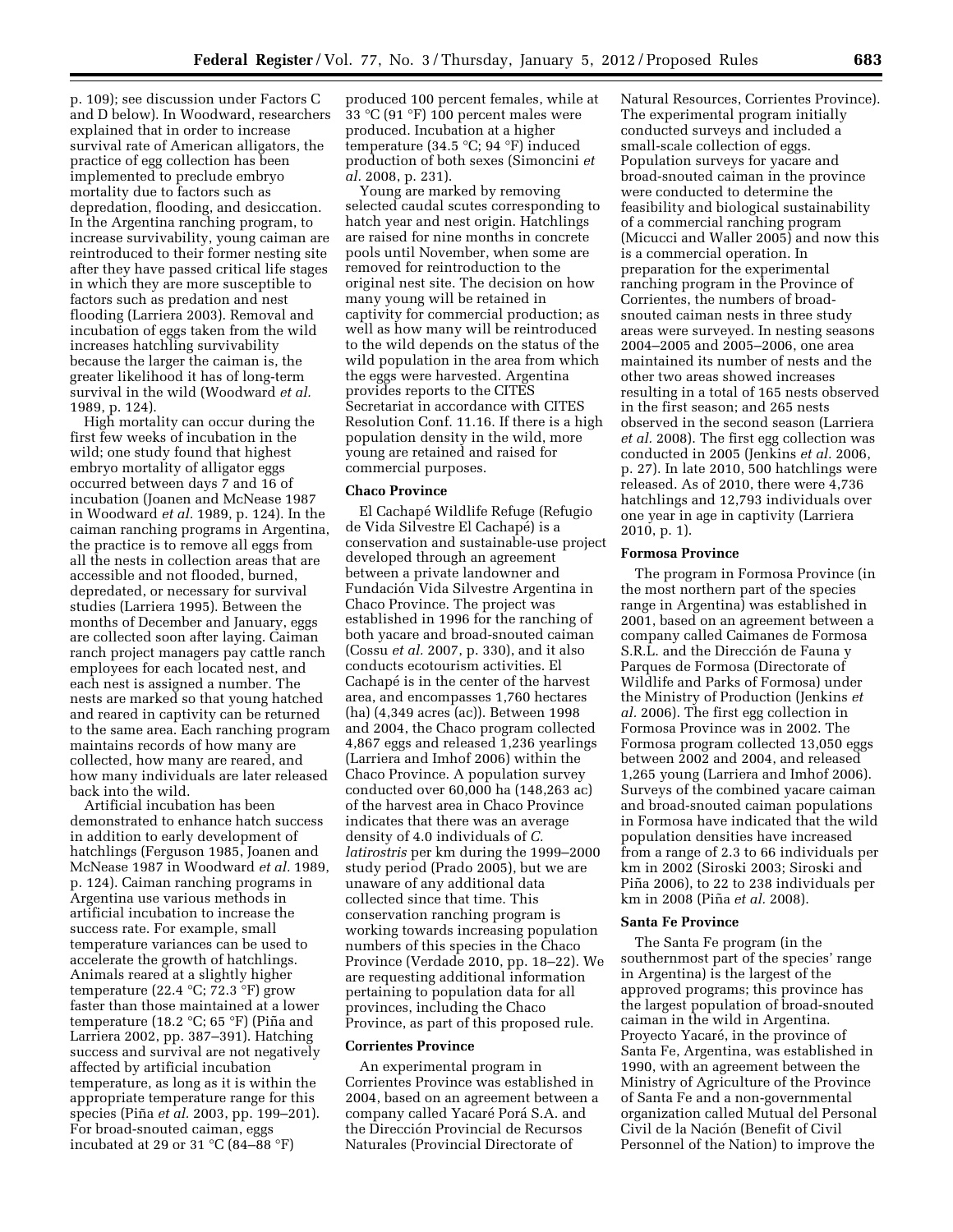conservation status of the broad-snouted caiman and its wetland ecosystem (Larriera and Imhof 2000). The northern part of the Province of Santa Fe contains 80 percent of the wild broad-snouted caiman population in Argentina. Early on, the Caiman Specialist Group (CSG) identified ranching programs in Argentina as a high priority for species conservation (Verdade 1998, pp. 18–19). It described the program in Santa Fe Province as a model for other Argentine provinces where habitat still remains and the wild population is large. In 1999, the management for sustainable use of broad-snouted caiman reached a commercial scale (Verdade 1998, pp. 18–19).

Between 1990 and 2004, the Santa Fe program harvested 1,410 of 1,945 identified nests and produced 35,197 hatchlings from 47,948 eggs (Larriera and Imhof 2006). Of the hatchlings that survived, 15,120 yearlings were returned to the wild and 14,046 were retained for commercial use (Larriera and Imhof 2006). The number of nests found in the collection area increased from 14 (1990–1991) to 439 (2003– 2004), resulting in an increase from 372 to 12,031 eggs collected per year during the same time period (Larriera and Imhof 2006). Mean clutch size in Santa Fe Province has been reported to be 35 eggs per nest, and the natural incubation period is around 70 days (Larriera and Imhof 2000).

As of 2004, monitoring the wild population in the collection areas indicated that the broad-snouted caiman population in Santa Fe increased 320 percent since the project began (Larriera and Imhof 2006). Observed wild population densities increased from an average of 2 to 8 individuals per km in 1990, to 20 to 120 individuals per km in 2008–2009 (Larriera and Siroski 2010, p. 2). This program has resulted in increased numbers of broad-snouted caiman in the wild in areas surveyed and expansion of nesting areas (Larriera and Imhof 2000, 2006; Larriera *et al.*  2006). The distribution of the wild population has expanded into areas from which the species had formerly disappeared (Larriera *et al.* 2005).

#### **International Trade and Regulation Under CITES**

CITES provides varying degrees of protection to more than 32,000 species of animals and plants that are traded as whole specimens, parts, or products. CITES regulates the import, export, and reexport of specimens, parts, and products of CITES-listed plant and animal species (also see discussion under Factor D). Trade is managed through a system of permits and

certificates that are issued by the designated CITES Management and Scientific Authorities of each CITES Party (*<http://www.cites.org>*). In the United States, the Scientific and Management Authorities reside in the U.S. Fish and Wildlife Service.

Under CITES, a species is listed in one of three appendices; listing in each Appendix has a corresponding level of protection (*i.e.,* regulation of international trade), and different permit requirements (CITES 2007). Appendix II allows for commercial trade and includes species requiring regulation of international trade in order to ensure that trade of the species is compatible with the species' survival. At times a species may be listed as endangered under the U.S. Endangered Species Act, and concurrently listed under Appendix II of CITES, rather than the more restrictive Appendix I, which does not allow commercial trade of wild specimens, except under limited circumstances. Although CITES Appendix II allows for commercial trade, in order for specimens of this species to be traded internationally, a determination must be made that the specimens were legally obtained; and that the export will not be detrimental to the survival of the species in the wild. CITES Appendix I includes species that are ''threatened with extinction which are or may be affected by trade.'' Appendix I has a further restriction that a CITES import permit must be issued by the importing country after finding that the specimen will not be used for primarily commercial purposes.

The World Conservation Monitoring Centre (WCMC) at UNEP manages a CITES Trade Database on behalf of the CITES Secretariat. Each Party to CITES is responsible for compiling and submitting annual reports to the CITES Secretariat regarding their country's international trade in species protected under CITES. The trade database (*[www.unep-wcmc.org/citestrade](http://www.unep-wcmc.org/citestrade)*) indicates that between 2000 and 2009, 11,837 broad-snouted caiman parts and products (primarily leather and skins), plus an additional 1,210 kilograms (2,662 pounds) of such parts and products were exported. The vast majority of exports were from Argentina, and the database did not indicate any trends in the trade data to cause concern. There were very few exports from the other range countries during the period reviewed.

If the proposed rule to reclassify the Argentine population and accompanying Special Rule are finalized, then commercial exports of broad-snouted caiman products from

Argentina to the United States would be allowed, provided that certain conditions are met. We do not believe this potential increase in international trade is likely to threaten or endanger wild broad-snouted caiman based on Argentina's management and monitoring of the caiman ranching program. However, exports of broadsnouted caiman and its parts and products from the rest of the range countries would still be regulated under CITES Appendix I and as endangered under the Act.

#### *Summary of Factor B for Argentine DPS*

In Argentina, the legal harvest does not appear to have negative impacts on the species based on reported harvest, nest counts, and egg harvest trends (Larriera *et al.* 2010, pp. 1–2; Larriera and Siroski 2010, pp. 1–5). We believe that adequate protections are in place under Federal and provincial law and regulations in Argentina. Broad-snouted caiman that hatched in captivity and were released near their former nesting site have successfully matured and reproduced in the wild (Larriera *et al.*  2006). For example, during the summers of 2001 and 2002, seven females released as part of Proyecto Yacaré were recaptured while attending their nests. The females were between 9 and 10 years old at the time of capture. Their clutch sizes and hatching success were similar to those of wild females of unknown age also captured during the season. Mortality of eggs and hatchlings in the wild can exceed 95 percent (Hutton 1984 in Larriera *et al.* 2008, p. 154). This indicates that released ranched yearlings can survive and reproduce at least as successfully as their wild counterparts, and may have a greater rate of survival.

Research also indicates that this practice of releasing a percentage of captive-hatched juveniles is a valuable management tool for crocodilian species. This is because releasing them into the wild at an age of 8–10 months, rather than at hatching, has been shown to enhance their chances of survival (Elsey *et al.* 1992, p. 671). Survivorship in juvenile alligators has been shown to be a function of size, with survivorship increasing as size increases (Woodward *et al.* 1989, p. 124).

Wild populations in the collection areas are increasing based on egg collection and density surveys (Larriera *et al.* 2010). Despite the fact that all accessible nests are harvested in the collection areas and the number of yearlings returned to the wild is variable, the Santa Fe program has resulted in higher population densities. Increased reproduction in released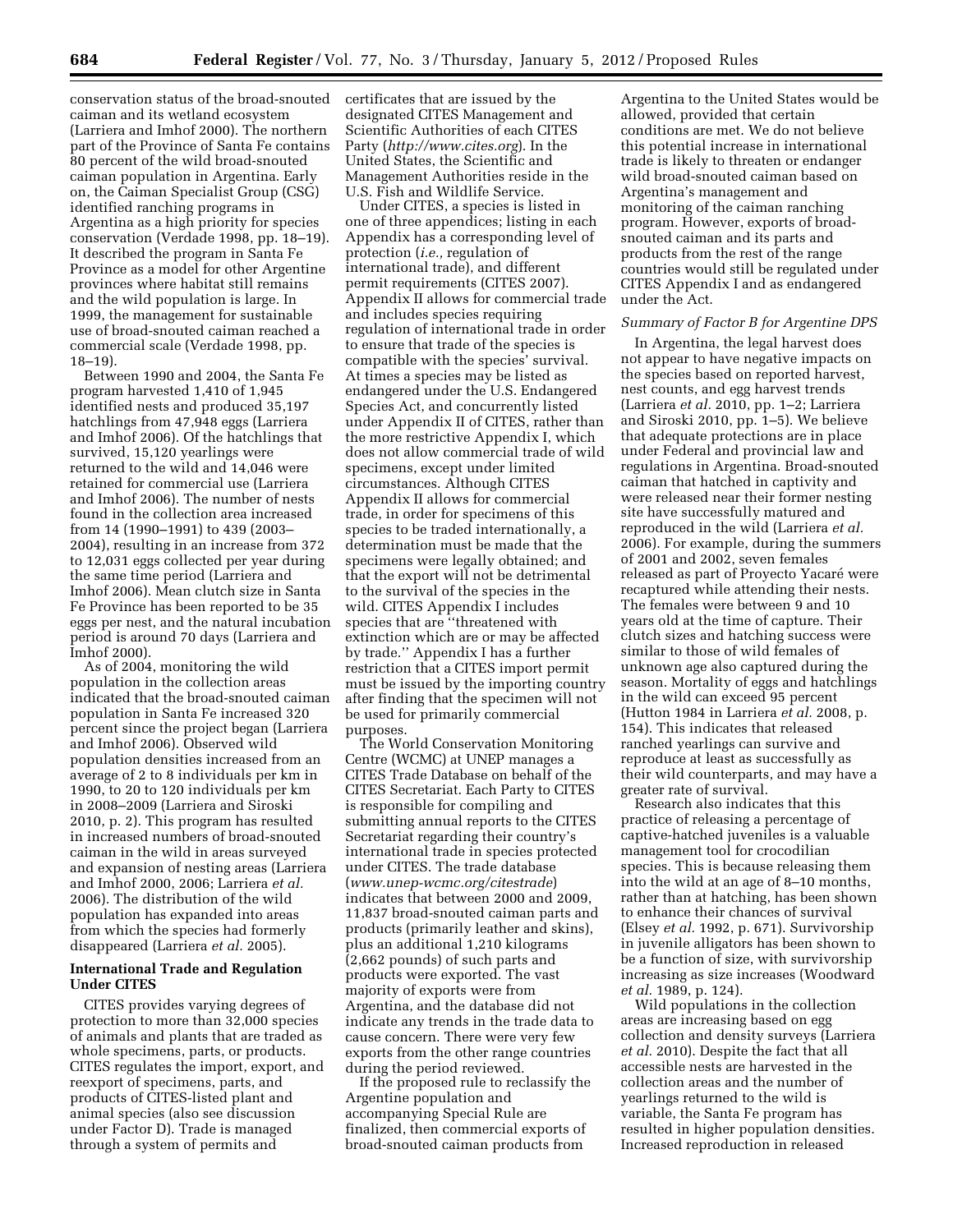animals, a greater number of nests located and harvested, and the observation of broad-snouted caiman in areas where they had been extirpated (Larriera and Imhof 2006; Larriera *et al.*  2008, pp. 143–172) have also been observed. What may be most important to the survival of the broad-snouted caiman, however, is that nesting areas are now protected by local inhabitants who have an economic interest in maintaining the wild populations. Due to public awareness programs and monetary incentives for locals who collect eggs, there has been no report of illegal harvest since 1998.

The information reported on ranching programs indicate increased population numbers in Argentina of this species based on nest counts and egg harvest reports (Jenkins *et al.* 2006, pp. 26–27). For example, in the 1991 season in Santa Fe, 10 nests were harvested; 14 nests were located, and 237 hatchlings were produced. In 2003, 228 nests were located, 304 were identified, and 5,638 hatchlings were produced (p. 27). The current population survey methods used in Argentina are not entirely reliable as a tool for establishing direct relationships with populations in the wild, but they provide a general idea of the increase in caiman numbers. Prior determination of density or absolute abundance of nests prior to the removal of eggs is a more reliable way of determining the population numbers. Although there is not accurate population trend data for this species in the wild (Micucci 2010 pers. comm.), we consider the egg harvest data to be the best available information. Micucci points out that the information provided directly by nest counts and night surveys is more reliable and direct than egg harvest counts, at least in environments with large fluctuations in water mass, which is the case of this species, particularly in Argentina (2010 pers. comm.). We acknowledge that the current population survey methods used in Argentina are not the most reliable means of providing population estimates of this species in the wild; however, the data collected indicate an upward trend in population numbers for this species.

A secondary concern in the management of this species in Argentina is there may be inadequate oversight by provincial governments when extracting eggs from nests, movement of eggs, and tracking the origin of these eggs (this also applies to Factor D, the *Inadequacy of Regulatory Mechanisms*). Additionally, the level of independent or outside evaluation of the ranching programs in Argentina is unclear and there may be a lack of transparency in

monitoring. This may be indicative of a need for stronger involvement by the provincial and federal governments or the need for a stronger legal framework at the provincial level to regulate or monitor these activities. However, despite these concerns, the reports on the broad-snouted caiman conservation program in Argentina do indicate that the population is increasing, and the program is being actively monitored within the country. The government of Argentina oversees the ranching program in Santa Fe Province, and Santa Fe contains the largest population of broad-snouted caiman in the wild.

The species is not overutilized in Argentina and overutilization is unlikely to be a threat to the population in the future. Annual reporting under CITES may alert us to any new threat of overutilization in Argentina. We are seeking information on the status of the species in Argentina as part of this proposed rule. However, based on a review of the best available information, and in the absence of conflicting new information, we find no evidence that overutilization for commercial, recreational, scientific, or educational purposes is a threat to the broadsnouted caiman throughout its range.

#### *Bolivia, Brazil, Paraguay, and Uruguay (Northern) DPS*

One of the primary threats to the species before it was listed in CITES Appendix I in 1975 was uncontrolled international trade. In Bolivia, Brazil, Paraguay, and Uruguay, this species is listed in Appendix I of CITES. International trade primarily for commercial purposes is restricted from Bolivia, Brazil, Paraguay, and Uruguay due to the species' Appendix I status under CITES. The UNEP–WCMC trade database did not indicate any unusual trends in the species' trade with respect to these countries.

Beginning in the 1940s, the broadsnouted caiman was hunted commercially for international trade in its leather, which is commonly reported to be of higher quality than that of other caiman species (Brazaitis 1987 in Verdade *et al.* 2010, pp. 1–2). However, since the time the species has been protected by CITES and the Act, this factor is no longer a threat to the species in these countries.

In Bolivia, caiman is used for its fat, meat, and leather products (Aparicio and Rios 2008, p. 112). It is also killed out of fear by humans. In the Chaco province of Bolivia, there were reports of the species attacking and killing pigs and other small cattle (Pacheco in Embert 2007, p. 55), but these incidences do not seem to occur

frequently. No other recent data are available in Bolivia for this species.

In Brazil, small amounts of illegal harvest are reported to still occur in some areas (Verdade *et al.* 2010, p. 19) and in Uruguay (Borteiro *et al.* 2006, p. 102). In northeastern Brazil, illegal hunting still supplies local markets for meat in small cities along the São Francisco River basin. The meat is sold as salted carcasses like codfish, and is actually called "São Francisco codfish" (Verdade 2001a). Hunting for meat also occurs in some parts of Uruguay (Borteiro *et al.* 2006, p. 104). However, species experts concluded that illegal hunting is no longer a major threat to the species due to improved protection, costs and consequences of illegal hunting, and the availability of legal skins (Verdade 1998, pp. 18–19). People in the past justified hunting caiman primarily for food. Many fishermen also killed caiman because caiman feed on the fish in their fishing nets, and caiman also destroy their nets (Filogonio *et al.*  2010, p. 964). Thus, current levels of hunting pressure may have only localized impacts.

In Paraguay, in the past, the broadsnouted caiman may have been subject to greater hunting pressure than *C. yacare* because the quality of its skin is considered finer (Scott *et al.* 1990, pp. 45–46). Hunting was almost uncontrolled through 1990, and some caiman populations almost disappeared. However, small residual populations were increasing in size when last surveyed in places where they and their habitat were protected (Scott *et al.* 1990, pp. 45–46).

In Uruguay, broad-snouted caiman was never legally hunted for commercial purposes (Verdade 1998, pp. 18–19), although illegal hunting has been observed (Borteiro *et al.* 2006, p. 97). Uruguay's standard of living, literacy rate, and large urban middle class (*[http://www.state.gov,](http://www.state.gov)* accessed March 14, 2011) are reported to be quite high compared with other countries within this species' range, which may account for the lack of commercial hunting in this country. There is no indication that overutilization occurs in Uruguay.

#### *Summary of Factor B for the Bolivia, Brazil, Paraguay, and Uruguay (Northern) DPS*

We are seeking information on the status of the species in Bolivia, Brazil, Paraguay, and Uruguay as part of this proposed rule. Domestic use still occurs, but levels remain low. Any incidence of hunting or harvest that may occur does not significantly affect the species. Based on a review of the best available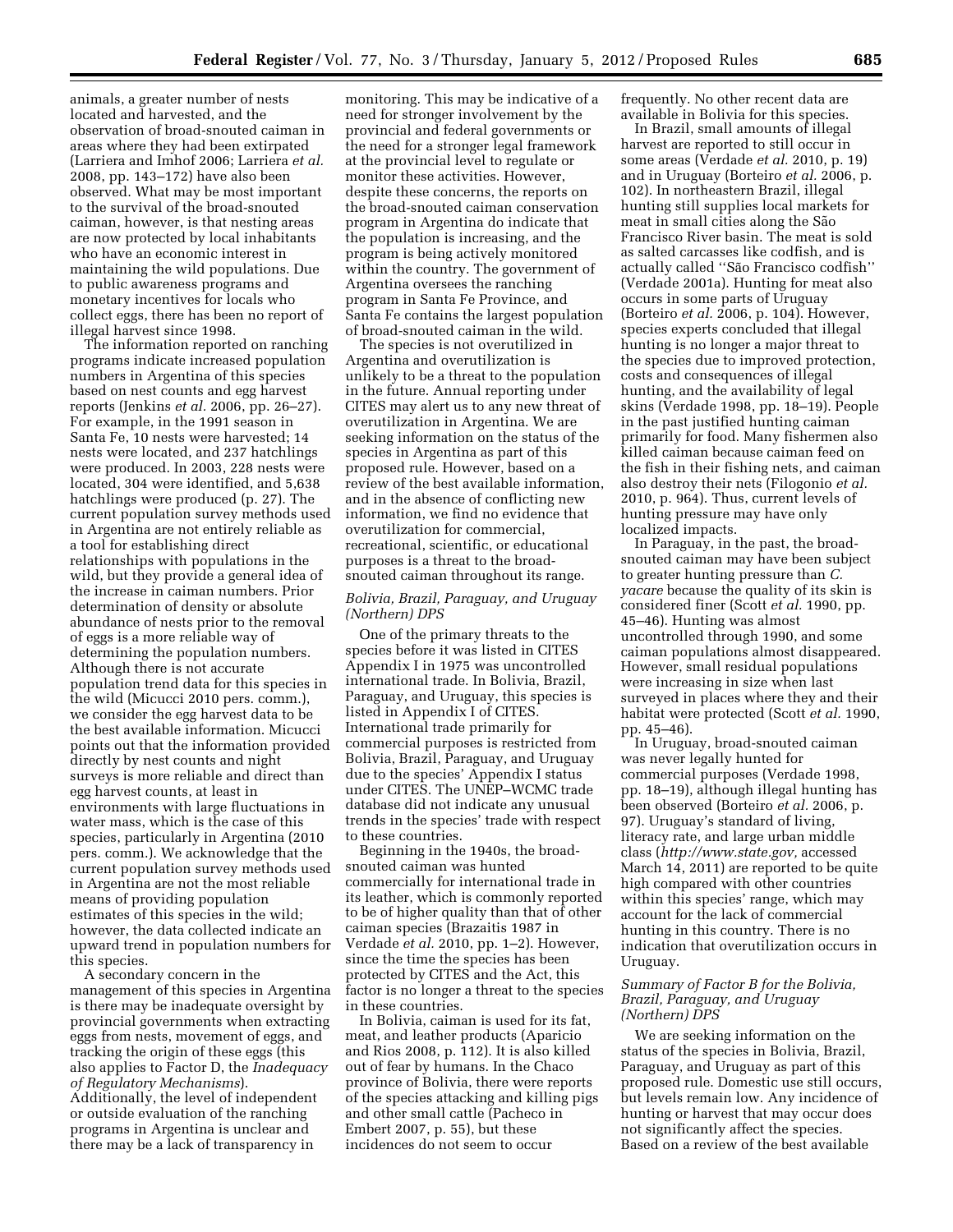information, and in the absence of conflicting new information, we find that overutilization for commercial, recreational, scientific, or educational purposes is no longer a threat to the broad-snouted caiman in Bolivia, Brazil, Paraguay, and Uruguay.

#### **Factor C. Disease or Predation**

#### *Argentina*

There is little information on diseases that affect wild broad-snouted caiman (Huchzermeyer 2003; Jacobson 2007). In 1999, the Field Veterinary Program of the Wildlife Conservation Society and Fundación Vida Silvestre Argentina studied the health of caiman populations in the wild and in captivity at the El Cachapé ranching operation in Chaco Province, Argentina. There was a very low incidence of pathogens and no evidence of infectious disease in either population. Health conditions of ranched and wild animals continue to be monitored in Argentina (Uhart and Moreno 2000; Uhart *et al.* 2000).

There is naturally a high level of predation on eggs and hatchlings. In the wild, an average of 60 to 70 percent of the eggs do not hatch, usually due to nest flooding or predation (Hutton 1984; Larriera 2003). One study found that the rate of depredation in a low rainfall season was significantly higher than normal seasons; resulting in over half of the nests being depredated in some areas (Larriera and Piña 2000). During particularly dry seasons, high predation may occur due to easier access to nests, and the increased distance between the nest and the water. This may be in part due to less maternal attention when the mother is in the water. At such times, up to 50 percent of entire clutches in forest nests and 80 percent of clutches along levees and dykes can be consumed by predators (Larriera and Imhof 2006). Predators of eggs and hatchlings include herons (*Ardea cocoi*), storks (*Ciconia ciconia*), crested caracaras (*Caracara plancus*), iguanas (*Tupinambis merianae*), and carnivorous mammals such as the South American gray fox (*Pseudalopex griseus*) (Larriera and Imhof 2006). Other research found that no more than 10 percent of the hatchlings typically survive to adulthood (Larriera and Imhof 2006). This level of mortality from predation is considered normal in caiman populations.

In Argentina, methods are taken to minimize the effects of predation. To decrease the death rate due to predation, ranched young are returned to the wild only after they are past the critical first year when the risk of predation is greatest (Larriera and Imhof 2006). Even

when nests are depredated, females can rebuild these nests (Larriera and Piña 2000). Clutch sizes can be as high as 129 eggs in a good year (Larriera 2002, p. 202). Based on surveys conducted and numbers of eggs collected, it appears that caiman populations are continuing to increase in Argentina. Although disease and predation are sources of mortality, it is not a limiting factor for population growth.

#### *Summary of Factor C for the Argentine DPS*

Disease and predation normally occur in populations, and the best available scientific and commercial information does not indicate that either of these factors negatively affect the broadsnouted caiman here such that they rise to the level of threats to the species. Neither disease nor predation are a significant factor affecting this species. Therefore, we do not find that disease nor predation threatens this distinct population segment of the broadsnouted caiman, now or in the future.

#### *Bolivia, Brazil, Paraguay, and Uruguay (Northern) DPS*

In the range countries of Bolivia, Brazil, Paraguay, and Uruguay, there is no indication that disease and predation are affecting the broad-snouted caiman such that this factor threatens the species. Therefore, we do not find that disease nor predation threatens this population segment of the broadsnouted caiman.

#### **Factor D. The Inadequacy of Existing Regulatory Mechanisms**

#### *Argentine DPS*

The broad-snouted caiman was listed in Appendix I of CITES on July 1, 1975. This listing (also refer to the factor B discussion) requires strict regulation of international movement of this species, which may only be authorized in ''exceptional circumstances,'' and trade for commercial purposes is generally prohibited. In 1990, the ''Projecto Yacaré'' was implemented in Argentina based on a concept of conservation through sustainable use of broadsnouted caiman. The objective of the program was to improve the status of the population in two ways: by creating incentives for landowners and by increasing public awareness in the local communities to encourage the increase of caiman populations. Another objective was to conserve natural wetlands on which caimans depend (Larriera *et al.* 2008a, pp. 143–145). These programs also reintroduce captive-raised individuals to the wild. Since the government of Argentina

began the management and monitoring of the Argentine population of broadsnouted caiman, population estimates for Argentina have indicated an upward trend. Through this program, a significant increase in egg collection and harvest has occurred in the wild; over 30,000 hatchlings from eggs collected have been released into the wild since the program began.

On September 18, 1997, at the 10th meeting of the Conference of the Parties (''CoP10''), the Argentine population of broad-snouted caiman was transferred to Appendix II based on a proposal from Argentina. The proposal described the increased population status of the species in Argentina, and a ranching program that had contributed to its increase (CoP10 Doc. 10.86, CoP10 Prop. 10.1, Government of Argentina 1997). Appendix II allows for regulated commercial trade as long as the exporting country finds that the specimens were legally acquired and that the activity is not detrimental to the survival of the species. Exported skins must be tagged according to the CITES Resolution on a universal tagging system for the identification of crocodile skins (Resolution Conf. 11.12 (Rev. CoP15)).

A Resolution on a universal tagging system for the identification of crocodile skins was adopted by the Parties at CoP9, held in 1994. At CoP10 (1997, Harare, Zimbabwe), the CITES Secretariat reported that, to its knowledge, all range countries were effectively implementing the Universal Tagging System Resolution. *Caiman yacare* skins and products originating in Argentina have been imported into the United States with the appropriate CITES tags. This species was downlisted under the Act in 2000 to threatened status [65 FR 25867, May 4, 2000]. Adherence to the CITES tagging requirements has reduced the potential for substitution of illegal skins, which has reduced trade enforcement problems involving the similarity of appearance of skins and products among different species of crocodilians.

According to CITES Resolution Conf. 11.16 (Rev. CoP15), for trade in ranched specimens of species transferred from Appendix I to Appendix II to occur, a ranching program must: (1) Demonstrate that the program is beneficial to the conservation of the local population; (2) identify and document all products to ensure that they can be readily distinguished from products of Appendix I populations; (3) maintain appropriate inventories and harvestlevel controls and mechanisms in the program to monitor wild populations; and (4) establish sufficient safeguards in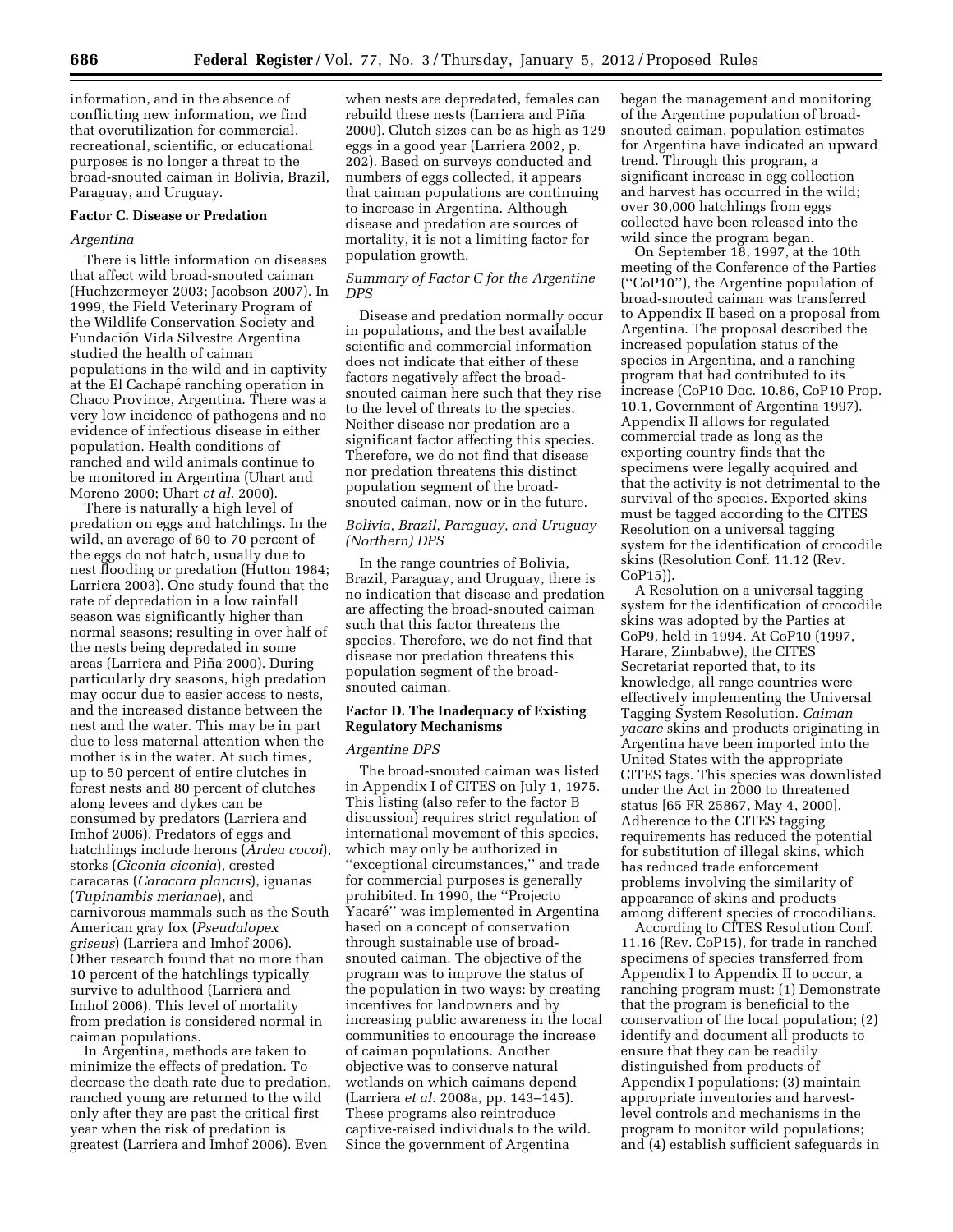the program to ensure that adequate numbers of animals are returned to the wild if necessary and where appropriate.

At the national level, Argentine Law 22.421 prohibits all use of fauna that is not specifically authorized (Micucci and Waller 1995). In 2000, when the experimental operations began commercial production of broadsnouted caiman, Resolution 283/00 was enacted by the Government of Argentina under Law 22.421. This law approves the inter-province transit and export of caiman products from ranching operations that comply with CITES Resolution 11.16, but trade in specimens from any other sources (*i.e.,*  not from registered ranching operations) is illegal. Resolution 283/00 also establishes minimum requirements for ranching operations. One of the requirements is that there must be a baseline population study covering at least 40 percent of the province in which the operation is located. The study must be conducted for at least 2 years (Larriera and Imhof 2006). The study results must be approved by the province and then submitted to the national authorities (Dirección de Fauna y Flora Silvestres [Directorate of Wild Fauna and Flora]) for final approval. The Registro Nacional de Criaderos (National Registry of Breeding Centers, Resolution 26/92) lists registered ranching operations. In provinces with nationally approved ranching programs, the provincial government must conduct an annual evaluation of the population status of the species in their province and submit it to the Dirección de Fauna y Flora Silvestres. According to Larriera (pers. comm. 2006), all the surveys are conducted under the supervision of members of the CSG. Ranching operations and harvests of wildlife that are not transported across provincial boundaries or exported are controlled through regulation at the provincial level (Larriera and Imhof 2006).

#### **National Legislation To Implement CITES**

Information available to the Service indicates that Argentina has protectedspecies and protected-areas legislation under the jurisdiction of specific ministries or departments that control activities that impact the broad-snouted caiman and its habitat. The Federal legal framework within the Government of Argentina is particularly robust. The CITES National Legislation Project (*[www.cites.org,](http://www.cites.org)* SC59 Document 11, Annex p. 1) deemed that the Government of Argentina has national legislation that is considered Category 1,

which means they meet all the requirements to implement CITES. With respect to CITES, based on the trade data (see Factor B discussion) and other data and information available to the Service, the Argentina appears to be adequately enforcing international trade through its legal framework.

#### *Summary of Factor D for Argentine DPS*

Monitoring indicates that management efforts within Argentina are working. The population in Argentina, based on reports provided to the Service and the CITES Secretariat, appears to be increasing. All Parties that conduct ranching operations approved in accordance with Resolution Conf. 11.16 are obligated to report to the CITES Secretariat (Jenkins *et al.* 2006, p. 3). While some habitat loss and degradation remain in Argentina, these threats have been reduced based on intensive management efforts of this species. These reports suggest that the populations of this species are increasing in Argentina. While we do not have complete population survey information in Argentina, all indications suggest that the wild population is well managed and is increasing. Wildlife such as the caiman can be advantageously used in commerce if management is sufficient to maintain suitable habitats, and if harvest is at a level that allows maintenance of healthy and sustainable populations. Broadsnouted caiman, under such conditions, can provide revenue to pay for its own management and stimulate local economies. Therefore, we find that although the strong management of the species through local programs promoting egg harvest and hatchling release has reduced threats to this species and its habitat, threats (see factor A) do still exist. With respect to international trade of broad-snouted caiman parts and products, we find that CITES is an adequate regulatory mechanism throughout its range. We will continue to monitor the status of the species in Argentina; however, based on the best available information, we find that this factor is not a threat to the species in Argentina.

#### *Bolivia, Brazil, Paraguay, and Uruguay (Northern) DPS*

Bolivia's current environmental legislative framework represents a significant improvement since the 1992 World Summit on Sustainable Development in Rio de Janeiro began a foundation for the sustainable and equitable use of the country's environmental resources and to control destructive practices. This framework has had a positive effect on Bolivia's

economic development, especially in the forestry sector, where it provided clearly defined roles for institutional oversight and control. To its credit, Bolivia has become the world leader in the area of certified production forests (Byers *et al.* 2008, p. 31). Because there has been a growing concern regarding indigenous people's rights, workers' rights, and reductions in the environmental impact of logging, there has been an increase in third-party certifiers such as the Forest Stewardship Council (FSC) in the global wood trade (www.fsc.org, accessed March 14, 2011). FSC certification ensures that wood is responsibly harvested. In Bolivia, most of the FSC certified operations are largescale private enterprises that are able to pay for audits and maintain access to international markets for certified products. However, management issues in Bolivia still remain. The ratification of autonomy statutes by the Departments of Santa Cruz, Pando, Beni, and Tarija, and their conflict with the National government is currently one of the more contentious issues (Byers *et al.*  p. 33). The most important implications of this movement toward enhanced departmental authority and responsibility relate to land-use planning and authority over land tenure matters. This issue is still in flux and this transfer towards decentralized governance could have negative repercussions on the broad-snouted caiman.

With respect to caiman management in Bolivia, a management plan for *Caiman latirostris* population recovery and conservation in Tarija department was proposed for 2006–2009. It is unclear whether the plan was implemented, and no updated data have been provided with respect to the species' status in Bolivia (Aparicio and Ríos 2008). The best available information does not indicate that the regulatory mechanisms in place are adequate to sufficiently protect this species. Populations of broad-snouted caiman are still considered to be severely depleted in Bolivia (Aparicio and Rı´os 2008, p. 104; Verdade *et al.*  2010, p. 19). Habitat loss, destruction, and modification (refer to Factor A discussion) are still occurring and are not expected to decrease in the future (Anderson and Gibson 2006, p. 99), thus suggesting that existing regulatory mechanisms are insufficient to ameliorate or remove the threat from habitat destruction.

Brazil is faced with competing priorities of encouraging development for economic growth and resource protection. In the past, the Brazilian government, through various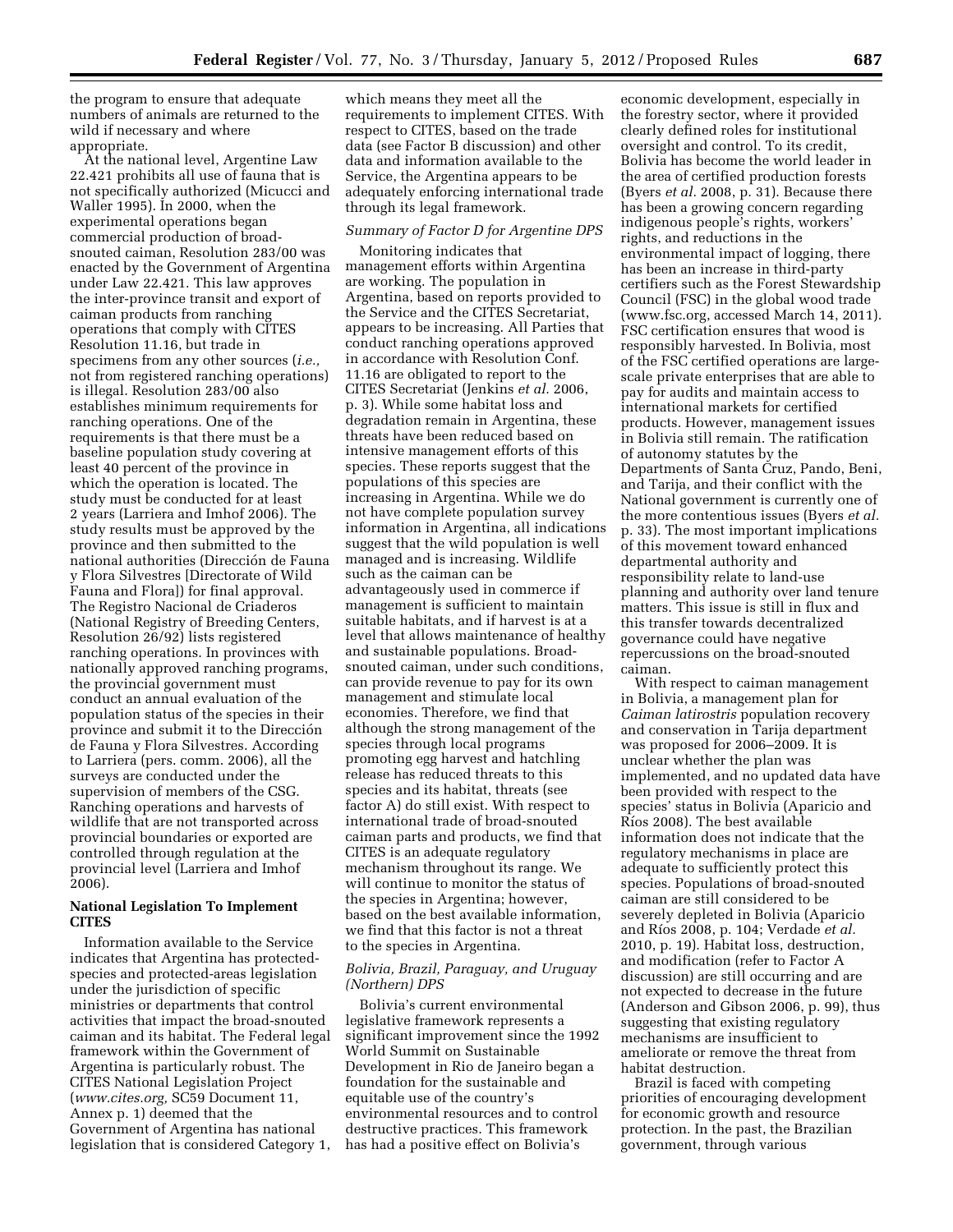regulations, policies, incentives, and subsidies, has actively encouraged development of previously undeveloped lands in southeastern Brazil, which helped facilitate the large-scale habitat conversions that have occurred throughout the Atlantic Forest (Ratter *et al.* 1997, pp. 227–228; Saatchi *et al.*  2001, p. 874; Brannstrom 2000, p. 326; Butler 2007, p. 3; Conservation International 2007c, p. 1; Pivello 2007, p. 2). These development projects include logging, housing and tourism developments, and expansion of plantations (Collar *et al.* 1992, p. 776; Ratter *et al.* 1997, pp. 227–228; Barnett *et al.* 2000, pp. 377–378; Saatchi *et al.*  2001, p. 874; Butler 2007, p. 3). These projects impact potentially important sites for this species and would affect habitat within and adjacent to established protection areas in Brazil (Collar *et al.* 1992, p. 776; Barnett *et al.*  2000, p. 377–378). The Brazilian government has encouraged development of dams for hydroelectric power, irrigation and expansion of agricultural practices, primarily for soybean production (Braz *et al.* 2003, p. 70; Hughes *et al.* 2006, pp. 51–56; Verdade *et al.* 2010, pp. 18–19). Brazil's competing priorities make it difficult to enforce regulations that protect broadsnouted caiman habitat.

In 2003, Brazil established a nationwide research and development program, called Programme for Biology, Conservation and Management of Brazilian Crocodilians (Coutinho and Luz 2008 in Velasco *et al.* 2008 p. 80). The broad-snouted caiman was listed as an endangered species in Brazil until 2003, at which time the species was withdrawn from the Brazilian List of Endangered Fauna (The Brazilian Institute of Environment and Renewable Natural Resources [IBAMA] 2003). Despite these initiatives, we have no information to indicate that regulatory mechanisms exist to effectively limit or restrict habitat destruction for this species. We do not have information indicating that impacts to this species (*e.g.,* development of dams for hydroelectric power, and expansion of agricultural practices, primarily for soybean production) have been or will be adequately addressed through existing regulatory mechanisms at the sites where this species is found or in its habitat. Based on data and information available to the Service, we believe that the existing regulatory mechanisms in Brazil are inadequate to ameliorate the current threats to this species in Brazil.

In Paraguay, the environmental situation has improved; Paraguay has completed many of its governmental

reform objectives (USAID 2004, p. 4). However, there are still concerns; land is still being converted to soybean plantations, and land ownership is still a concern in Paraguay (USAID 2004, pp. 3, 8). Paraguay's objectives are to work towards more effective regulation and utilization practices. Environmental laws, such as the ''Zero Deforestation Law'' and ''Valuation and Retribution of Environmental Services Law'' have had the most significant impact during the past five years. These measures have declared wild areas be protected from the private sector.

While we acknowledge that Paraguay is making significant progress in the conservation of its resources, existing regulatory mechanisms are still inadequate. For example, Paraguay provides a legal framework for the forestry sector under the Forest Law of 1973. Some of the aspects of Paraguay's forest law are that it establishes incentives for reforestation and defines forest land in categories such as reserves, production forests, or semiprotected forests; and sets up regulations and fines to protect the forest resources. The export of logs was prohibited in 1972, but illegal export was still occurring in the 1980s, especially from the northeastern part of the country (IIED and USAID 1985, in Harcourt and Sayer 1996). In part, this has been due to insufficient financial resources. The 1973 Forest law was problematic in the sense that not only does it allow people to colonize forest reserves, but it also considers forested lands unproductive, and therefore little attempt is made to prevent deforestation. Agricultural land has a much higher economic value than forested land (in some regions it can be as high as \$1,000 U.S. dollar (USD) per ha, compared with \$400 USD per ha for forested land), which represents an obvious economic incentive for deforestation. In 1991, Paraguay's annual deforestation rate was estimated to be 4.7 percent (WWF 1991, cited in Brooks *et al.* 1992), which at the time was higher than that of any other South American country.

More recently, Paraguay enacted a Forest Conversion Moratorium (also known as the Zero Deforestation Law) in 2004 which is still in place. The law prohibits the conversion of forested areas in Paraguay's eastern regions. Restrictions are difficult to implement and enforce. For example, the area in the northernmost part of Paraguay known as the Alto Paraguay was once a refuge for wildlife such as the caiman. This was primarily due to its isolation and difficulty in accessing the habitat. However, when the Paraguayan

government promoted a waterway in the Paraguay–Paraná Basin known as the Hidrovía development project, the Alto Paraguay forest became an area of land speculation. It is unclear what is occurring in this area now and how this activity may affect the broad-snouted caiman.

There is no evidence that effective protective measures have been undertaken to conserve the broadsnouted caiman. The existing regulatory mechanisms currently in place for broad-snouted caiman in Paraguay do not adequately address the factors threatening the species. We are seeking information and data on the status of the species in Paraguay as part of this proposed rule; however, in the absence of new information, we find that regulatory mechanisms in Paraguay are inadequate to protect broad-snouted caiman.

Uruguay's richest biodiversity is found in its wetlands and its growing practice of rice production. Its economy is highly dependent on exports, and the agricultural sector contributes 11 percent of its total gross domestic product (GDP). One of Uruguay's environmental problems is that rice paddies are replacing marshlands, and it is causing degradation of these ecosystems. While some species are capable of adapting to these humanmade ecosystems, environmental degradation is associated with the conversion of natural habitat to rice paddies.

The government has taken steps to address the issue of wetland protection and biodiversity. Uruguay has developed methods aimed at improving issues associated with rice production such as harmful residue generated during processing and is working at methods of reducing the impact caused by residue accumulation. In the past, the rice hulls were burned which emitted toxic chemicals into the atmosphere and contributed to air pollution. Now, Uruguay is working towards composting the rice hulls, which has minimal environmental impact. Additionally, Uruguay became a member of the Ramsar Convention in 1984 and a member of the Convention on Biological Diversity in 1992 in order to increase wetlands protection. Uruguay enacted law number 16.170 which directly addresses the conservation of wetlands, and specifically mandates that the areas assigned for wetlands conservation must be respected by rice farmers.

Although Uruguay has made progress in improving its environmental laws and recognizes the importance of protecting its biodiversity, enforcement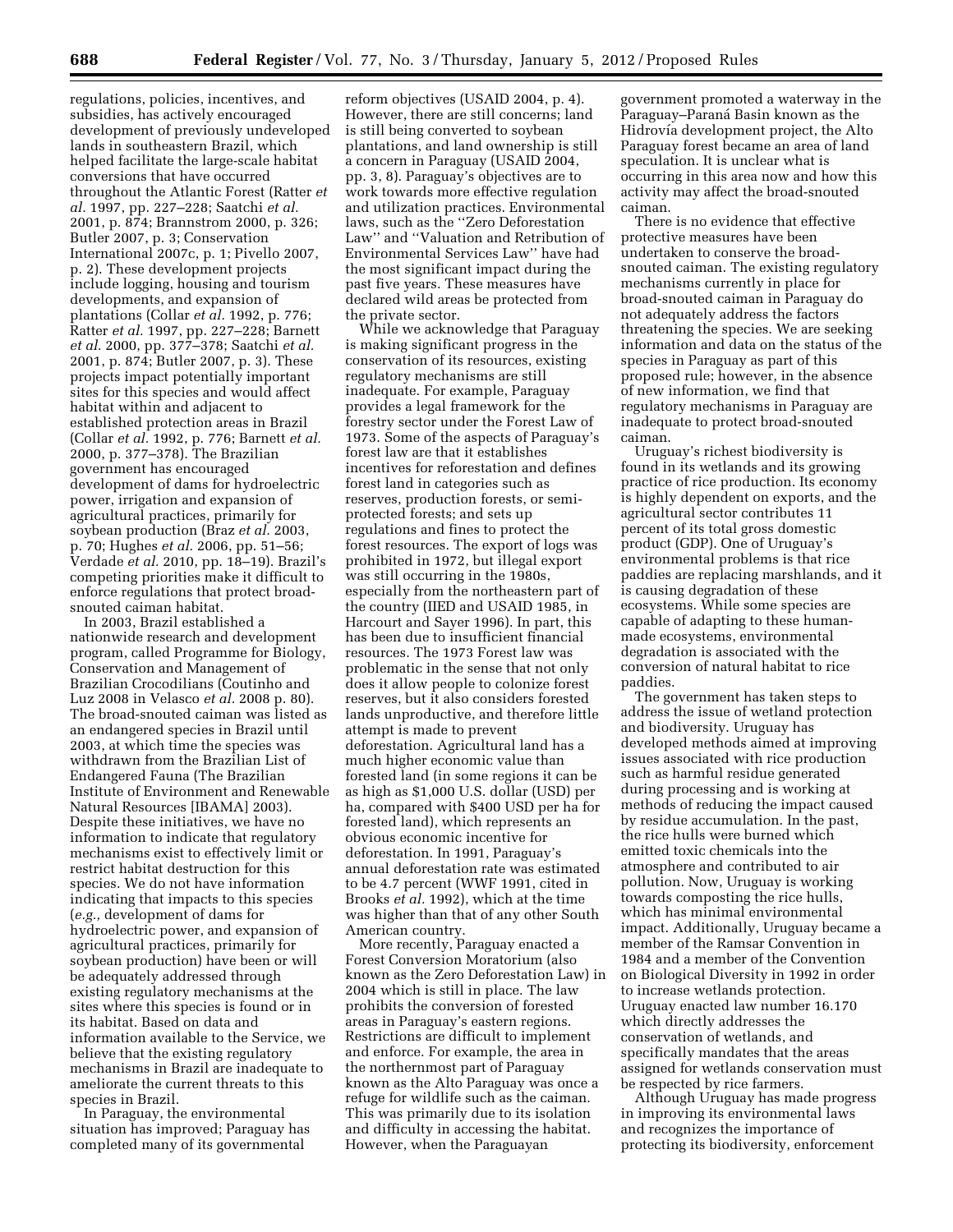of its laws regulating protection of this species may still be insufficient in some areas (Brazaitis *et al.* 1996). This has primarily been due to the limited resources available to local enforcement agencies, as well as the remoteness and inaccessibility of much of the caiman habitat. We have no information to indicate that the existing regulatory mechanisms effectively limit or restrict habitat destruction for this species. Although Uruguay is making progress in its protection of natural resources, it is unclear how this species is being monitored and managed in Uruguay. We do not have sufficient evidence that impacts to this species (*e.g.,* conversion of wetlands to rice paddies and subsequent environmental degradation that occurs) have been or will be adequately addressed through existing regulatory mechanisms at the sites where this species is found or in its habitat. Based on the best available information, we find that the existing regulatory mechanisms continue to be inadequate to ameliorate the current threats to this species in Uruguay.

#### **National Legislation To Implement CITES in Bolivia, Brazil, Paraguay, and Uruguay**

The CITES National Legislation Project (*[www.cites.org,](http://www.cites.org)* SC59 Document 11, Annex p. 1) deemed that the Governments of Brazil and Uruguay have national legislation that is considered Category 1, which means they meet all the requirements to implement CITES. Bolivia was described as being in Category 2, both with a CITES legislation plan and draft legislation, but not enacted, and Paraguay was described as Category 2 with no plan and only draft legislation. Overutilization (unsustainable trade in skins, parts, and products) was the primary reason that this species was listed in CITES Appendix I and also listed as endangered under the ESA. However, now, overutilization is no longer a concern for this species. With respect to CITES, based on the trade data (see Factor B discussion), we find that the governments of Bolivia, Brazil, Paraguay, and Uruguay are adequately enforcing international trade through their respective legal frameworks.

#### *Summary of Factor D for Bolivia, Brazil, Paraguay, and Uruguay (Northern) DPS*

With respect to international trade of broad-snouted caiman parts and products, we find that CITES is an adequate regulatory mechanism in Bolivia, Brazil, Paraguay, and Uruguay. However, the best available scientific and commercial information indicates that broad-snouted caiman continues to

be threatened by the inadequacy of the existing regulatory mechanisms in Bolivia, Brazil, Paraguay, and Uruguay to ameliorate the effects of habitat loss and degradation. Management efforts vary within the range of broad-snouted caiman. Each country has both unique and overlapping factors that affect the species. In some cases, there was an abundance of information available regarding potential threats to the species, and in other cases, there was little to no information available, particularly regarding the adequacy of regulatory mechanisms with respect to this species.

In Bolivia, Brazil, Paraguay, and Uruguay, the best available information indicates that the primary threat to the species is habitat loss (Factor A). Related to this factor is the inability of the governments, at a national, provincial, or regional level, to adequately enforce mechanisms to address threats. In these countries, there is little monitoring data on broadsnouted caiman. Based on a review of the information available, we were unable to find that regulatory mechanisms are adequate in Bolivia, Brazil, Paraguay, and Uruguay to protect broad-snouted caiman from threats including habitat loss.

#### **Factor E. Other Natural or Manmade Factors Affecting Its Continued Existence**

Following is a rangewide threats analysis in which we evaluate whether other natural or manmade factors affect the continued existence of the broadsnouted caiman throughout its range because the information available is not specific to each DPS. This evaluation is not specific to each country unless specified as such.

#### **Pesticides and Endocrine Disruptors**

Approximately 10 to 15 percent of pesticides applied in agricultural activities actually reach target organisms, and the remainder is dispersed into the atmosphere, soil, and water (Poletta *et al.* 2009, p. 96). In Argentina, soy, which requires the application of pesticides, occupies 16 million hectares, and land dedicated to soy plantations continues to expand (Larriera *et al.* 2008, p. 165). A study regarding the genotoxicity of the herbicide formulation Roundup® (glyphosate) was conducted in Argentina on broad-snouted caiman. Glyophosate is a broad-spectrum herbicide used widely in weed control. In this study, specimens of broadsnouted caiman were exposed to various concentrations and compounds of glyphosate commonly used in

agriculture, particularly on soy plantations. Not only did the study result in deformities of exposed caiman, but it also resulted in mortalities (Poletta *et al.* 2009, p. 98). One form of glyphosate, Cycloposphamide, in particular, caused malformations in the exposed caiman, causing 90 percent embryo mortality (Poletta *et al.* 2009, p. 97). Another study found that exposure to pesticides increases the egg weight loss and decreases hatchlings weight of *Caiman latirostris* (Beldomenico *et al.*  2007, p. 246), which negatively affects species' fitness. This study evaluated responses based on exposure to atrazine and endosulfan, which are commonly used in agriculture. Egg weight loss was significantly greater for those eggs treated with an environmentally relevant dose of atrazine (0.2 parts per million) (ppm) and relatively low doses of endosulfan (2 and 20 ppm) (Beldomenico *et al.* 2007, p. 249). The study was done on captive-held broadsnouted caiman; the impact of these pesticides on natural caiman populations is unknown. However, extrapolations can be made that exposed smaller hatchlings would have less chance of survival during their first year, thus affecting the population dynamics of the species. Impaired embryonic growth may also be occurring when exposed to contaminated water and food (Beldomenico *et al.* 2007, p. 250).

Potential effects from contamination by commonly used pesticides such as aldrin, chlordane, endrin, lindane, methoxyclor, toxaphene, DDT, parathion, endosulfan, malathion, and carbaryl, similar to that found in the studies conducted on captive broadsnouted caiman, are likely to occur and affect this species in the wild. Farmers are not well trained in proper application methods, often overapplying agrochemicals, applying them under inappropriate physical or environmental conditions, and not following appropriate handling, washing, and storage protocols (Byers *et al.* 2008, p. 26). Despite regulations governing the use of these and other pesticides, more oversight and resources are needed to monitor their use and effects on this species. Such pesticide use is likely to occur throughout the species' range.

In Bolivia, contamination of aquatic systems from agrochemicals occurs in some areas, particularly in Santa Cruz and Cochabamba (Byers *et al.* 2008, p. 26). In the lowlands of Santa Cruz Department, for example, where broadsnouted caiman may exist, agroindustrial development is leading to increased use of agrochemicals. Soy,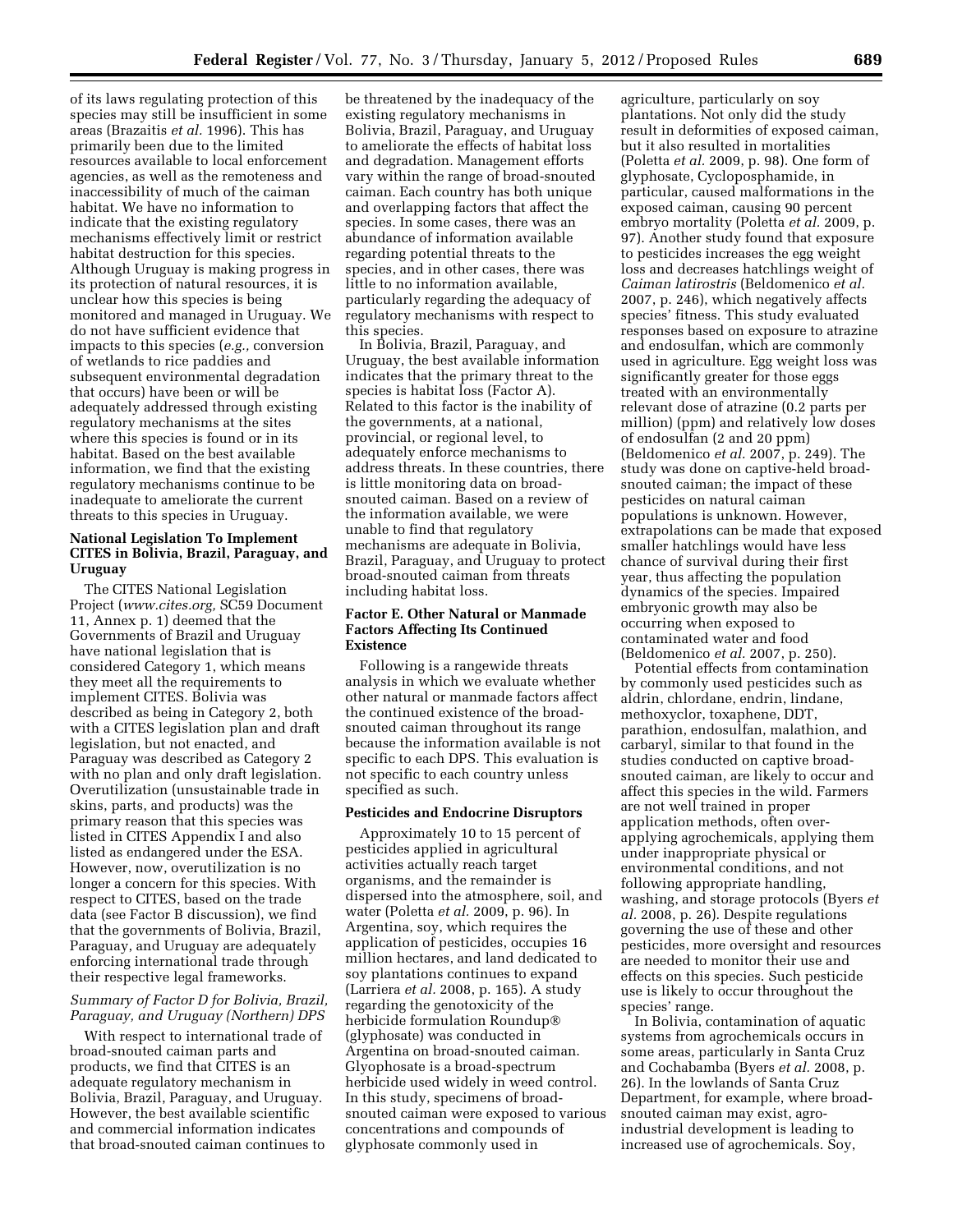sunflower, cotton, and sugarcane are the main crops, and to a lesser extent coffee, cacao, and rice are grown. Mechanized agriculture on large areas with poor soil has led to the increased use of agrochemicals such as fertilizers and pesticides that are often applied by aerial spraying. Despite increasing oversight, 17 pesticides have been banned in Bolivia but are nevertheless freely sold in local markets and routinely used (Byers *et al.* 2008, p. 26).

Although we recognize that pesticides will result in mortalities and decreased fitness in some individuals, the best available information does not indicate that pesticides threaten this species. Studies have been conducted in Argentina, where similar pesticides are used, and reproduction and survival rates of broad-snouted caiman in Argentina appear to be currently robust. Populations currently remain stable or are increasing in Argentina; and the species has even expanded its range in some areas (Borteiro *et al.* 2008, pp. 244–249; Verdade *et al.* 2010, pp. 18– 22). This is an indication of the species' intrinsic resilience and adaptability. Although environmental contaminants such as pesticides and herbicides likely affect individuals, there is no evidence that they currently pose a threat to the species.

Specifically, with respect to endocrine disrupters, studies in other crocodile species have been conducted to examine their effects (Rainwater *et al.*  2008, pp. 101–109). Vitellogenin induction is a useful biomarker to examine exposure and response to endocrine disruptors, specifically environmental estrogens. The vitellogenin gene is a biomarker frequently used to detect estrogenic effects in male fish. However, this study concluded that endocrine disruptors do not appear to have negative effects on crocodile species in the wild. To the best of our knowledge, endocrine disrupters are not a threat to broadsnouted caiman.

We recognize that environmental contaminants may affect individuals, especially given the potential for longterm bioaccumulation of contaminants during the species' life. However, we do not have information or data on the extent of the impact, if any, that environmental contaminants currently have on the species. An inadvertent aspect of the research referenced above indicated that the removal of eggs from the wild and hatching in a captive environment can actually have a beneficial effect. If eggs are negatively affected by exposure to pesticides through either a decrease in fitness or mortality in the wild, it would be of

benefit to remove them shortly after females lay eggs to reduce or eliminate exposure to environmental contaminant. Regardless of this aspect, based on the best available scientific and commercial information available, we currently do not find that exposure to pesticides or other environmental contaminants is a threat to the species.

#### **Human Conflict**

Although it is commonly known that human conflict with caiman occurs, this is not a significant factor affecting the species. The most recent status survey of broad-snouted caiman by the Crocodile Specialist Group indicates that the principal threats to this species are habitat destruction, illegal hunting in localized areas (in some states of Brazil, where caiman population is low), and construction of large hydroelectric dams (Verdade *et al.* 2010, p. 1). In Bolivia, a survey indicated that 92 percent of individuals said that they hunted broad-snouted caiman to avoid the danger of an attack. This was more common when caiman were found in cattle watering areas such as ponds and agricultural impoundments near their homes. However, the actual impacts are unknown; the survey was anecdotal. Most broad-snouted caiman populations in Argentina occur on privately owned wetlands. In Chaco, Argentina, local people have been known to kill caiman, not only for food, but out of fear that these animals will attack them or their livestock and poultry (Prado 2002, Aparicio and Rios 2008, p. 112). Based on interviews with ranchers, landowners and police, it is estimated that approximately 30 to 40 wild caiman per year are killed for food, and about 50 per year are killed out of fear (Larriera 2006, pers. comm.). These killings often occur during the dry season, when caiman move to ponds that are closer to human-populated areas. To counter these fears, biologists have been working with local communities through the caiman ranching project at the El Cachapé Wildlife Refuge in Argentina. One aspect of this program was that they developed an educational campaign in local schools. The students also participate in the ranching project on the refuge. The project has produced two educational Web sites, www.yacare.net and www.chicos.net, that describe the conservation and ecology of caiman species in Argentina.

In Argentina, because there is incentive for local communities and villagers in the range of the species to conserve broad-snouted caiman, conflict and killing of caiman for food, although it occurs, do not occur to the extent that

it rises to the level of a threat. Throughout the rest of the species' range, human conflict with broadsnouted caiman occurs sporadically and may result in the death of some individual caiman. However, the best available scientific and commercial information does not indicate that human conflict occurs to the extent that it is a threat to the species. Therefore, relative to the population size, human conflict does not appear to be a threat to the species.

The broad-snouted caiman, like other wildlife, is a victim of collisions with motor vehicles while crossing roadways. This results in the mortality of about 200 animals per year (Larriera, pers. comm. 2006). Broad-snouted caiman often successfully cross roads in areas containing sparse human developments. Development of high volume transportation corridors in broadsnouted caiman habitat may inhibit their movements between habitat patches, potentially reducing connectivity among water bodies generally inhabited by broad-snouted caiman. However, these mortality events do not occur to such an extent that they are a significant factor affecting the species.

#### **Fire Ants**

The red fire ant, *Solenopsis invicta,* is an extremely aggressive species. It is originally from central South America and is distributed throughout a large variety of habitats (Folgarait *et al.* 2005 in Parachú-Marcó *et al.* 2008, pp. 1–2). It completely occupies the area of distribution of broad-snouted caiman. This is an opportunistic, aggressive species and is able to reach high population densities. The fire ant prefers total or partial exposure to the sun, and apparently is attracted by sources of protein, sugar, and lipids as well as high levels of humidity. Because broad-snouted caiman generally nest in fairly open habitats, and its nests are raised, they provide an ideal source of protection for *S. invicta* colonies from rains during the summer. Allen *et al.*  (1997, pp. 318–320) showed that red fire ants affect the success of hatching, causing the death of unborn embryos in the nest, and possibly preventing the female from opening the nest when her hatchlings call. In Argentina, these ants use broad-snouted caiman nests to set up their new colonies (Larriera 2006, personal communication), and have been documented to decrease hatching success by 20 percent (Parachú-Marcó et *al.,* 2005, pp. 1–2). The severity and magnitude of long and short term effects of fire ants on broad-snouted caiman populations is currently unknown.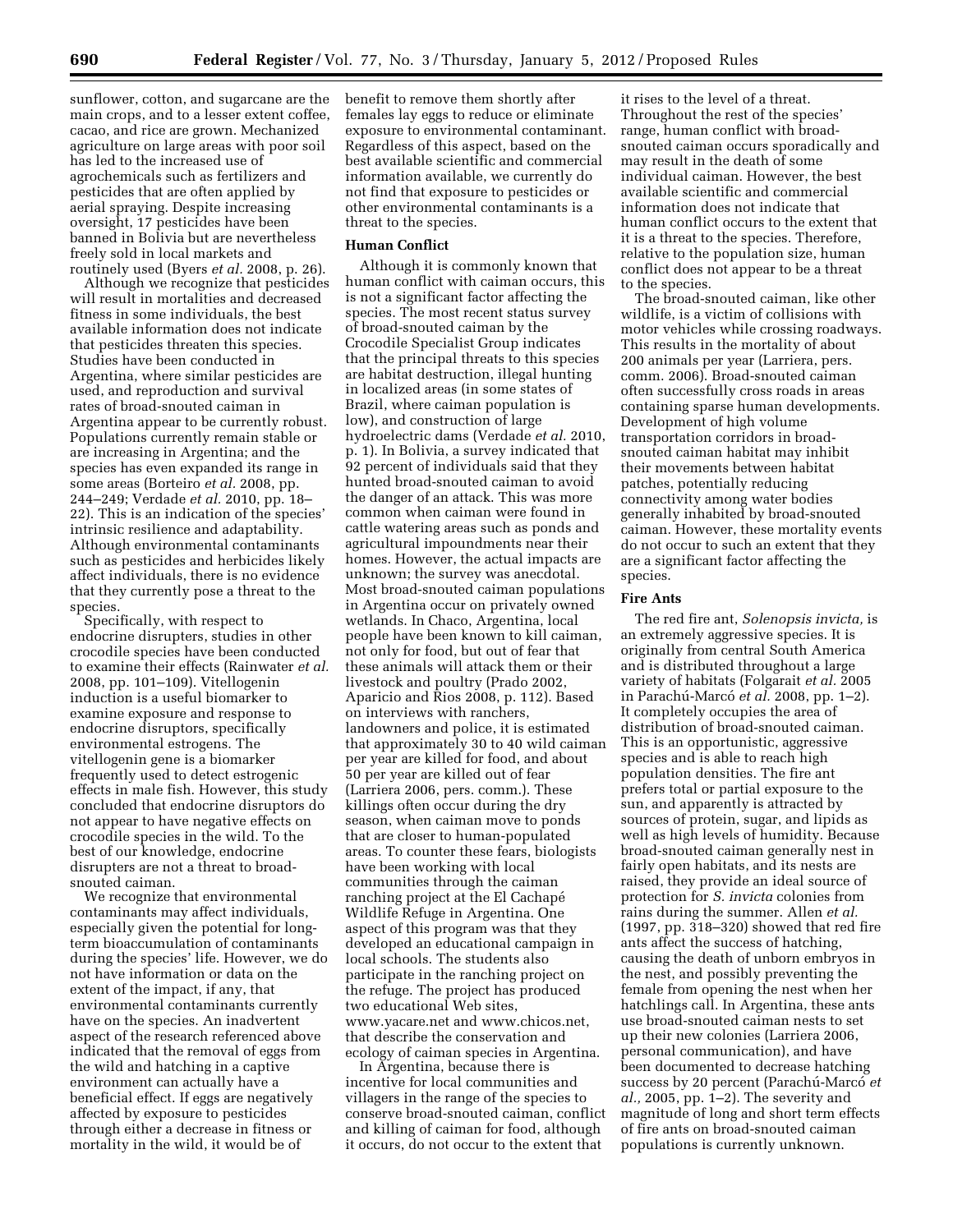Although fire ants have the potential of being a localized threat, particularly in disturbed areas, the best available information does not indicate that this factor affects the species such that it is a threat to the species throughout all or a significant part of its range.

#### **Drought and Flooding**

This species has survived large-scale droughts and floods in the past (Larriera 2003), but high rainfall can lead to reduced hatching success from flooding (Larriera and Piña 2000). Recent caiman counts suggest that populations declined somewhat during 2002–2003 and 2007–2008 (Micucci *et al.* 2007, Larriera *et al.* 2008). This was attributed to cyclic drought conditions during the early 2000s (Micucci *et al.* 2007, Larriera *et al.* 2008). The harvest of broad-snouted caiman eggs during the 2009 season was drastically reduced in Corrientes, Santa Fe, and Formosa Provinces also due to a severe drought. However, in 2010, wetlands recovered due to heavy rains, and egg harvest in 2010 was approximately 30 percent higher than the historical average (Larriera and Siroski 2010, pp. 1–2). However, drought and flooding does not occur to such an extent that they are a significant factor affecting the species.

#### **Climate Change**

The term ''climate'' refers to an area's long-term average weather patterns, or more specifically, the mean and variation of surface variables such as temperature, precipitation, and wind, whereas ''climate change'' refers to any change in climate over time, whether due to natural variability or human activity (Intergovernmental Panel on Climate Change (IPCC) 2007, pp. 6, 871). Although changes in climate occur continuously over geological time, changes are now occurring at an accelerated rate. For example, at continental, regional and ocean basin scales, recent observed changes in longterm trends include: A substantial increase in precipitation in eastern parts of North American and South America, northern Europe, and northern and central Asia; declines in precipitation in the Mediterranean, southern Africa, and parts of southern Asia; and an increase in intense tropical cyclone activity in the North Atlantic since about 1970 (IPCC 2007, p. 30). Examples of observed changes in the physical environment include an increase in global average sea level and declines in mountain glaciers and average snow cover in both the northern and southern<br>hemispheres (IPCC 2007, p. 30).

The IPCC used Atmosphere-Ocean General Circulation Models and various greenhouse gas emissions scenarios to

make projections of climate change globally and for broad regions through the 21st century (Meehl *et al.* 2007, p. 753; Randall *et al.* 2007, pp. 596–599). Highlights of these projections include: (1) It is virtually certain there will be warmer and more frequent hot days and nights over most of the earth's land areas; (2) it is very likely there will be increased frequency of warm spells and heat waves over most land areas, and the frequency of heavy precipitation events will increase over most areas; and (3) it is likely that increases will occur in the incidence of extreme high sea level (excludes tsunamis), intense tropical cyclone activity, and the area affected by droughts in various regions of the world (Solomon *et al.* 2007, p. 8). More recent analyses using a different global model and comparing other emissions scenarios resulted in similar projections of global temperature change (Prinn *et al.* 2011, pp. 527, 529).

As is the case with all models, there is uncertainty associated with projections due to assumptions used, data available, and features of the models. Despite this, however, under all models and emissions scenarios the overall surface air temperature trajectory is one of increased warming in comparison to current conditions (Meehl *et al.* 2007, p. 762; Prinn *et al.*  2011, p. 527). Climate models and associated assumptions, data, and analytical techniques continue to be refined, and thus projections are refined as more information becomes available (*e.g.,* Rahmstorf 2010 entire). For instance, observed actual emissions of greenhouses gases, which are a key influence on climate change, are tracking at the mid- to higher levels of the various scenarios used for making projections, and some expected changes in conditions (*e.g.* melting of Arctic sea ice) are occurring more rapidly than initially projected (Raupach *et al.* 2007, Figure 1, p. 10289; Comiso *et al.* 2008, p. 1; Pielke *et al.* 2008, entire; LeQuere *et al.* 2009, Figure 1a, p. 2; Manning *et al.* 2010, Figure 1, p. 377; Polyak *et al.*  2010, p. 1,797). In short, the best scientific and commercial data available indicates that increases in average global surface air temperature and several other changes are occurring and likely will continue for many decades and in some cases for centuries (*e.g.*  Solomon *et al.* 2007, pp. 822–829; Church 2010, p. 411).

Changes in climate can have a variety of direct and indirect impacts on species, and can exacerbate the effects of other threats. For instance, climateassociated environmental changes to the landscape, such as decreased stream flows, increased water temperatures,

reduced snowpacks, and increased fire frequency, or other changes occurring individually or in combination, may affect species and their habitats. The vulnerability of a species to climate change impacts is a function of the species' sensitivity to those changes, its exposure to those changes, and its adaptive capacity (IPCC 2007, p. 883). As described above, in evaluating the status of a species the Service uses the best scientific and commercial data available, and this includes consideration of direct and indirect effects of climate change. As is the case with all other stressors we assess, if the status of a species is expected to be affected that does not necessarily mean it is a threatened or endangered species as defined under the Act. Species that are dependent on specialized habitat types, limited in distribution, or occurring already at the extreme periphery of their range will be most susceptible to the impacts of climate change; however, the broad-snouted caiman has a wide distribution.

The information currently available on the effects of climate change and the available climate change models do not make sufficiently accurate estimates of location and magnitude of effects at a scale small enough to apply to the range of the broad-snouted caiman. Below is a discussion of data and research available, with which we can make inferences on the projected impacts to the broad-snouted caiman due to climate change, particularly the potential impacts of shifting global temperatures on sex ratios as well as the species' distribution.

A study conducted to determine climate change's projected impacts to the American crocodile (*Crocodylus acutus*) illustrates possible impacts to the broad-snouted caiman (Escobedo-Galván 2006, p. 131). This is significant because the sex of crocodiles is determined during incubation and is temperature-dependant. This study selected areas in Florida and western Mexico that contain American crocodiles, and predicted how increased temperatures could affect the geographical distribution and sex ratios of the species in Florida, the Caribbean, and Central America. It focused on the geographic distribution and sex ratios of American crocodiles in the present (2006), 2020, and 2050. It suggested that the geographic distribution and sex ratios of American crocodile populations in different parts of its range would change in response to temperature and sea-level parameters. Optimal growth in crocodilians has been found to occur around 31 °C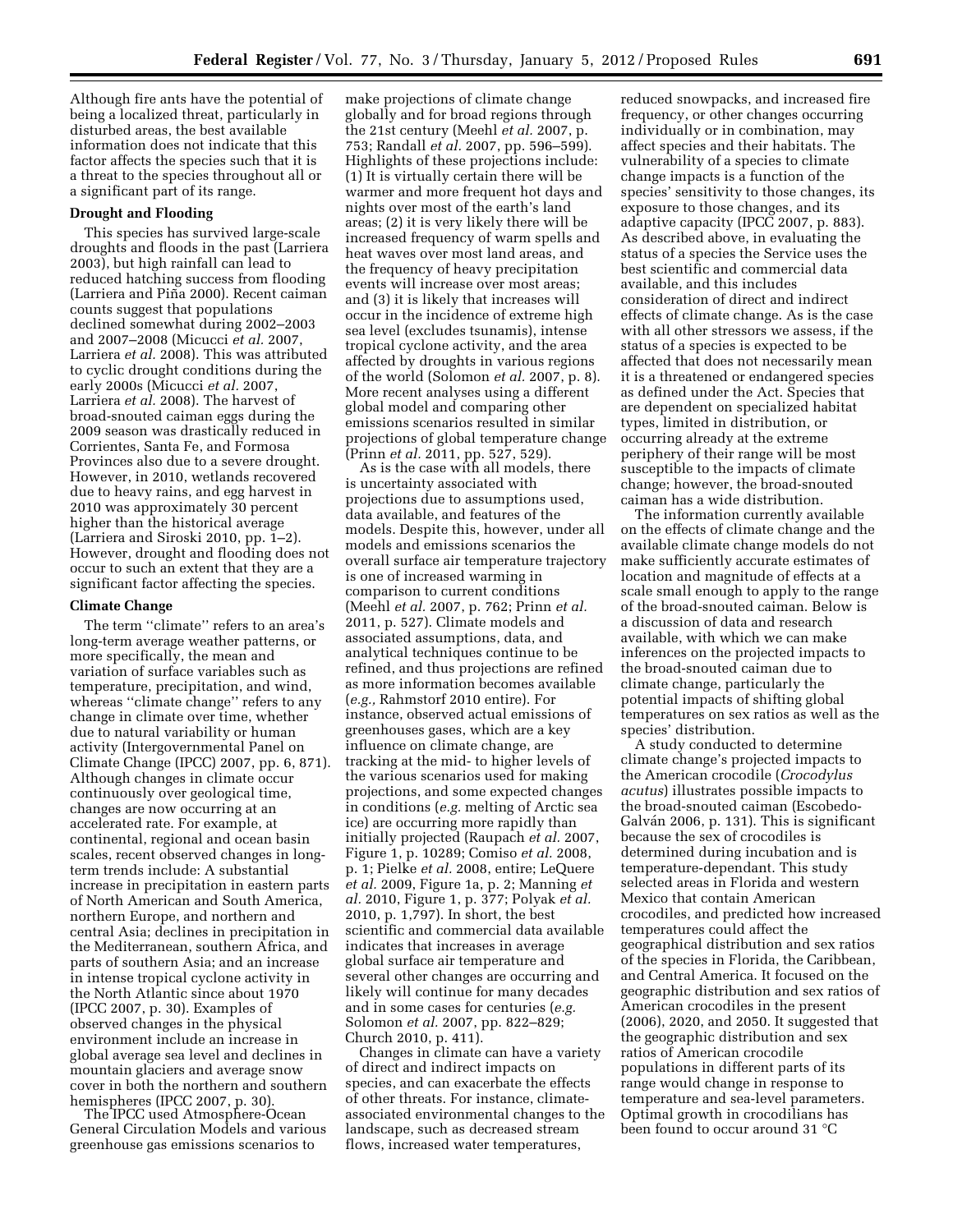digestion diminishing below 29 °C (84 °F) (Coulson and Hernandez 1964, pp. 2–33; Coulson and Coulson 1986, pp. 585–588), which correlates with optimal temperatures for incubation.

According to Escobedo-Galván *et al.* 2008, increased global temperatures and sea level could in some ways benefit the American crocodile by significantly increasing its potential habitat and distribution. Through this we could infer that similar effects could occur in the broad-snouted caiman species. The study predicted that the distribution for the American crocodile would expand 69 percent in 2020 and 207 percent in 2050. This is an 81 percent increase in potential distribution from 2020 to 2050 (Escobedo-Galva´n *et al.* 2008, pp. 9–10). While the American crocodile is adapted to a narrow climate range (Escobedo-Galva´n *et al.* 2008, p. 5), the broad-snouted caiman's geographic distribution is one of the widest latitudinal ranges among all crocodilians (Schmidt-Villela *et al.,*  2008 p. 1). Broad-snouted caiman latitudinal range is between 5 °S to 32 °S (Simoncini *et al.* 2009, p. 191). As global temperatures increase, areas that are currently too cool to support broadsnouted caiman may become warm enough to support them in the future.

The study also predicted that increased global temperatures could have a negative impact on the sex ratios of the American crocodile. Like other crocodilian species, both the American crocodile and the broad-snouted caiman exhibit temperature-dependent sex determination. Temperature determines the proportion of males to females produced in nests (Escobedo-Galva´n *et al.* 2008, p. 4). In *C. crocodilus,*  incubation temperatures greater than about 34  $°C$  (93 $\degree$ F) or less than 32  $°C$ (90 °F) were found to produce females while temperatures between 32 and 34 °C (90 and 93 °F) generally produced males (Escobedo-Galván 2006, p. 133; Escobedo-Galva´n *et al.* 2008, p. 2). Thus, the production of males is entirely dependent upon a sustained incubation temperature range of only three degrees. In this study, incubation temperatures greater than 36 °C (97 °F) were found to be at the upper end of the tolerance range for these eggs and resulted in both death of embryos and stress to the surviving hatchlings (Escobedo-Galva´n *et al.* 2008, p. 2).

Although the study with respect to *C. crocodilus* predicted that by 2020, the sex ratio is expected to shift in favor of males, this did not appear to be the case for broad-snouted caiman. For broadsnouted caiman, one study indicated that eggs incubated at 29  $\degree$ C or 31  $\degree$ C (84 or 88 °F) produced 100 percent females,

while at 33  $°C$  (91.4  $°F$ ) 100 percent males were produced. Incubation at higher temperatures

(34.5 °C; 94.1 °F) induced production of both sexes (Simoncini *et al.* 2008, p. 231).

There is conflicting information on how climate change could affect this species; it could benefit the species or have no significant impact. We are not able to make inferences based on a study on *C. crocodilus* in this case. Based on the data available, we do not currently have sufficient information to determine how changes in climate will affect this species at this time, particularly with respect to how it will affect the species' sex determination and distribution.

The broad-snouted caiman's geographic distribution is one of the largest latitudinal ranges among all crocodilians (Verdade and Piña 2006). Due to its variability in use of habitat, an expansion of the range of the broadsnouted caiman may occur, as it is more of a habitat generalist than other crocodile species.

Based on scenarios that do not assume explicit climate policies to reduce greenhouse gas emissions, global average temperature is projected to rise by 2–11.5 °F by the end of this century (relative to the 1980–1999 time period) (USGCRP 2011, p. 9). Optimal growth in crocodilians has been found to occur around 88 °F (31 °C), with appetites and effective digestion diminishing below 84 °F (29 °C). Although climate change may cause changes in the broad-snouted caiman distribution, especially given the crocodilian requirement for temperature dependent sex determination, we do not have any data to indicate that effects on the species due to climate change would have a detrimental effect, nor is climate change likely to become a threat in the foreseeable future. However, we are seeking information and data on the effects of climate change on the broadsnouted caiman as part of this proposed rule.

#### *Summary of Factor E*

Few, if any, other natural or manmade factors are anticipated to significantly affect the continued existence of the broad-snouted caiman in either DPS. We reviewed factors such as fire ants, human conflict, pesticides and endocrine disruptors, droughts and flooding, and climate change. With respect to climate change, we lack adequate local or regional models on how climate change would specifically affect the habitat in the broad-snouted caiman's range. Given that reliable, predictive models have not been

developed for use at the local scale in Argentina, Bolivia, Brazil, Paraguay, and Uruguay, there is little certainty regarding the timing, magnitude, and net effect of climate change's impacts. Therefore, we find it is not possible at this time to make reliable predictions of climate change effects on the Argentine population or the Bolivia, Brazil, Paraguay, Uruguay population due to the current limitations in available data and climate models. We found no information that the other stressors evaluated under this factor significantly affect the survival of the species. Based on the best available information, we find that there are no other natural or manmade factors are not threats to either population segment.

#### **Finding**

We have carefully assessed the best available scientific and commercial information regarding the past, present, and future threats faced by the broadsnouted caiman throughout its range, and we have separately evaluated the population in Argentina (referred to as a distinct population segment, or DPS) and the Northern DPS which consists of Bolivia, Brazil, Paraguay, and Uruguay.

#### *Argentine DPS*

In Argentina, our status review found that, although some localized impacts to broad-snouted caiman still occur in Argentina, such as habitat modification, particularly due to agricultural development, the Government of Argentina has reduced threats associated with habitat loss and overutilization through its ranching program such that the species is not currently in danger of extinction. Through the five-factor analysis, we considered the progress made by Argentina towards addressing previous threats to this species. We took into consideration the conservation actions that have occurred, are ongoing, and are planned. Since listing under the ESA, the species' status has improved in Argentina based on the following:

• National and international laws and treaties have minimized the impacts of trade.

• Effective community-based ranching programs have been established.

• Population numbers appear to be increasing in Argentina based on nest counts and egg harvest data.

The primary factor that led to the listing of this species under the Act was overutilization. In Argentina, we find few threats to the species in the wild, though we find the DPS is still threatened by the present or threatened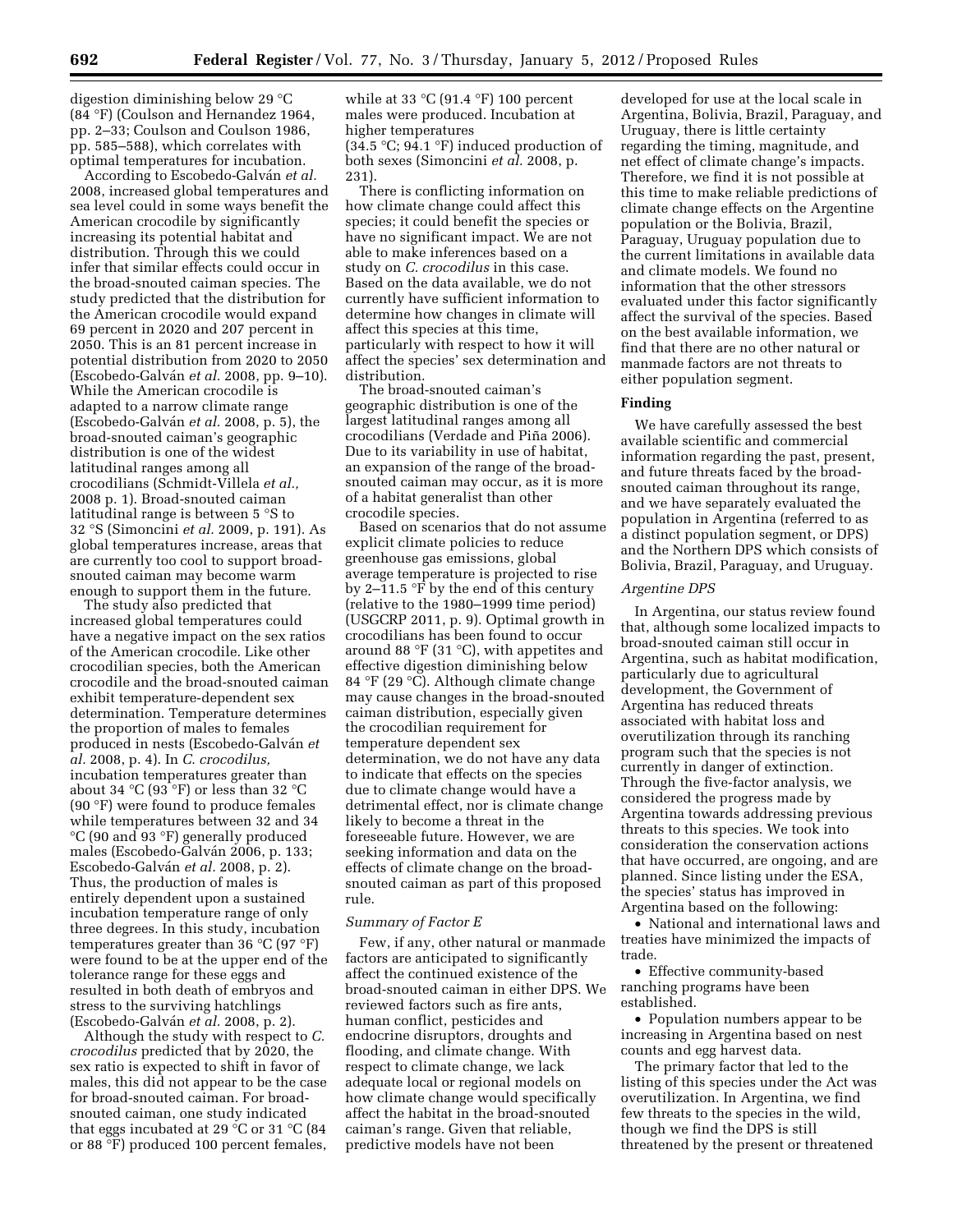destruction, modification, or curtailment of its habitat or range (Factor A). However, information regarding the caiman ranching program in Argentina indicates that the caiman is increasing in the wild in Argentina such that it is no longer in danger of extinction. The information indicates that the broad-snouted caiman population is now widespread throughout its historic range in Argentina, and it is found in comparable densities relative to other species of crocodilians. Recent surveys (Siroski 2004, 2006; Micucci *et al.* 2007; Piña *et al.* 2008) have found broad-snouted caiman in sampled populations at densities similar to the American alligator (Wood *et al.* 1985; Woodward 2008, p. 1). This supports our finding that the broad-snouted caiman populations are increasing in the wild. In the region that has had the oldest caiman ranching program (Santa Fe province); population trend information based on night counts during 1990–2002 indicates five of six populations increased during that period (Larriera and Imhof 2004). Recent data tracking of the success of hatching shows the percentage of hatchlings born from the harvested eggs has been above 70 percent in recent years, sometimes exceeding 80 percent (Larriera *et al.*  2008, p. 158).

As discussed under Factor B, removing eggs from the wild, rearing the young, and releasing them at an age where they can defend themselves more readily can be advantageous, because larger size in young crocodilians improves survivorship. Survivorship in juvenile crocodilians has been shown to be a function of size, with survivorship increasing as size increases (Elsey *et al.*  1992). For crocodilians, supplementing wild populations with captive-reared juveniles taken from eggs collected in the wild is a valuable tool for crocodilian management, because mortality of juveniles in the wild decreases with age and size.

Enforcement of existing national and international laws and treaties has minimized the potential impact of trade in Argentina, and available data strongly suggest that wild populations in Argentina are increasing (Piña *et al.* 2009). Exports from Argentina are carefully managed and commercial exports are limited to those caiman from managed programs. All indications suggest that Argentina has been quite successful in increasing its population of broad-snouted caiman through intensive management efforts. The population has increased as evidenced by an increase in population density, the identification of reproductive

females previously released by the program, the expansion of the nesting areas, the increase in the quantity of harvested nests, and the observation of caiman in places where they had disappeared (Larriera *et al.* 2008, p. 172). Age classes reflect healthy reproduction and recruitment into a wild breeding population.

We find that the impacts previously identified in Argentina when the species was listed under the Act no longer are of sufficient magnitude such that it is endangered. Because the Argentine population of broad-snouted caiman satisfies both the discreteness and significance criteria as defined by the DPS Policy, we propose to reclassify the distinct population segment of the broad-snouted caiman (*C. latirostris*) in Argentina from its present endangered status under the Act to threatened status. As identified above, only one of the five listing factors currently poses a known threat to the broad-snouted caiman, namely, Factor A—the present or threatened destruction, modification, or curtailment of its habitat or range. Although not currently in danger of extinction due to the destruction, modification, or curtailment of its habitat, we find that it is likely to become so with the continued destruction of habitat in the foreseeable future. We have seen substantial progress in Argentina with respect to addressing threats to this species. In developing this proposed rule, we carefully assessed the best scientific and commercial data available regarding the threats facing this species, as well as the ongoing conservation efforts by Argentina. Consequently, we have determined that the Argentine DPS of the broad-snouted caiman should be reclassified to threatened.

#### *Bolivia, Brazil, Paraguay, and Uruguay (Northern) DPS*

In contrast, there is a lack of information about the broad-snouted caiman in Bolivia, Brazil, Paraguay, and Uruguay (Aparicio and Ríos 2008; Borteiro *et al.* 2008; Verdade *et al.* 2010, p. 20). In Bolivia, Brazil, Paraguay, and Uruguay, the best available information indicates that threats remain such that the species should retain its endangered status under the Act due to habitat degradation and the inadequacy of regulatory mechanisms (Factors A and D, respectively). Although we have very little data about the species in these countries and are unable to determine population numbers or trends, the best available information indicates that the species continues to face threats under Factors A and D in Bolivia, Brazil, Paraguay, and Uruguay such that the

species remains currently in danger of extinction. Therefore, because this population segment satisfies the discreteness and significance criteria under the DPS policy, we find that the distinct population segment of the broad-snouted caiman in Bolivia, Brazil, Paraguay, and Uruguay should remain endangered under the Act. We will continue to monitor the status of the species throughout its entire range. Additionally, the broad-snouted caiman in Bolivia, Brazil, Paraguay, and Uruguay will remain listed in Appendix I of CITES.

#### **Special Rule**

Section 4(d) of the Act states that the Secretary of the Interior (Secretary) may, by regulation, extend to threatened species prohibitions provided for endangered species under section 9. Our implementing regulations for threatened wildlife (50 CFR 17.31) incorporate the section 9 prohibitions for endangered wildlife, except when a special rule is promulgated. For threatened species, section 4(d) of the Act gives the Secretary discretion to specify the prohibitions and any exceptions to those prohibitions that are appropriate for the species, provided that those prohibitions and exceptions are necessary and advisable to provide for the conservation of the species. A special rule allows us to include provisions that are tailored to the specific conservation needs of the threatened species and which may be more or less restrictive than the general provisions at 50 CFR 17.31.

In some cases, caiman skins and other parts are exported to another country, usually for tanning and manufacturing purposes. The processed skins and finished products are exported to the United States. The rule prohibits importation or re-exportation of such skins, parts, and products if we determine that either the country of origin or re-export is engaging in practices that are detrimental to the conservation of caiman populations. The purpose of this rule is threefold. First, the rule accurately reflects the conservation status of the broad-snouted caiman. Second, we wish to promote the conservation of the broad-snouted caiman by ensuring proper management of commercially harvested caiman species in its range countries and, through implementation of trade controls (as described in the CITES Universal Tagging System Resolution), to reduce co-mingling of caiman specimens. Third, downlisting of the broad-snouted caiman Argentine DPS to threatened reconciles listings of the species in the Act and CITES.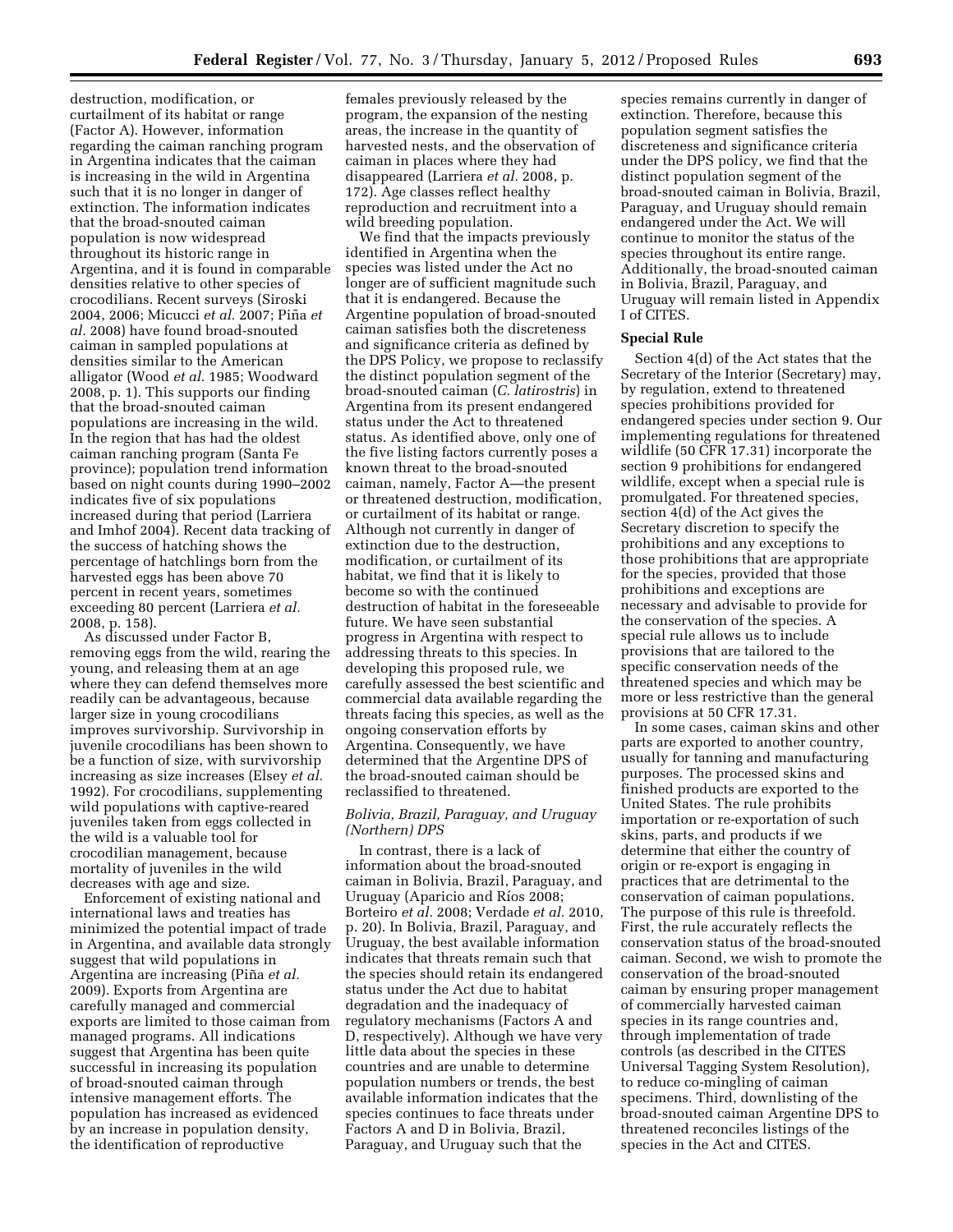This special rule: (1) Recognizes the positive recovery efforts and accomplishments of the government of Argentina in recovering the broadsnouted caiman to the extent that the species no longer meets the definition of endangered; (2) Provides increased regulatory flexibility; and (3) Helps streamline or eliminate review and permitting requirements, thus providing a net benefit to the broad-snouted caiman by providing incentives to countries who are conducting conservation efforts for the species. A special rule for this DPS allows U.S. commerce in their skins, other parts, and products from Argentina and countries of re-export if certain conditions are satisfied by those countries prior to exportation to the United States. Therefore, under section 4(d) of the Act, we determine, through this special rule, that it is necessary and advisable to provide for the conservation of the broad-snouted caiman in accordance with applicable laws.

Currently, the listing of the broadsnouted caiman from Argentina in Appendix II of CITES allows commercial trade under certain restrictions in the species, including parts and products. On May 4, 2000, the Service reduced restrictions on a similar species, the yacare caiman (*Caiman yacare*), by reclassifying it from endangered to threatened under the Act (65 FR 25867). That final listing rule included a special rule that exempts the commercial importation and reexportation, under certain conditions, of yacare skins, parts, and products into and out of the United States from the Act's implementing regulatory prohibitions for threatened species under section 50 CFR 17.31. Our regulations at 50 CFR 17.42(c) set forth this special rule for threatened caiman, including, among others, the yacare (*C. yacare*), common caiman (*C. crocodilus crocodilus*), and brown caiman (*C. crocodiles fuscus* and *C. crocodiles chiapasius*). Section 17.42(c) allows the import, export, or re-export, or the interstate or foreign commerce of caiman skins, parts, and products without a threatened species permit otherwise required under 50 CFR 17.32, provided the requirements of this Special Rule and parts 13, 14, and 23 of 50 CFR are met.

We propose to add the Argentine DPS of the broad-snouted caiman to the special rule at 50 CFR 17.42(c). This special rule allows import, re-export, and interstate commerce of specimens and products originating only from Argentina. This proposed rule, in most instances, adopts the existing

conservation regulatory requirements of CITES as the appropriate regulatory provisions. It would also allow interstate or foreign commerce. The proposed special rule would, if adopted, allow import and export of broadsnouted caiman parts and products and interstate or foreign commerce of this species without a permit under the Act as described at 50 CFR 17.42(c).

Finally, this special rule does not cover the importation of viable caiman eggs or live caimans into the United States. Importation of these two types of specimens will require an Endangered Species Act import permit and the appropriate CITES permit. This requirement will allow scrutiny of individual applications for importation of live caimans or eggs so as to prevent accidental introduction of these exotic species into the United States, which may have detrimental effects on U.S. native wildlife or ecosystems. Reexportation from the United States of caiman skins, other parts, and products will continue to require CITES documents. We find that it is not necessary or advisable for the conservation of the broad-snouted caiman to regulate interstate or foreign commerce of this species.

In addition, Argentina must continue to effectively implement the CITES Resolution on a universal tagging system for the identification of crocodile skins and must have adequate national legislation for the implementation of CITES. The special rule would also allow trade in broad-snouted caiman parts and products through intermediary countries only if the countries involved are effectively implementing CITES. Both the country of origin and intermediary countries must be effectively implementing the CITES Universal Tagging System Resolution. The intent of this special rule is to enhance the conservation of the broad-snouted caiman in Argentina, which is properly managing its broadsnouted caiman populations. By gaining access to commercial markets in the United States for broad-snouted caiman products, Argentina will be encouraged to continue its sustainable-use management programs. These programs require annual surveys of wild populations to ensure biological sustainability in participating provinces and reintroduction of ranched offspring to the wild. The programs also provide an economic incentive for local people to protect and expand broad-snouted caiman habitat.

#### **Effects of This Rule**

This rule, if made final, would revise 50 CFR 17.11(h) to reclassify the broad-

snouted caiman in Argentina as threatened in the List of Endangered and Threatened Wildlife. This rule, if adopted, would also establish a special rule for the broad-snouted caiman in Argentina, which would allow the importation into the United States of skins and other parts and products from Argentina. This rule would also allow the import of specimens originally from Argentina reexported by other countries, if certain conditions are met by those countries prior to exportation to the United States. These conditions pertain to the implementation of a CITES Resolution on a universal tagging system for the identification of crocodile skins as well as provisions intended to support appropriate management for sustainable use of wild populations of *C. latirostris.* Thus, for specimens that do not qualify under the provisions of the special rule, prohibited activities requiring a permit under 50 CFR 17.32 would still include take; export or reimport; delivery, receipt, carrying, transport or shipment in interstate or foreign commerce, in the course of a commercial activity; or sale or offering for sale in interstate or foreign commerce live animals, eggs, or gametes. In addition, changing the species' status under the Act will not decrease the level of protection provided by CITES.

Consistent with the requirements of sections 3(3) and 4(d) of the Act, as described above, this proposed rule contains a special rule to amend 50 CFR part 17.42(c) to allow commercial importation and reexportation, under certain conditions, of whole and partial skins, other parts, and products from broad-snouted caiman from Argentina without a threatened species import permit otherwise required by 50 CFR part 17, if all requirements of the special rule and 50 CFR parts 13 (General Permit Procedures), 14 (Importation, Exportation, and Transportation of Wildlife), and 23 (CITES) are met.

The reclassification of the broadsnouted caiman from Argentina to threatened and the accompanying special rule allowing commercial trade into the United States without threatened species import permits does not end protection for this species, which remains listed in Appendix II of CITES. To the contrary, the special rule complements the CITES universal tagging resolution. A benefit of this special rule is that it would reconcile the Act's requirements for the importation and exportation of Argentine broad-snouted caiman parts and products shipments into and from the United States with CITES requirements.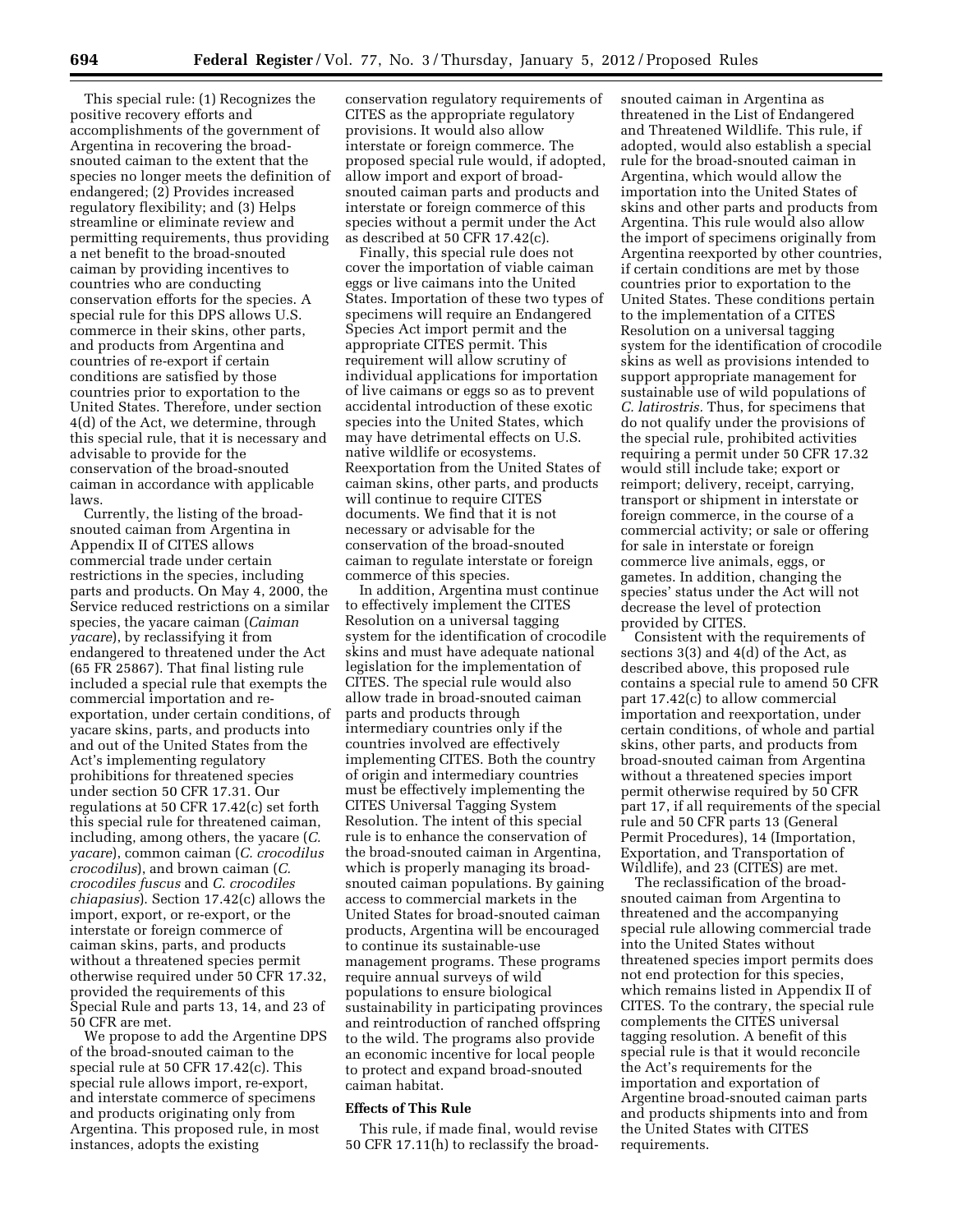In summary, this special rule would prohibit the importation, exportation, and reexportation of specimens (skins, other parts, or products) of broadsnouted caiman originating from Argentina or imported from a country of manufacture or reexport unless the following conditions are met:

(1) Each Argentine broad-snouted caiman skin or part imported, exported, or reexported must be tagged or labeled in accordance with the CITES Resolution on a universal tagging system for the identification of crocodile skins. This does not apply to meat, skulls, scientific specimens, or products, or to the noncommercial import, export, or reexport of personal effects in accompanying baggage or household effects.

(2) Any countries reexporting Argentine broad-snouted caiman skins or parts must have implemented an administrative system for the effective matching of imports and reexports.

(3) Argentina and any intermediary country(s) must be effectively implementing CITES as described above. If we receive persuasive information from the CITES Secretariat or other reliable sources that a specific country is not effectively implementing CITES, we will prohibit or restrict imports from such country(s) as appropriate for the conservation of the species.

In a limited number of situations in which the original tags from the country of export have been lost in processing the skins, we will allow whole skins, flanks, and chalecos into the United States if CITES-approved reexport tags have been attached in the same manner as the original tags and proper reexport certificates accompany the shipment. If a shipment contains more than 25 percent replacement tags, the U.S. Management Authority will consult with the Management Authority of the reexporting country before clearing the shipment. Such shipments may be seized if we determine that the requirements of the Convention have not been met.

Finally, this special rule would not cover the importation of viable caiman eggs, gametes, or live caimans into the United States. Importation of these specimens would require a threatened species import permit and the appropriate CITES permit or certificate. This requirement would allow scrutiny of individual applications for importation of live caimans, eggs, or gametes so as to prevent accidental introduction of this exotic species into the United States, which may have detrimental effects on U.S. native wildlife or ecosystems. Reexportation

from the United States of caiman skins, other parts, and products will continue to require CITES documents. Interstate commerce within the United States in legally imported caiman skins, other parts, and products would not require U.S. threatened species permits.

This special rule would allow trade through intermediary countries. Countries are not considered as intermediary countries or countries of reexport if the specimens remain in Customs control while transiting or being transshipped through the country, and provided those specimens have not entered into the commerce of that country. However, the CITES Resolution on a universal tagging system for the identification of crocodile skins presupposes that countries of reexport have implemented a system for monitoring skins.

#### **Available Conservation Measures**

Conservation measures provided to species listed as endangered or threatened under the Act include recognition of conservation status, requirements for Federal protection, and prohibitions against certain practices. Recognition through listing encourages and results in conservation actions by Federal, State, and private agencies and groups, and individuals. The protection required of Federal agencies and the prohibitions against take and harm are discussed, in part, below.

Section 7(a) of the Act, as amended, and as implemented by regulations at 50 CFR part 402, requires Federal agencies to evaluate their actions that are to be conducted within the United States or upon the high seas, with respect to any species that is proposed to be listed or is listed as endangered or threatened and with respect to its proposed or designated critical habitat, if any is being designated. Because the broadsnouted caiman's range does not include the United States, no critical habitat is being proposed for designation with this rule. Regulations implementing the interagency cooperation provision of the Act are codified at 50 CFR part 402. Section 7(a)(2) of the Act requires Federal agencies to ensure that activities they authorize, fund, or carry out are not likely to jeopardize the continued existence of a listed species or to destroy or adversely modify its critical habitat. If a proposed Federal action may affect a listed species, the responsible Federal agency must enter into formal consultation with the Service. Currently, with respect to broad-snouted caiman, no Federal activities are known that would require consultation.

Section 8(a) of the Act authorizes the provision of limited financial assistance for the development and management of programs that the Secretary of the Interior determines to be necessary or useful for the conservation of endangered or threatened species in foreign countries. Sections 8(b) and 8(c) of the Act authorize the Secretary to encourage conservation programs for foreign listed species, and to provide assistance for such programs, in the form of personnel and the training of personnel.

Section 9 of the Act and its implementing regulations at 50 CFR part 17.31, set forth a series of general prohibitions and exceptions that apply to all threatened wildlife. As such, these prohibitions are applicable to the broadsnouted caiman. These prohibitions, in part, make it illegal for any person subject to the jurisdiction of the United States to ''take'' (includes harass, harm, pursue, hunt, shoot, wound, kill, trap, capture, or to attempt any of these) within the United States or upon the high seas; import or export; deliver, receive, carry, transport, or ship in interstate commerce in the course of commercial activity; or sell or offer for sale in interstate or foreign commerce any threatened wildlife species. It also is illegal to possess, sell, deliver, carry, transport, or ship any such wildlife that has been taken in violation of the Act. Certain exceptions apply to agents of the Service and State conservation agencies.

Permits may be issued to carry out otherwise prohibited activities involving threatened wildlife species under certain circumstances. Regulations governing such permits are codified at 50 CFR part 17.32. Import into, export from, or reexport from the United States, as well as other prohibitions, including movement in the course of a commercial activity and sale in interstate or foreign commerce, of threatened species and their parts and products, are currently prohibited under the Act unless otherwise authorized. Authorizations for species listed as threatened under the Act may be made for scientific purposes, to enhance the propagation or survival of the species, for economic hardship, for zoological exhibition, for educational purposes, for incidental taking, or for other special purposes consistent with the purposes of the Act.

#### **Monitoring**

We will continue to monitor the status of this species in cooperation with the range countries.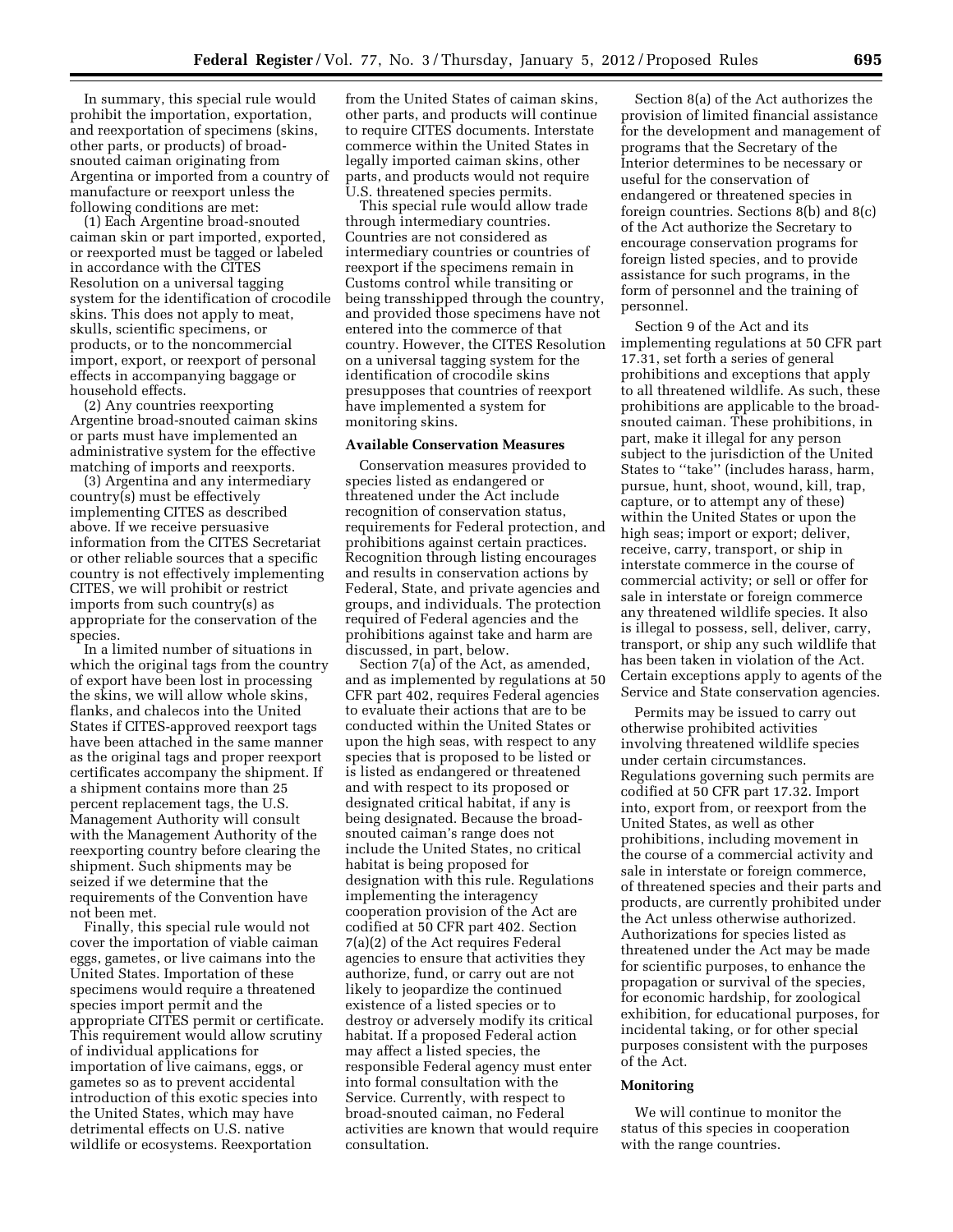#### **Peer Review**

In accordance with our joint peer review policy with the National Marine Fisheries Service, ''Notice of Interagency Cooperative Policy for Peer Review in Endangered Species Act Activities,'' that published in the **Federal Register** on July 1, 1994 (59 FR 34270), and the Office of Management and Budget's Final Information Quality Bulletin for Peer Review, dated December 16, 2004, we will seek the expert opinions of at least three appropriate independent specialists regarding the science in this proposed rule. The purpose of peer review is to ensure that listing, downlisting, and delisting decisions are based on scientifically sound data, assumptions, and analyses. We will send copies of this proposed rule to the peer reviewers immediately following publication in the **Federal Register**. We will invite these peer reviewers to comment during the public comment period, on the specific assumptions and conclusions in this proposed downlisting of the Argentine population (DPS) of the broad-snouted caiman. We will

summarize the opinions of these reviewers in the final decision document, and we will consider their input and any additional information we received as part of our process of making a final decision on this proposal. Such communication may lead to a final decision that differs from this proposal.

#### **References Cited**

A complete list of the references used to develop this proposed rule is available upon request from the Endangered Species Program in our Headquarters office (see **FOR FURTHER INFORMATION CONTACT**).

#### **Author**

The primary author of this rule is Amy Brisendine, Branch of Foreign Species, Endangered Species Program, U.S. Fish and Wildlife Service, 4401 North Fairfax Drive, Suite 400, Arlington, Virginia 22203.

#### **List of Subjects in 50 CFR Part 17**

Endangered and threatened species, Exports, Imports, Reporting and

recordkeeping requirements, Transportation.

#### **Proposed Regulation Promulgation**

For the reasons described in the preamble, we propose to amend part 17, subchapter B of chapter I, title 50 of the Code of Federal Regulations, as follows:

#### **Part 17—[AMENDED]**

1. The authority citation for part 17 continues to read as follows:

**Authority:** 16 U.S.C. 1361–1407; 16 U.S.C. 1531–1544; 16 U.S.C. 4201–4245; Pub. L. 99– 625, 100 Stat. 3500; unless otherwise noted.

2. In § 17.11(h), the List of Endangered and Threatened Wildlife, revise the entries for ''Caiman, broadsnouted,'' ''Caiman, brown,'' ''Caiman, common,'' and ''Caiman, yacare'' under REPTILES to read as follows:

#### **§ 17.11 Endangered and threatened wildlife.**

\* \* \* \* \*

### (h) \* \* \*

| <b>Species</b>             |                                                                            | Historic                                                                                                 | Vertebrate popu-                           |               | When    | Critical  | Special   |
|----------------------------|----------------------------------------------------------------------------|----------------------------------------------------------------------------------------------------------|--------------------------------------------|---------------|---------|-----------|-----------|
| Common name                | Scientific name                                                            | range                                                                                                    | lation where endan-<br>gered or threatened | <b>Status</b> | listed  | habitat   | rules     |
| $\star$                    |                                                                            |                                                                                                          | $\star$                                    |               | $\star$ |           |           |
| REPTILES                   |                                                                            |                                                                                                          |                                            |               |         |           |           |
| $\star$                    |                                                                            | $\star$                                                                                                  | $\star$                                    |               | $\star$ |           | $\star$   |
| Caiman, broad-<br>snouted. | Caiman latirostris                                                         | Argentina, Bolivia,<br>Brazil, Paraguay,<br>Uruguay.                                                     | Bolivia, Brazil, Para-<br>guay, Uruguay.   | E             | 15      | <b>NA</b> | <b>NA</b> |
| Caiman, broad-<br>snouted. | Caiman latirostris                                                         | Argentina, Bolivia,<br>Brazil, Paraguay,<br>Uruguay.                                                     |                                            |               | 790     | <b>NA</b> | 17.42(c)  |
| Caiman, brown              | Caiman crocodilus<br>fuscus (includes<br>Caiman crocodilus<br>chiapasius). | Mexico, Central<br>America, Colom-<br>bia, Ecuador, Ven-<br>ezuela, Peru.                                | Entire                                     | T(S/A)        | 695     | NA        | 17.42(c)  |
| Caiman, common             | Caiman crocodilus<br>crocodilus.                                           | Bolivia, Brazil, Co-<br>Iombia, Ecuador,<br>French Guiana,<br>Guyana, Peru,<br>Suriname, Ven-<br>ezuela. | Entire                                     | T(S/A)        | 695     | <b>NA</b> | 17.42(c)  |
| Caiman, yacare             | Caiman yacare                                                              | Argentina, Bolivia,<br>Brazil, Paraguay.                                                                 | Entire                                     | T(S/A)        | 695     | NA        | 17.42(c)  |
|                            |                                                                            | $\star$                                                                                                  | $\star$                                    |               |         |           |           |